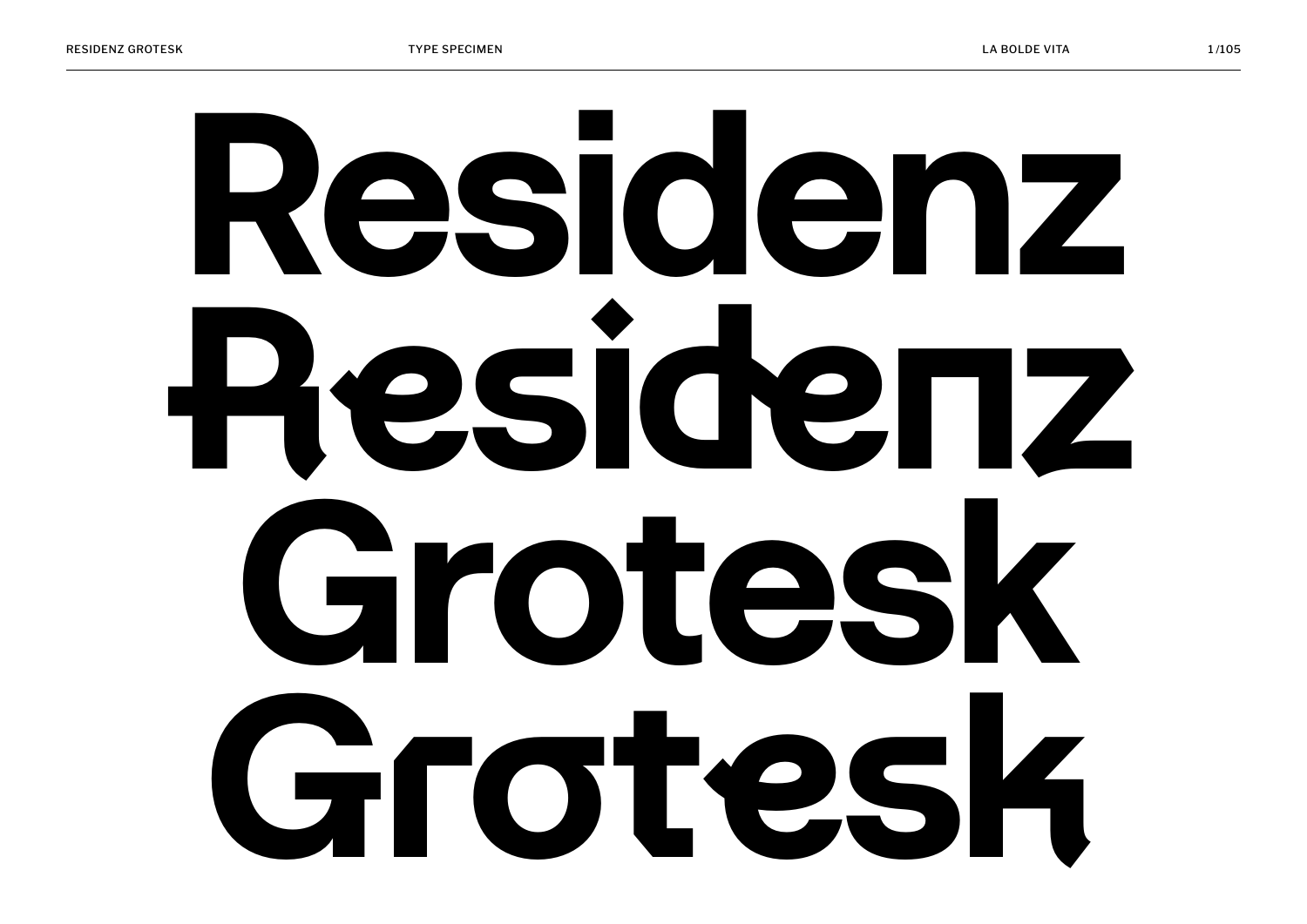RESIDENZ GROTESK LA BOLDE VITA 2 /105 ABOUT THE TYPEFACE

# RG—T**ype**face

**Jumping on board of the everlasting trend of grotesque typefaces, Residenz Grotesk aims to be a neutral and versatile workhorse with a friendly touch — but also an experimental playground for contrasts and extrema.**

**The well-known constructed letterforms are not only pushed to their limits in the extreme widths. A complete alternative alphabet, inspired by handwritten shapes and graffiti, can be sprinkled in individually or in set steps. This allows for a unique touch to be easily mixed in wherever needed. Available in 6 weights and 5 widths, the spectrum of potential usage is wide and versatile, ranging from traditional swiss style typography to trending experimental graphics. Though the tight spacing, designed for big and impactful text, individual styles can be tweaked to be used for proper body copy. And needless to say Residenz Grotesk comes with a comprehensive character set, useful OpenType features and is even available as a Variable Font for you type nerds out there!**

#### TYPEFACE

**Residenz Grotesk**

#### WEIGHTS

**Thin, Light, Regular, Medium, SemiBold, Bold**

#### WIDTHS

**Normal, Wide, ExtraWide, Extended, Expanded**

#### DESIGNED BY

**Fabian Dornhecker**

YEAR OF RELEASE

#### **2020**

#### AVAILABLE ON

**La Bolde Vita → www.laboldevita.com**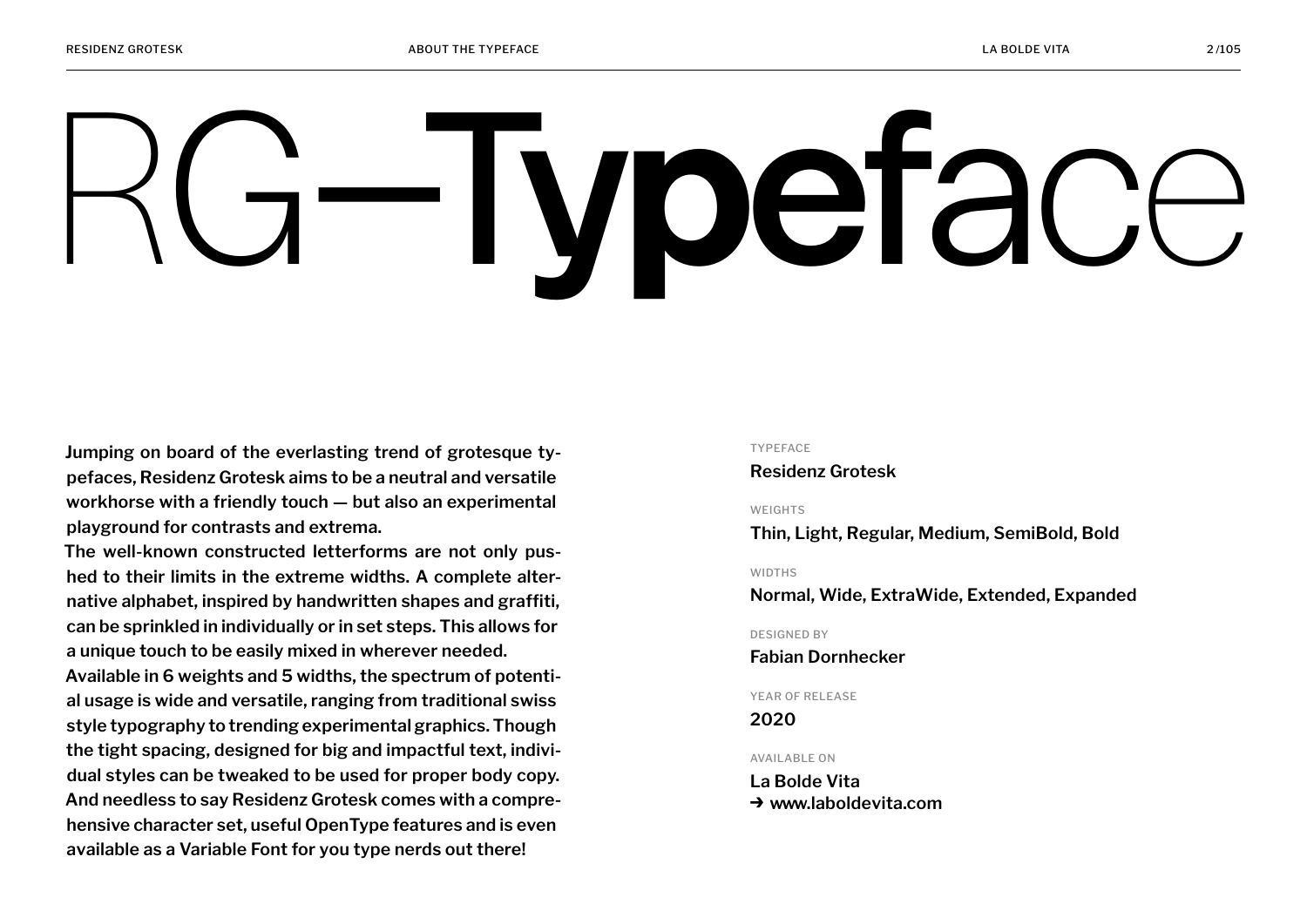#### DISCRETIONARY LIGATURES **TT TY YT ET FT LA MM NN OO**  $\Pi$   $\Pi$  $\Pi$  $\Pi$  $\Pi$  $\Omega$ **fj ffj ft ti tt oo**  $f$ **i** fi ft ti tt  $\infty$

## **fi fl ff ffi ffl fi fl ff ffi ffl**

#### STANDARD LIGATURES

## **abc��fghijklmn opqrsßtuvwxyz**

LOWERCASE ALTERNATE

### **ABCDEFGHIJKLMNO PQRS�TUVWXYZ**

UPPERCASE ALTERNATE

# **aabcdefgghijklmn opqrsßtuvwxyz**

**LOWERCASE** 

## **ABCDEFGHIIJJKLMNO PQRRS�TUVWXYZ**

UPPERCASE

# TABULAR FIGURES **00123456789 00123456789**

### **00123456789 0⁰123456789 ₀₀₁₂₃₄₅₆₇₈₉ [₀][1][2][3][₄][⁵][₆][⁷][⁸][⁹]**  $\begin{bmatrix} 0 & 1 & 2 & 3 & 4 & 5 & 6 & 7 & 8 & 9 \end{bmatrix}$ **⓪①②③④⑤⑥⑧⑨⓪ ⓿➊➋➌➍➎➏➐➑➒**

FIGURES **00123456789 0123456789**

CONTEXTUAL ALTERNATES **ẞ‽⸘⸘www de**

**=≠+−±×÷<>≤≥/**

**.,:;…!¡?¿·•\*⁑⁂✳#**

**'"'"'"«»‹›'"-–—\_**

**/\()[]{}@&†‡**

**=≠+−±×÷<>≤≥/|¦~≈¬ ⁄ ∕**

**ΔΩμπ∫∆∏∑∂√∙∞%‰**

MATHEMATICAL SYMBOLS

PUNCTUATION

OTHER SYMBOLS **¢£₣€\$¥¤®©℗™ №ℓªº°◊℮¶§ƒſ ←↑↓→↤↥↧↦↔↕ ↰↱↲↳↖↗↘↙ ▲▼▶◀◢◣◤◥**

### **()[]{}¡¿⸘:;«»‹›@**

ALTERNATE CASE-SENSITIVE FORMS

**()[]{}¡¿⸘:;·•-–—«»‹› ®©℗@ ˆˇ´ ` ˘˙ ¨� ˚ ˜˝ ¯¸ ˛**

CASE-SENSITIVE FORMS

**.,:;!¡?¿·• '"'"'"«»‹› ()[]{}@&**

ALTERNATE PUNCTUATION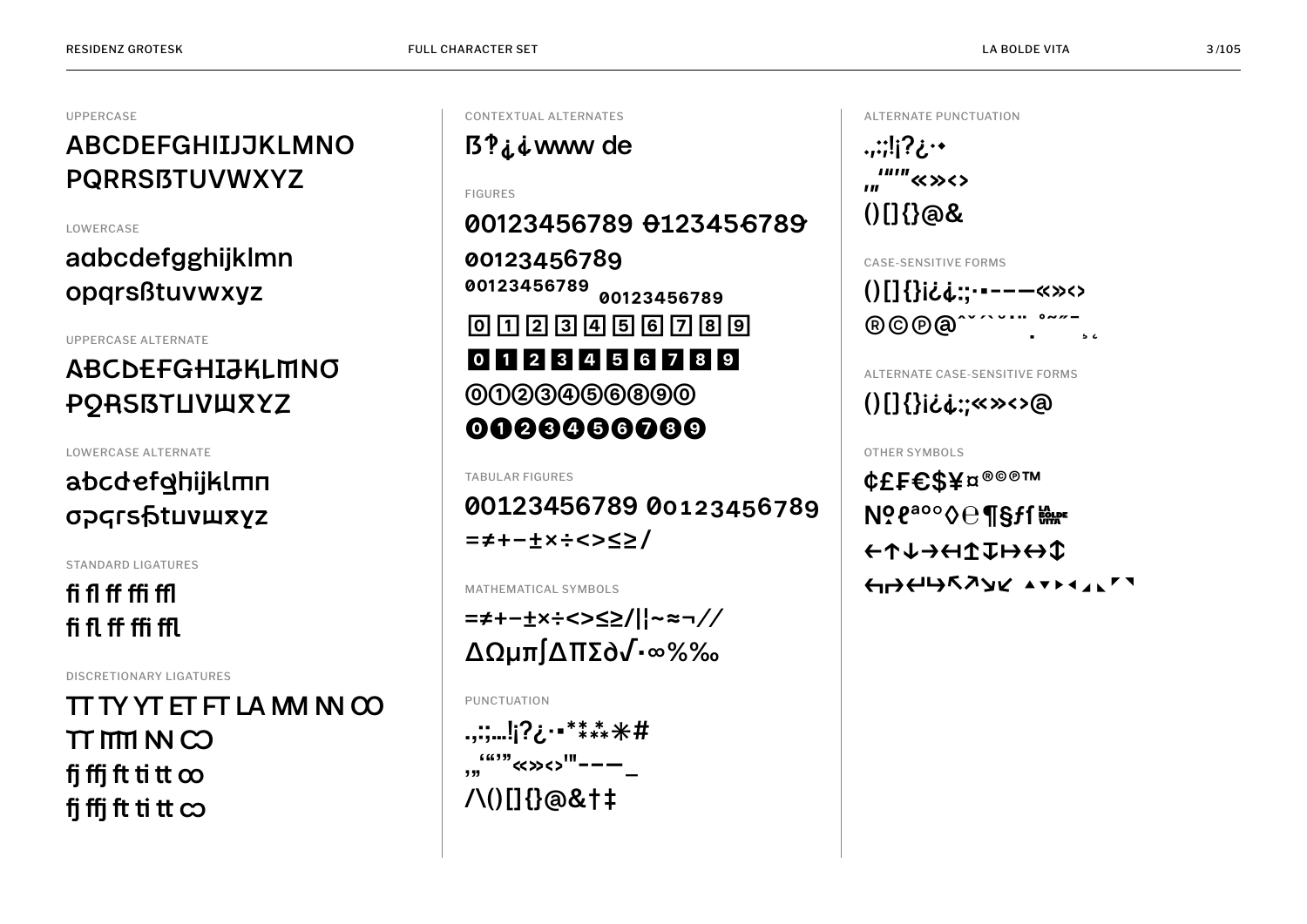#### ACCENTED CHARACTERS

**ÀÁÂÃÄÅĀĂĄǺẠÆǼ ÇĆĈĊČ ÐĎĐ ÈÉÊËĒĔĖĘĚẼẸ ĜĞĠĢǦ ĤĦ ÌÌÍÍÎÎÏÏĨĨĬĬĪĪĮĮỊỊİİ IJ� ĴĴ Ķ ĹĻĽĿŁ ÑŃŅŇŊ ÒÓÔÕÖØǾŌŎŐỌŒ Þ ŔŔŖŖŘŘ ŚŜŞȘŠ ŢȚŤŦ ÙÚÛÜŨŪŬŮŰŲỤ ŴẀẂẄ ÝŶŸȲỸỲ ŹŻŽ ááããååăăǻǻæǽ ćĉċčç ðďđ èéêëēĕėęěẽẹ ĝĝğğġġģģǧǧ ĥħ ìí î ï ĩ ĭīįịı ij� ĵ ȷ ķĸ ĺļľŀł ñńņň'nŋ òóôõöøǿōŏőọœœ þ ŕŗř śŝşșš ţțťŧ ùúûüũūŭůűųụ ẁẃẅŵ ýŷÿȳỹỳ źżž**

ACCENTED ALTERNATE CHARACTERS

**ÀÁÂÃÄÅĀĂĄǺẠÆǼ ÇĆĈĊČ ÐĎĐ ÈÉÊËĒĔĖĘĚẼẸ ĜĞĠĢǦ ĤĦ ÌÍÎÏĨĬĪĮỊİ Ĵ Ķ ĹĻĽĿŁ ÑŃŅŇŊ ÒÓÔÕÖØǾŌŎŐỌ Œ ŔŖŘ ŚŜŞȘŠ ŢȚŤŦ ÙÚÛÜŨŪŬŮŰŲỤ ŴẀẂẄ ÝŶŸȲỸỲ ŹŻŽ áãåăǻ ćĉċčç ðďđ èéêëēĕėęěẽẹ ĝğġģǧ ĥħ ìí î ï ĩĭī įị ı ij� ĵ ȷ ķ ĺļľŀł ñńņň'n ŋ òóôõöøǿōŏőọ ŕŗř śŝşșš ţțťŧ ùúûüũūŭůűųụ ẁẃẅŵ ýŷÿȳỹỳ źżž**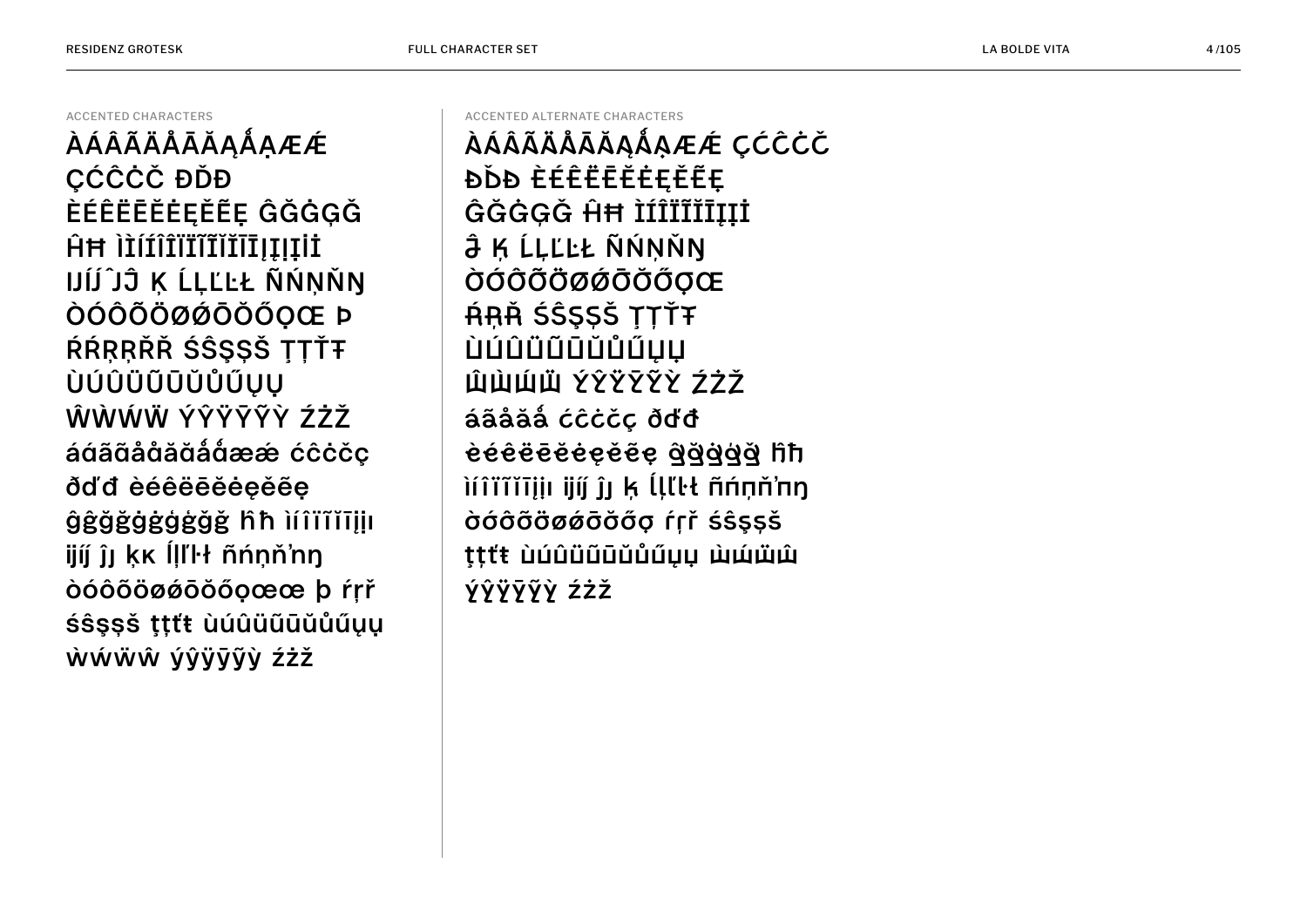CASE-SENSITIVE PUNCTUATION **▶** CASE

| >FACT< - (Check*)        | ⊣ |
|--------------------------|---|
| hi@soul:web <sup>®</sup> |   |

STANDARD LIGATURES **▶** LIGA

| <b>Hoffnung Affliction</b> | $\rightarrow$ |
|----------------------------|---------------|
| flowing fish               | →             |

DISCRETIONARY LIGATURES **▶** DLIG

| <b>Fette ZITTERN</b> | $\rightarrow$ |
|----------------------|---------------|
| Boomerangs 3 FT      | $\rightarrow$ |
| <b>GOOTY HAMMERS</b> | $\rightarrow$ |
| <b>CANNED Kraft</b>  | →             |

#### CONTEXTUAL ALTERNATES **▶** CALT

| ¿¡Jamón Ibérico!? |  |
|-------------------|--|
| www WEIBRAUM      |  |

OLDSTYLE FIGURES **▶** ONUM

| The 4 musketeers             |  |
|------------------------------|--|
| $(27 \text{ of Nov. } 2016)$ |  |

|  |  | - - |
|--|--|-----|
|  |  |     |
|  |  |     |
|  |  |     |
|  |  |     |

TABULAR LINING FIGURES **▶** TNUM

| 25+81≈37 | $25 -$ |
|----------|--------|
|          |        |

DYNAMIC FRACTIONS **▶** FRAC

| 41/23 = 1,782 | $41/23 = 1,782$ |
|---------------|-----------------|
|               |                 |

**›FACT‹ • (Check\*) → ›FACT‹ • (CHECK\*) hi@soul:web© → HI@SOUL:WEB©**

> **Hoffnung Affliction <sup>→</sup> Hoffnung Affliction flowing fish <sup>→</sup> flowing fish**

**Fette ZITTERN <sup>→</sup> Fette ZITTERN Boomerangs 3 FT <sup>→</sup> Boomerangs 3 FT GOOTY HAMMERS <sup>→</sup> GOOTY HAMMERS CANNED Kraft <sup>→</sup> CANNED Kraft**

**¿¡Jamón Ibérico!? <sup>→</sup> ⸘Jamón Ibérico‽ www WEIßRAUM <sup>→</sup> www WEIßRAUM The 4 musketeers <sup>→</sup> The 4 musketeers (27 of Nov. 2016) <sup>→</sup> (27 of Nov. 2016) <sup>+81≈37</sup>** 

| <b>B2,0510703</b>                      | $\rightarrow$ | B2.0510703          |
|----------------------------------------|---------------|---------------------|
| SUPERSCRIPT ▶ SUPS<br>64 m 2           | $\rightarrow$ | $64 \,\mathrm{m}^2$ |
| SUBSCRIPT ▶ SUBS<br><b>H20 N03</b>     | →             | $H_2O$ $NO_3$       |
| LOCALIZED FORMS ▶ LOCL<br>si paral·lel | →             | si parallel         |

**DIYARBAKIR <sup>→</sup> DİYARBAKIR**

SLASHED ZERO **▶** ZERO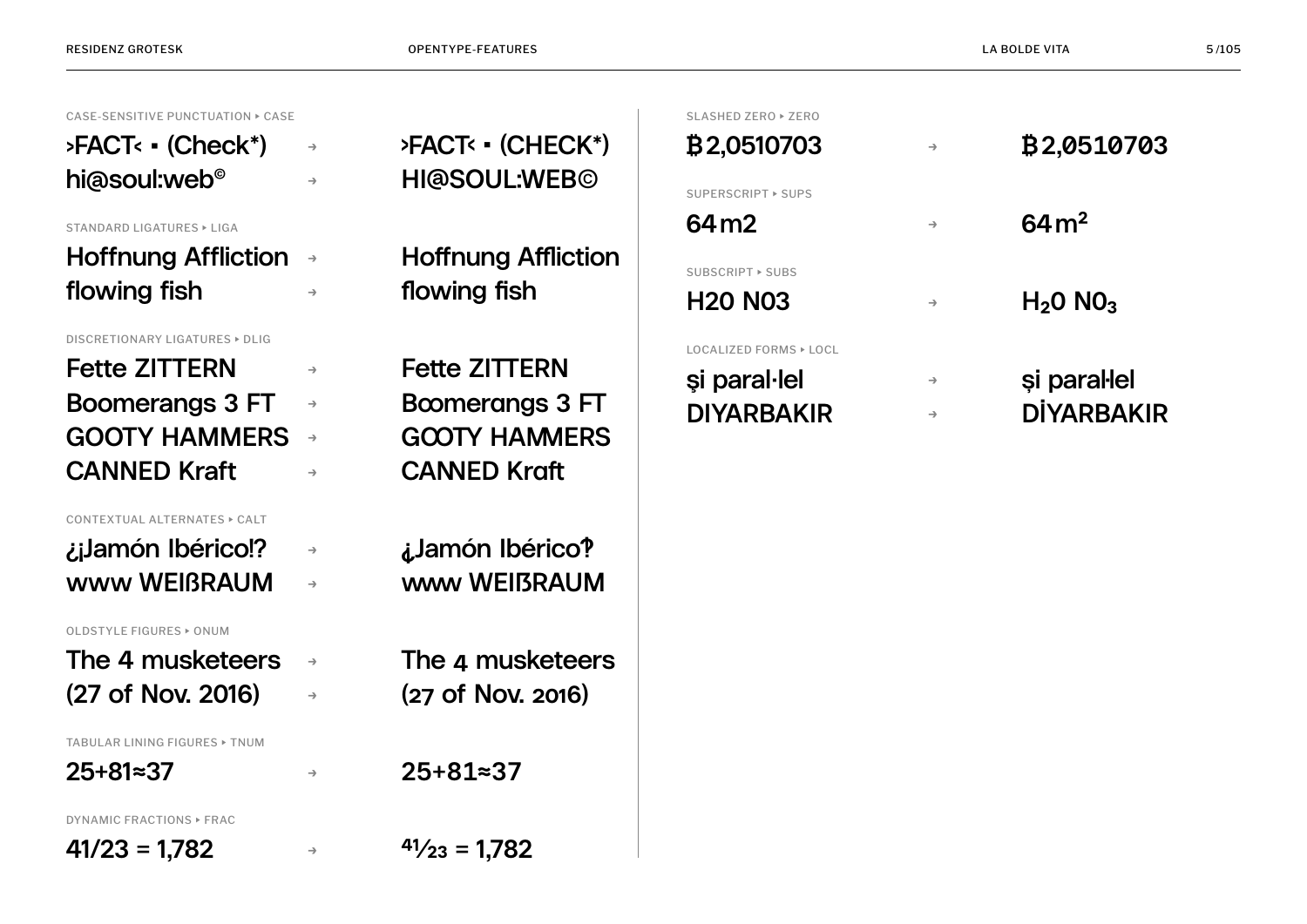| STYLISTIC SET 01 (Alternative a) ▶ SS01<br>Mariah@tambien.it<br>$\rightarrow$                     | Mariah@tambien.it        | STYLISTIC SET 15 (Alternative Square Forms) ▶ SS15<br>Stimulants; Peanut <sup>+</sup> |               | <b>Stimulants; Peanut</b>  |
|---------------------------------------------------------------------------------------------------|--------------------------|---------------------------------------------------------------------------------------|---------------|----------------------------|
| STYLISTIC SET 02 (Alternative g) ▶ SS02<br>gunjack {Figure}<br>$\rightarrow$                      | gunjack {Figure}         | STYLISTIC SET 16 (Alternative Square Forms) ▶ SS16<br>Stimulants; Peanut <sup>+</sup> |               | <b>Stimulants</b> ; Peanut |
| STYLISTIC SET 03 (Alternative R) ▶ SS03<br><b>Radiccio Rights</b><br>$\rightarrow$                | <b>Radiccio Rights</b>   | STYLISTIC SET 17 (Alternative Figures Free Forms) ▶ SS17<br>4-Fach 63%                | $\rightarrow$ | 4-Fach 63%                 |
| STYLISTIC SET 04 (Alternative S/s) ▶ SS04<br><b>INITIALS Infante</b><br>$\rightarrow$             | <b>INITIALS Infante</b>  | STYLISTIC SET 18 (Alternative Punctuation Free Forms) ▶ SS18<br>»Yo:« & "Dope!"       | $\rightarrow$ | »Yo;« & "Dope!"            |
| STYLISTIC SET 05 (Alternative X/x) ▶ SS05<br><b>Jacob NINJA</b><br>$\rightarrow$                  | <b>Jacob NINJA</b>       | STYLISTIC SET 19 (Contoured Square and Round Numbers) > SS19<br>[2][0](1)(3)          | $\rightarrow$ | 2000                       |
| STYLISTIC SET 10 (Alternative Free Forms) ▶ SS10<br>Yohimbre! "Qualie"<br>$\rightarrow$           | Yohimbre! "Qualie"       | STYLISTIC SET 20 (Filled Square and Round Numbers) ▶ SS20<br>[2][0](1)(2)             | $\rightarrow$ | 2002                       |
| STYLISTIC SET 11 (50% Alternative Free Forms) ▶ SS11<br>Mischsatz DISPLAY →                       | <b>Mischsatz DISPLAY</b> |                                                                                       |               |                            |
| STYLISTIC SET 12 (33% Alternative Free Forms) ▶ SS12<br>generös/Kalzone<br>$\rightarrow$          | generös/Kalzoпe          |                                                                                       |               |                            |
| STYLISTIC SET 13 (Alternative Uppercase Free Forms) ▶ SS13<br><b>Control SET</b><br>$\rightarrow$ | <b>Control SET</b>       |                                                                                       |               |                            |

STYLISTIC SET 14 (Alternative Lowercase Free Forms) **▶** SS14

**Moseleck\* AirBnB <sup>→</sup> Moseleck\* AirBnB**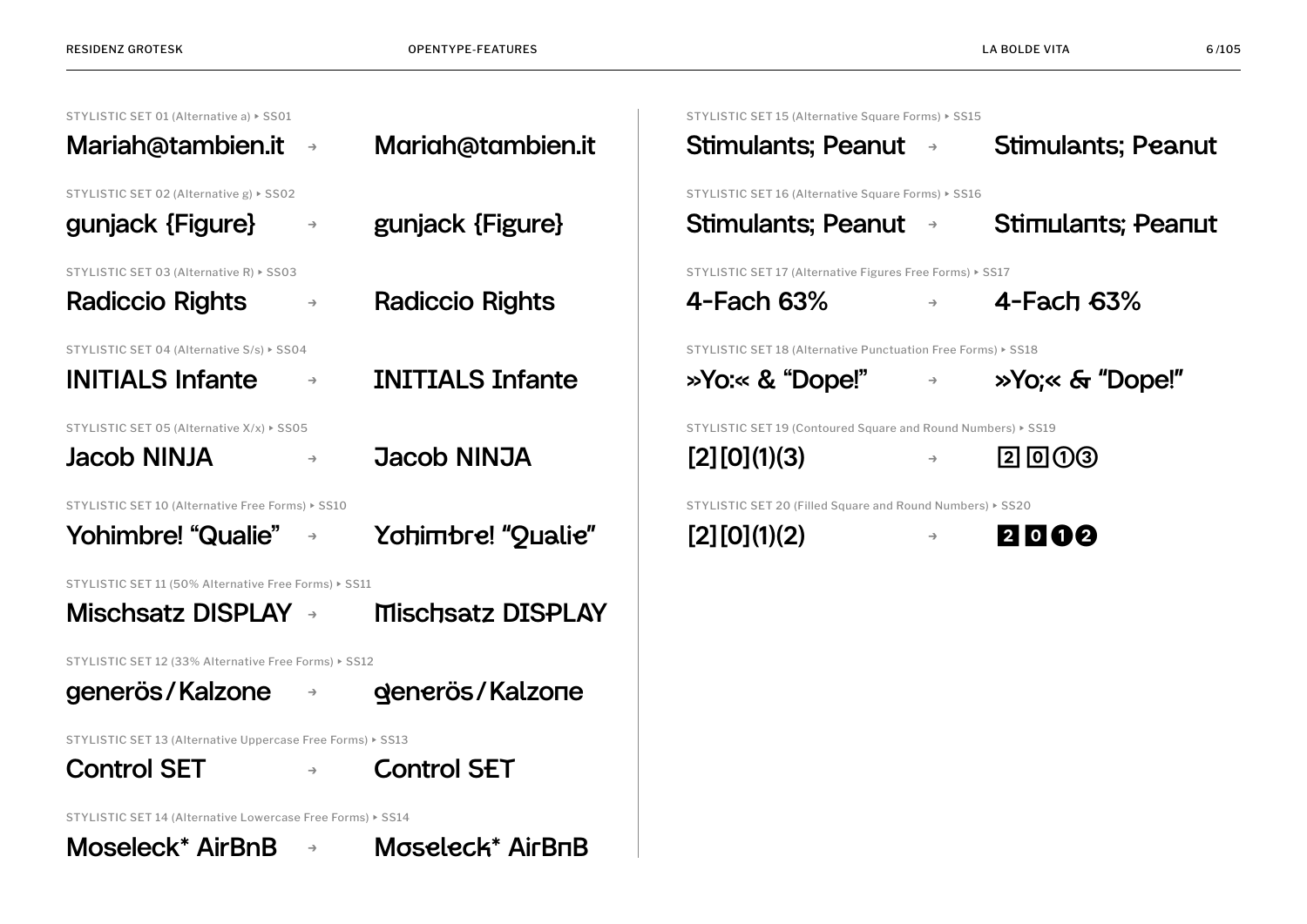WEIGHTS & WIDTHS

NORMAL Residenz Grotesk Thin Residenz Grotesk Light Residenz Grotesk Regular Residenz Grotesk Medium **Residenz Grotesk SemiBold Residenz Grotesk Bold**

WIDE

Residenz Grotesk Wide Thin Residenz Grotesk Wide Light Residenz Grotesk Wide Regular Residenz Grotesk Wide Medium **Residenz Grotesk Wide SemiBold Residenz Grotesk Wide Bold**

EXTRA WIDE

Residenz Grotesk ExtraWide Thin Residenz Grotesk ExtraWide Light Residenz Grotesk ExtraWide Regular Residenz Grotesk ExtraWide Medium Residenz Grotesk ExtraWide SemiBold **Residenz Grotesk ExtraWide Bold**

EXTENDED Residenz Grotesk Extended Thin Residenz Grotesk Extended Light Residenz Grotesk Extended Regular Residenz Grotesk Extended Medium Residenz Grotesk Extended SemiBold **Residenz Grotesk Extended Bold**

EXPANDED Residenz Grotesk Expanded Thin Residenz Grotesk Expanded Light Residenz Grotesk Expanded Regular Residenz Grotesk Expanded Medium Residenz Grotesk Expanded SemiBold **Residenz Grotesk Expanded Bold**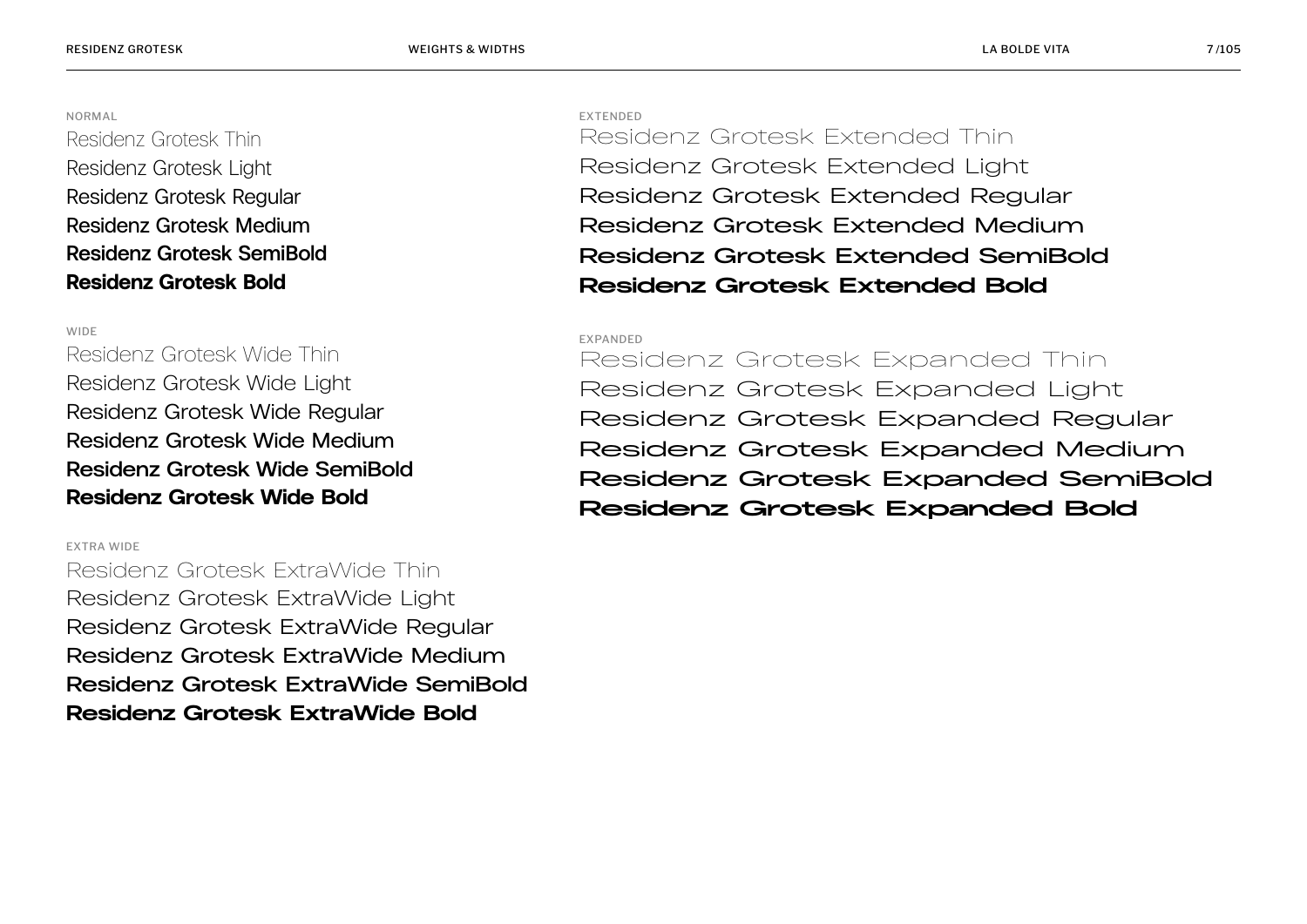**Czech Danish Dawan Delaware Dholuo Drehu Dutch English Esperanto Estonian Faroese Fijian Filipino Finnish Folkspraak French Frisian Friulian**

**Galician Ganda Genoese German Gikuyu Gooniyandi**

**Gwich'in**

**Hungarian Icelandic Ido Igbo**

**Hän Hawaiian Hiligaynon Hopi**

| Abenaki                   |
|---------------------------|
| Afaan Oromo               |
| Afar                      |
| Afrikaans                 |
| <b>Albanian</b>           |
| Alsatian                  |
| Amis                      |
| Anuta                     |
| Aragonese                 |
| <b>Aranese</b>            |
| Aromanian                 |
| Arrernte                  |
| Arvanitic (Latin)         |
| Asturian                  |
| Atayal                    |
| Aymara                    |
| <b>Bashkir (Latin)</b>    |
| <b>Basque</b>             |
| <b>Belarusian (Latin)</b> |
| <b>Bemba</b>              |
| Bikol                     |
| <b>Bislama</b>            |
| <b>Bosnian</b>            |
| Breton                    |
| Cape Verdean Creole       |
| Catalan                   |
| Cebuano                   |
| Chamorro                  |
| Chavacano                 |
| Chichewa                  |
| Chickasaw                 |
| Cimbrian                  |
| Cofán                     |
| Cornish                   |
| Corsican                  |
| <b>Creek</b>              |
| Crimean Tatar (Latin)     |
| Croatian                  |

**Gagauz (Latin) Greenlandic (Kalaallisut) Guadeloupean Creole Haitian Creole Hotcąk (Latin) Ilocano Irish Italian Ladin Latin Lojban Maasai Malay Manx**

**Indonesian Interglossa Interlingua Istro-Romanian Jamaican Javanese (Latin) Jèrriais Kaingang Kala Lagaw Ya Kapampangan (Latin) Kaqchikel Karakalpak (Latin) Karelian (Latin) Kashubian Kikongo Kinyarwanda Kiribati Kirundi Klingon Kurdish (Latin) Latino sine Flexione Latvian Lithuanian Lombard Low Saxon Luxembourgish Makhuwa Maltese Māori**

**Marquesan Megleno-Romanian Meriam Mir Mirandese Mohawk Moldovan Montagnais Montenegrin Murrinh-Patha Nagamese Creole Nahuatl Ndebele Neapolitan Ngiyambaa Niuean Noongar Norwegian Novial Occidental Occitan Onĕipŏt Oshiwambo Ossetian (Latin) Palauan Papiamento Piedmontese Polish Portuguese Potawatomi Q'eqchi' Quechua Rarotongan Romanian Romansh Rotokas Sami (Inari Sami) Sami (Lule Sami) Sami (Northern Sami)**

**Sami (Southern Sami) Samoan Sango Saramaccan Sardinian Scottish Gaelic Serbian (Latin) Seri Seychellois Creole Shawnee Shona Sicilian Silesian Slovak Slovenian Slovio (Latin) Somali Sorbian (Lower Sorbian) Sorbian (Upper Sorbian) Sotho (Northern) Sotho (Southern) Spanish Sranan Sundanese (Latin) Swahili Swazi Swedish Tagalog Tahitian Tetum Tok Pisin Tokelauan Tongan Tshiluba Tsonga Tswana Tumbuka Turkish**

**Turkmen (Latin) Tuvaluan Tzotzil Uzbek (Latin) Venetian Vepsian Volapük Võro Wallisian Walloon Waray-Waray Warlpiri Wayuu Welsh Wik-Mungkan Wiradjuri Wolof Xavante Xhosa Yapese Yindjibarndi Zapotec Zazaki Zulu Zuni**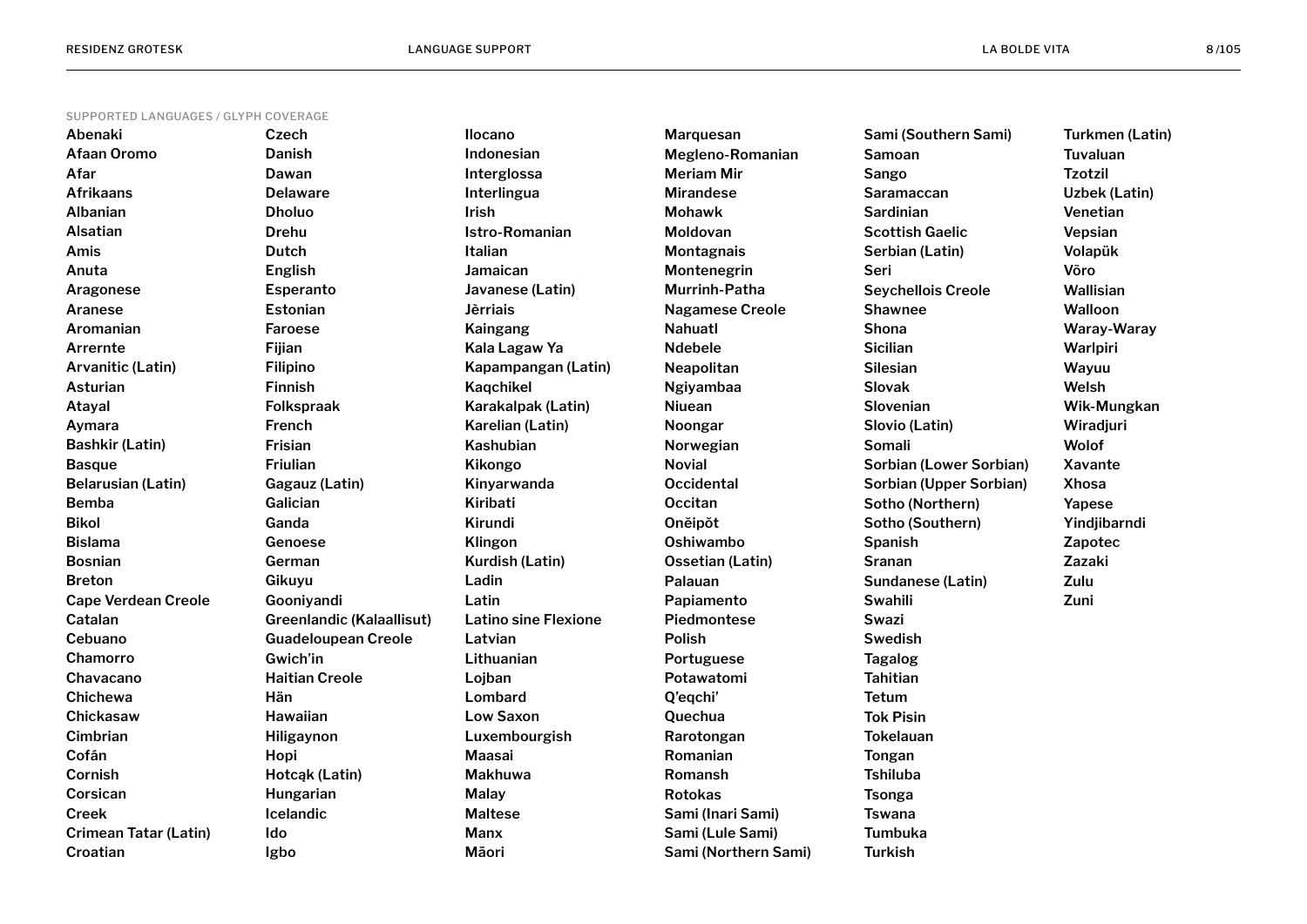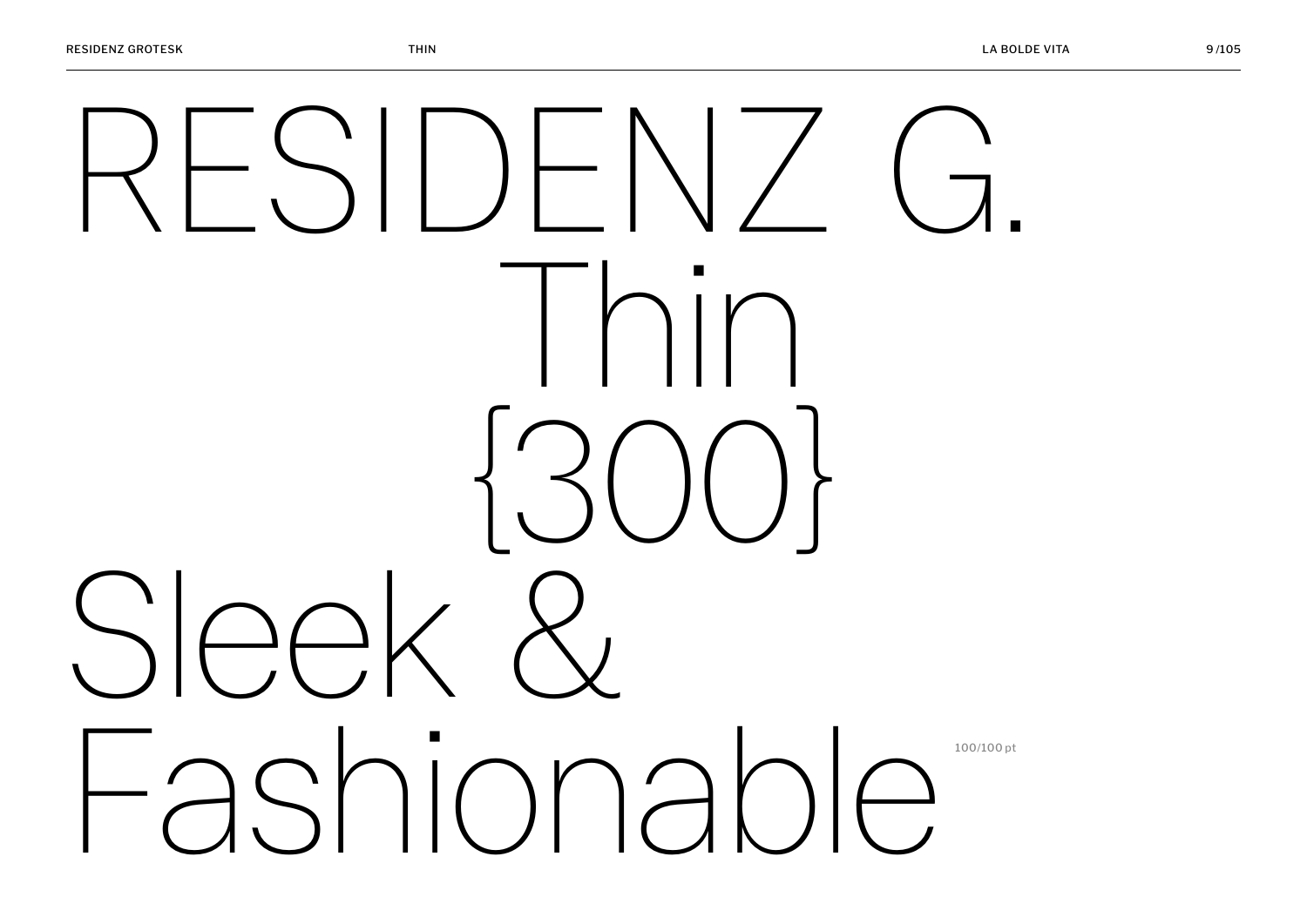10/105

# aabcdefgghijkImn opgrsßtuvwxvz BCDFFGHIJKI MN OPQRSBTUVWXY7 1234567890  $.9700\#69482\%$  $\left(\left(\begin{array}{c} 0 \\ 0 \end{array}\right) \left[\begin{array}{c} 0 \\ 0 \end{array}\right] \left[\begin{array}{c} 0 \\ 0 \end{array}\right] = - + <\!> \left|\begin{array}{c} 0 \\ 0 \end{array}\right| < \frac{1}{2} <\!> <\!\!<\!\!> \right>$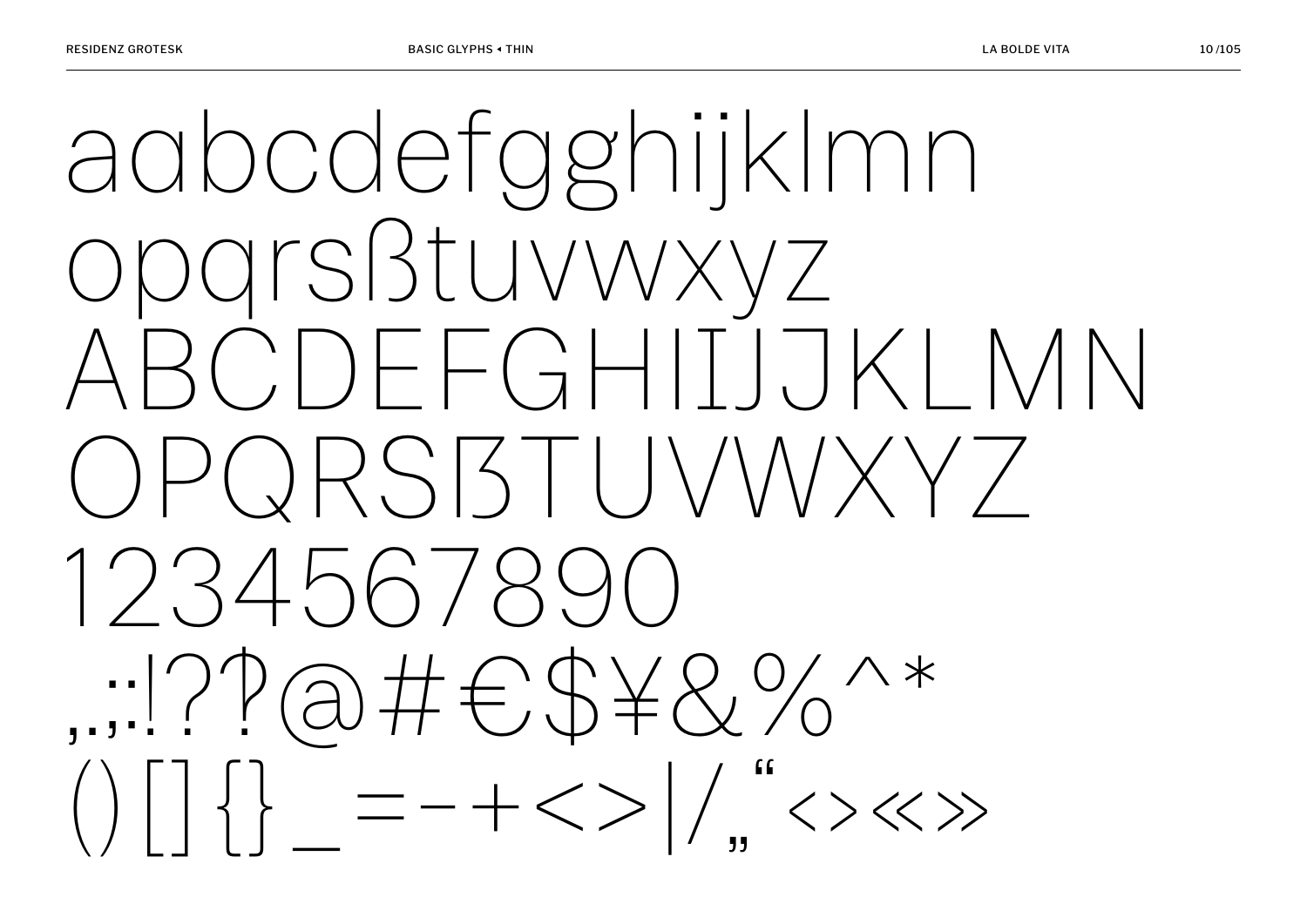

11/105

**LA BOLDE VITA**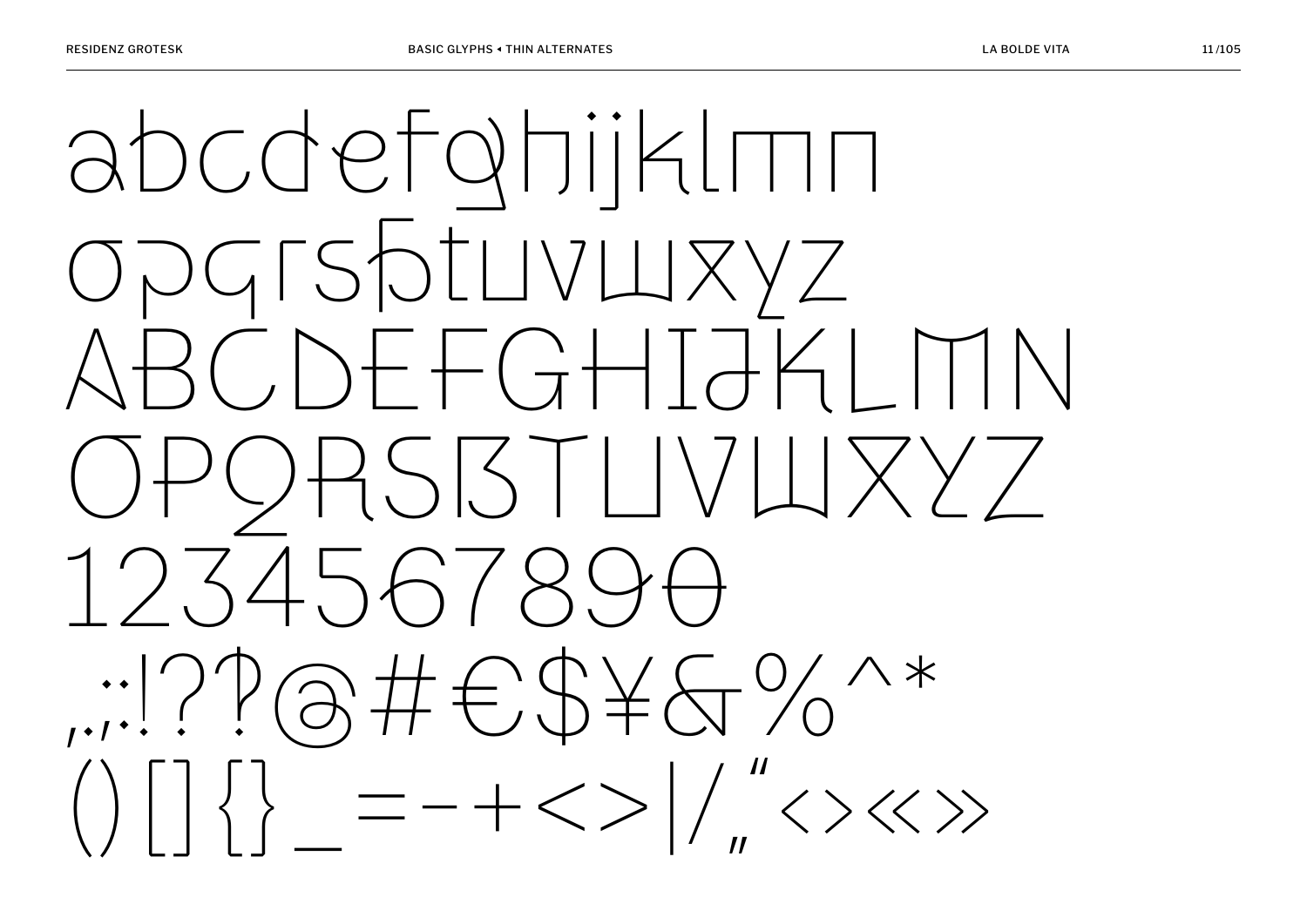NORMAL Psycho\_anabolika WIDE Masquerade? EXTRAWIDE Veterinär® EXTENDED Ladrões.pc EXPANDED FakeNews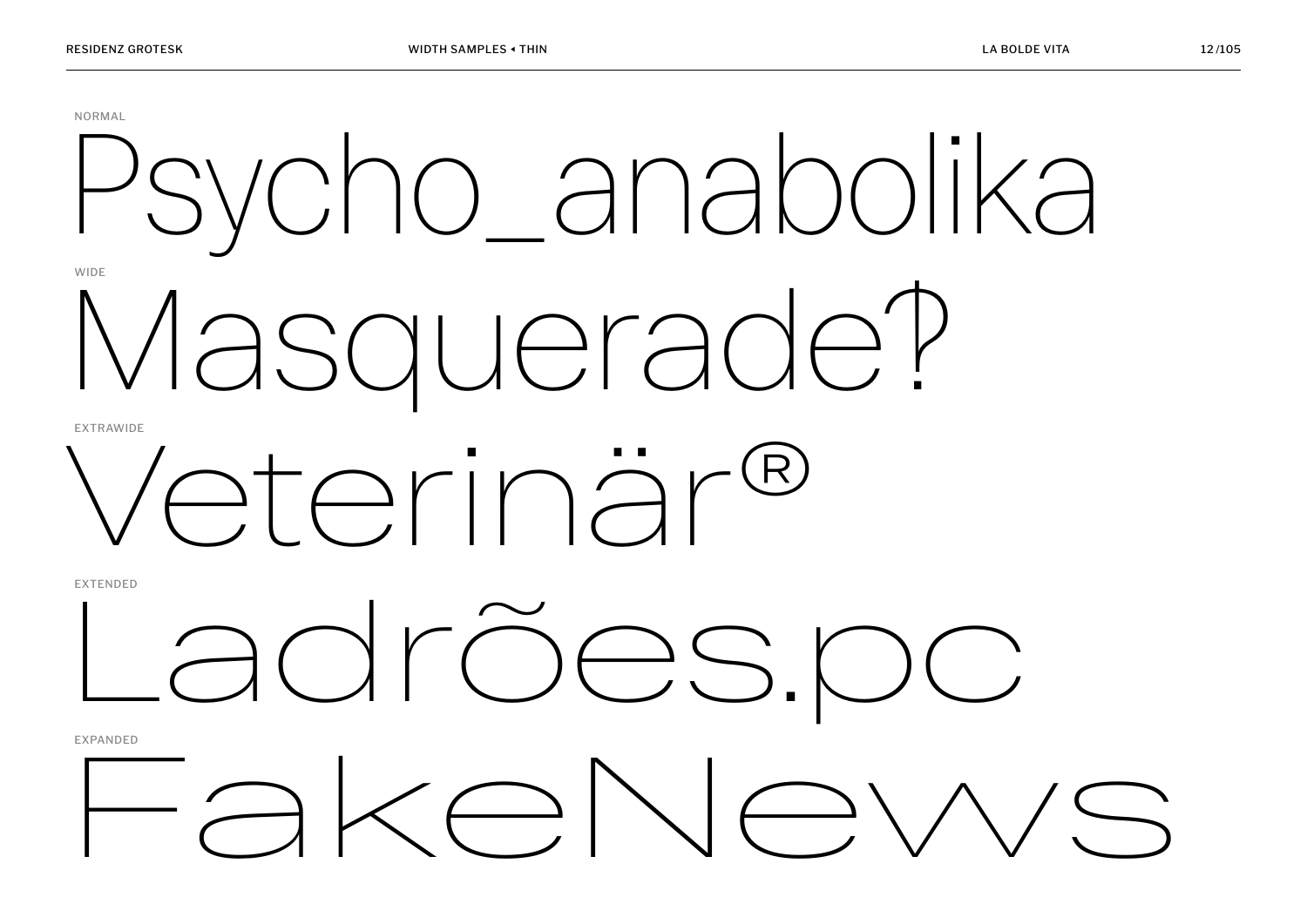NORMAL

A residence is a place (normally a building) used as a home or dwelling.

WIDE

A residence is a place (normally a building) used as a home or dwelling.

EXTRAWIDE

A residence is a place (normally a building) used as a home or dwelling.

EXTENDED

A residence is a place (normally a building) used as a home or

EXPANDED

# A residence is a place (normally a building) used as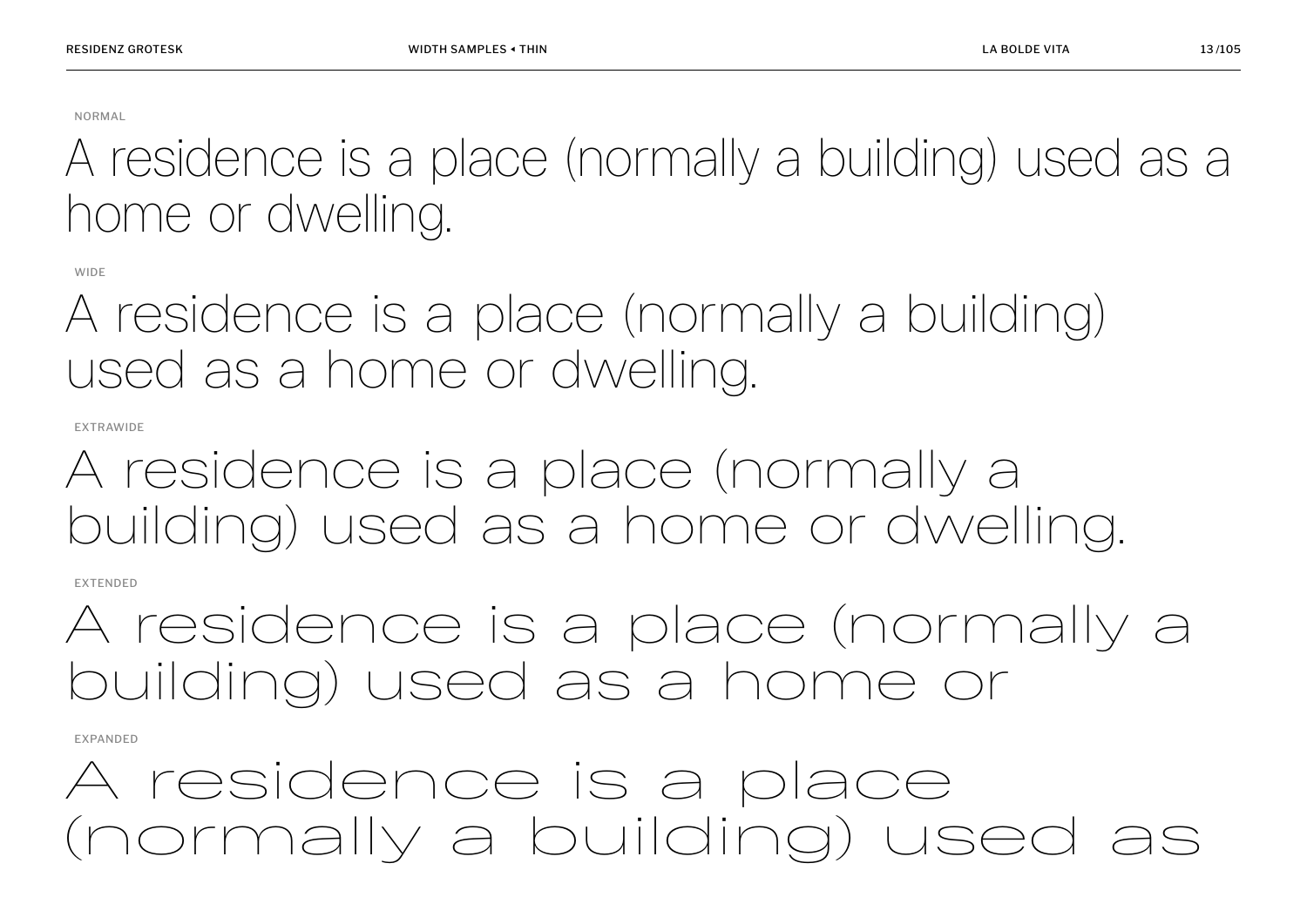Thought Police Dystopian Yellow Deep 51 Memory Watergate Betrayal Xanith Rebellion Truth God 97 Novel Soma Application 4⁄1 Oceania 6-Nine but Charrington Modern Risk Bubbles Eyed Farewell Quijote Zebra<sup>48/62pt</sup>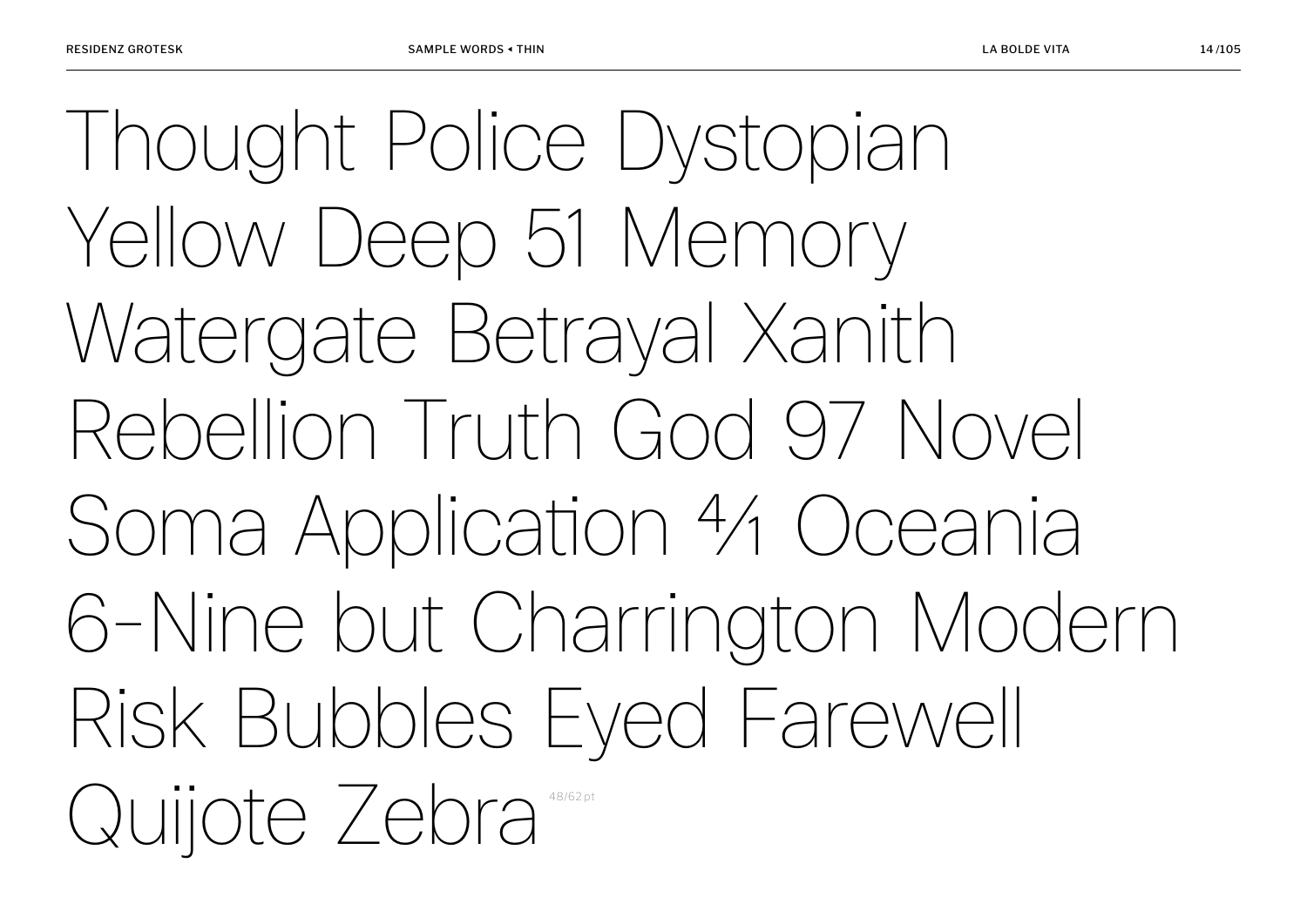Thought Police Dystopian Yelloш Deep 51 Метогу Watergate Betrayal Xanith Rebellion Truth God 97 Novel Soma Application 4⁄1 Oceania 6-Nine but Charrington Modern Risk Bubbles Eyed Farewell Quijote Zebra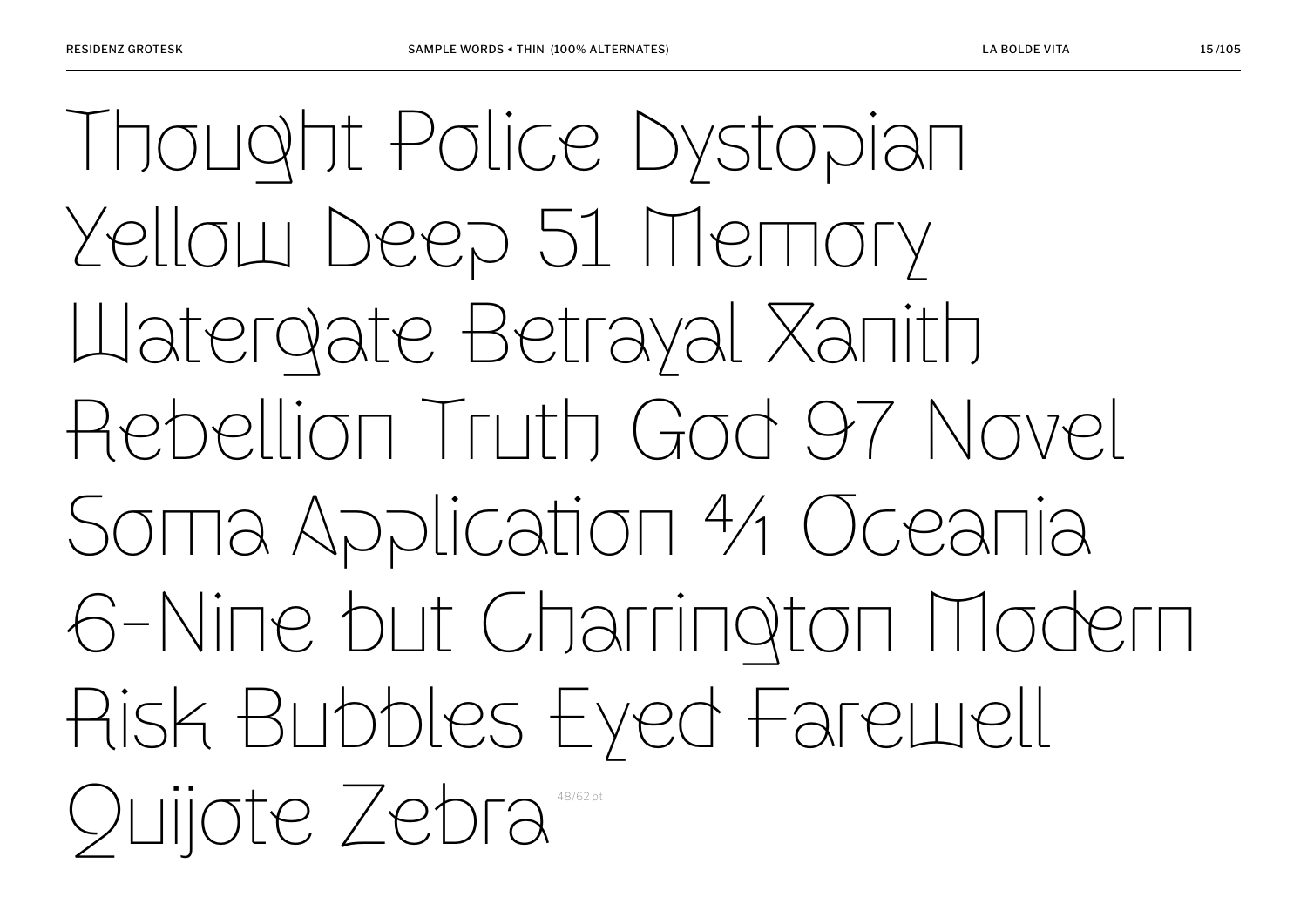GROPIUS • 1883—1969 {NEW OBJECTIVITY} ROMANESQUE ‡ CIŽEK MOHOLY×NAGY~BOOKS 1920 (NLD+FRA+GER) »GOTTI IFB HERMANN« GEWERKSCHAFT.BUND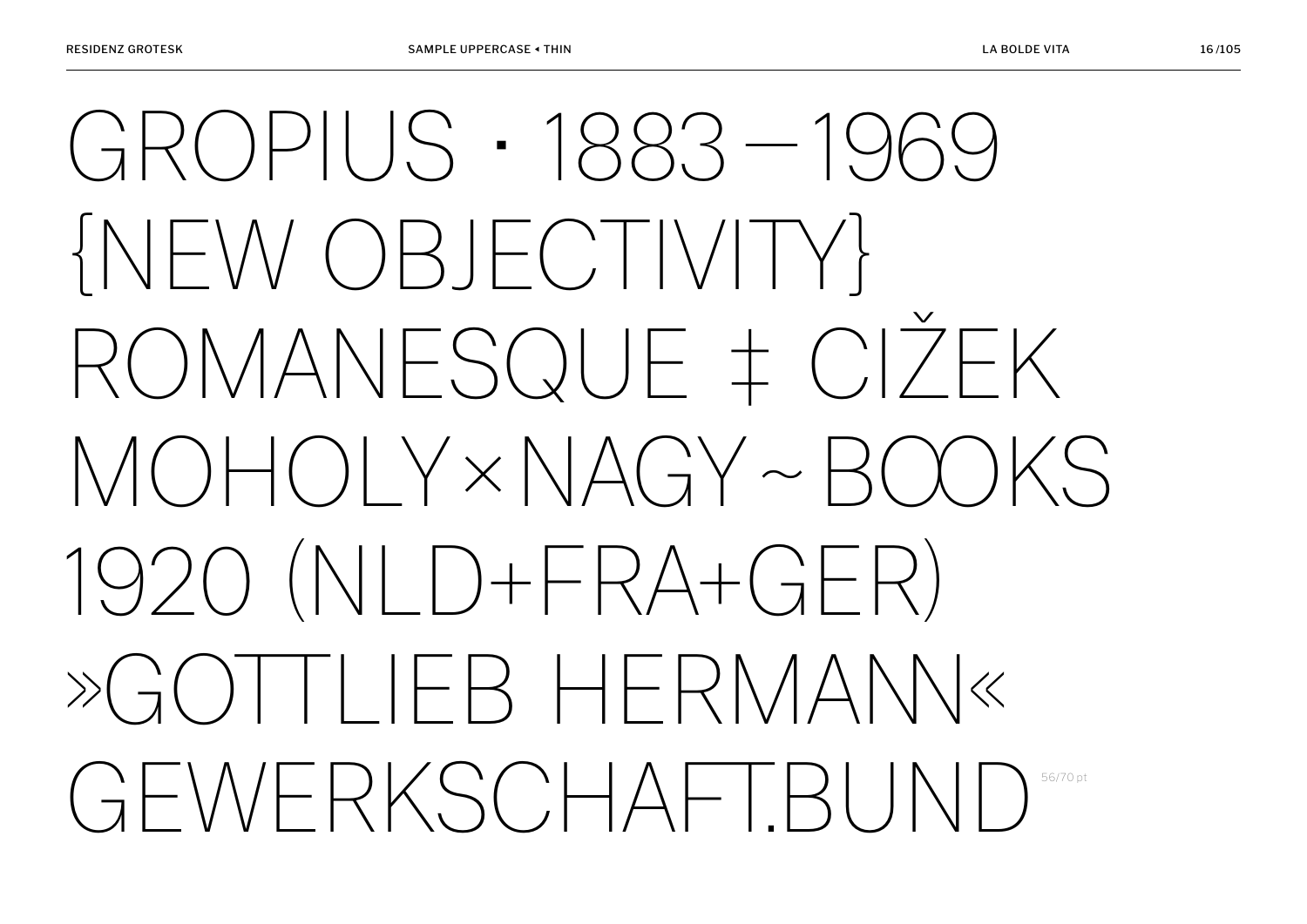GROPIUS • 1883—1969 {NEW OBJECTIVITY} ROMANESQUE ‡ CIŽEK MOHOLY×NAGY~BOOKS 1920 (NLD+FRA+GER) »GOTTI IFB HFRMANN« GEWERKSCHAFTBUND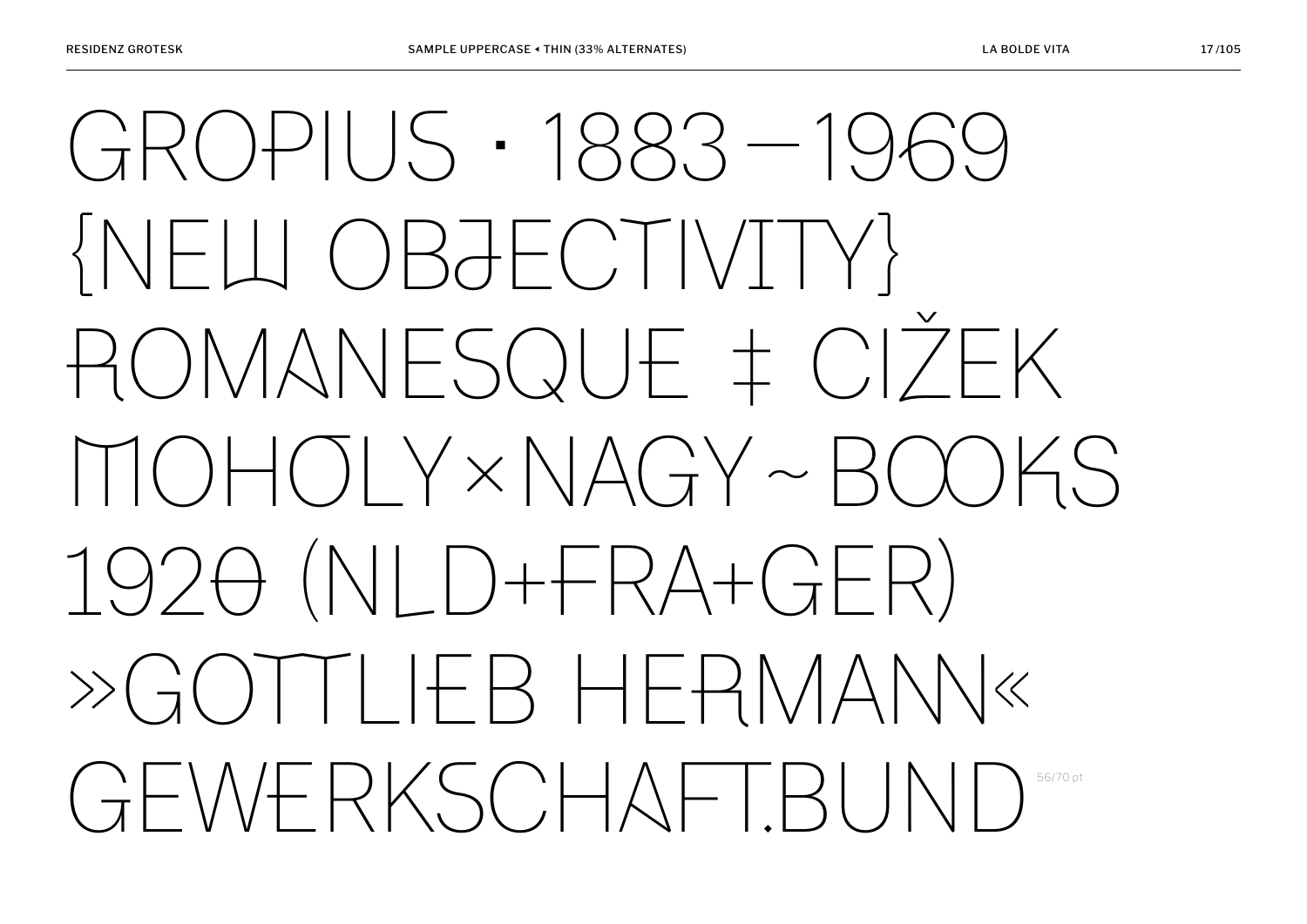Zângão vår Lartë Shtypjes Réttlætis #l'homme Dignité Ældrebesøg »Virðingar« régime@app.nz Žmogaus że Człowieka [Gyffredin] "Kadınların" Fakt Ävensom\* Içinde Straßenfest Þjóðdir Rettferdighet (Arrêté) ..."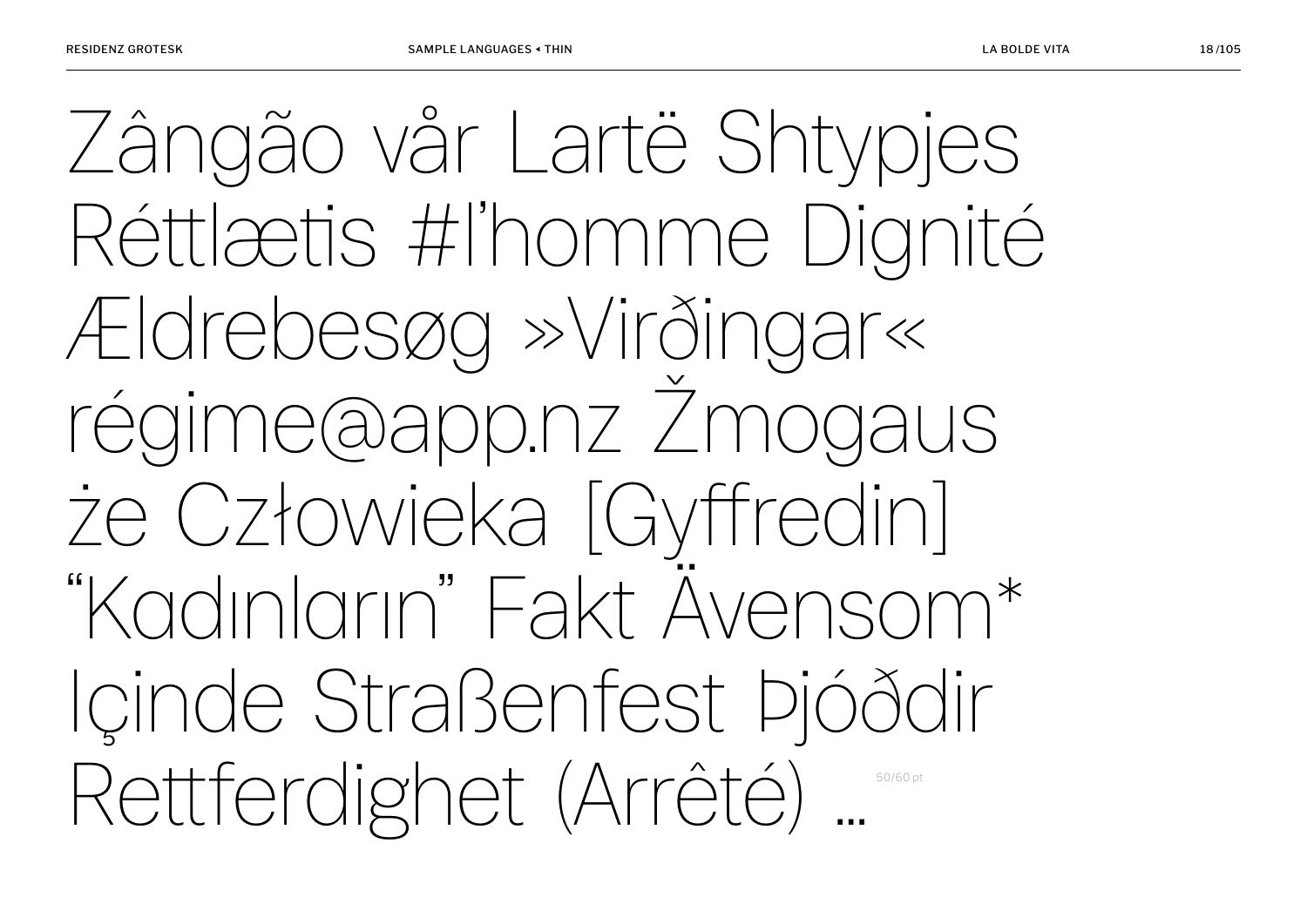Zângão vår Lartë Shtypjes Réttlætis #l'homme Dignité Ældrebesøg »Virðingar« régime@app.nz Žmogaus że Człowieka [Gyffredin] "Kadınların" Fakt Ävensom\* Içinde Straßenfest Þjóðdir Rettferdighet (Arrêté) …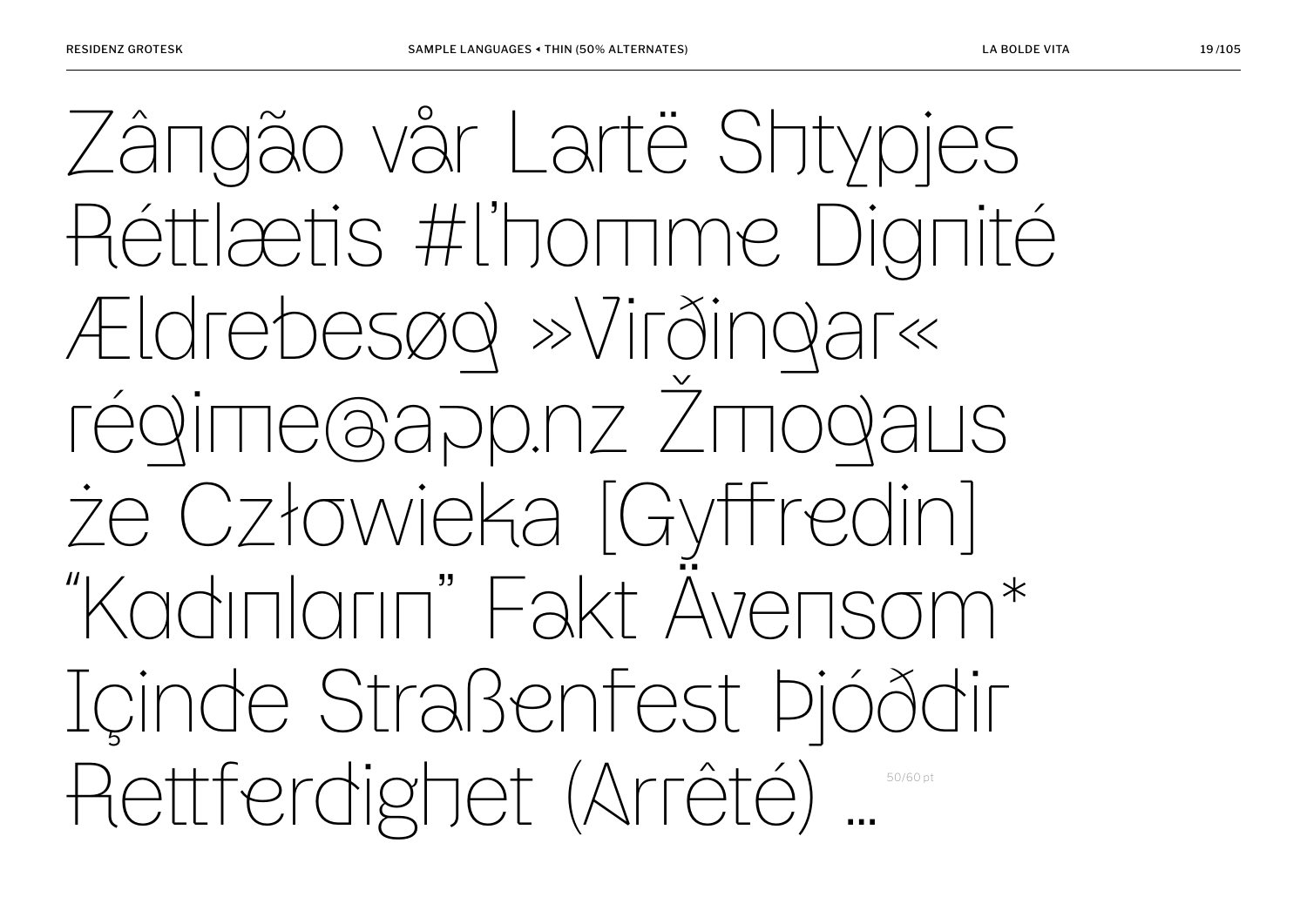$S$ anity $\neq$ 69% (~84¢) » Diarrhée Nº1« OhGilvy? {Suffix} 835.1\$ Heroism® Quintessenz.com 910 um Tapes<sup>TM</sup>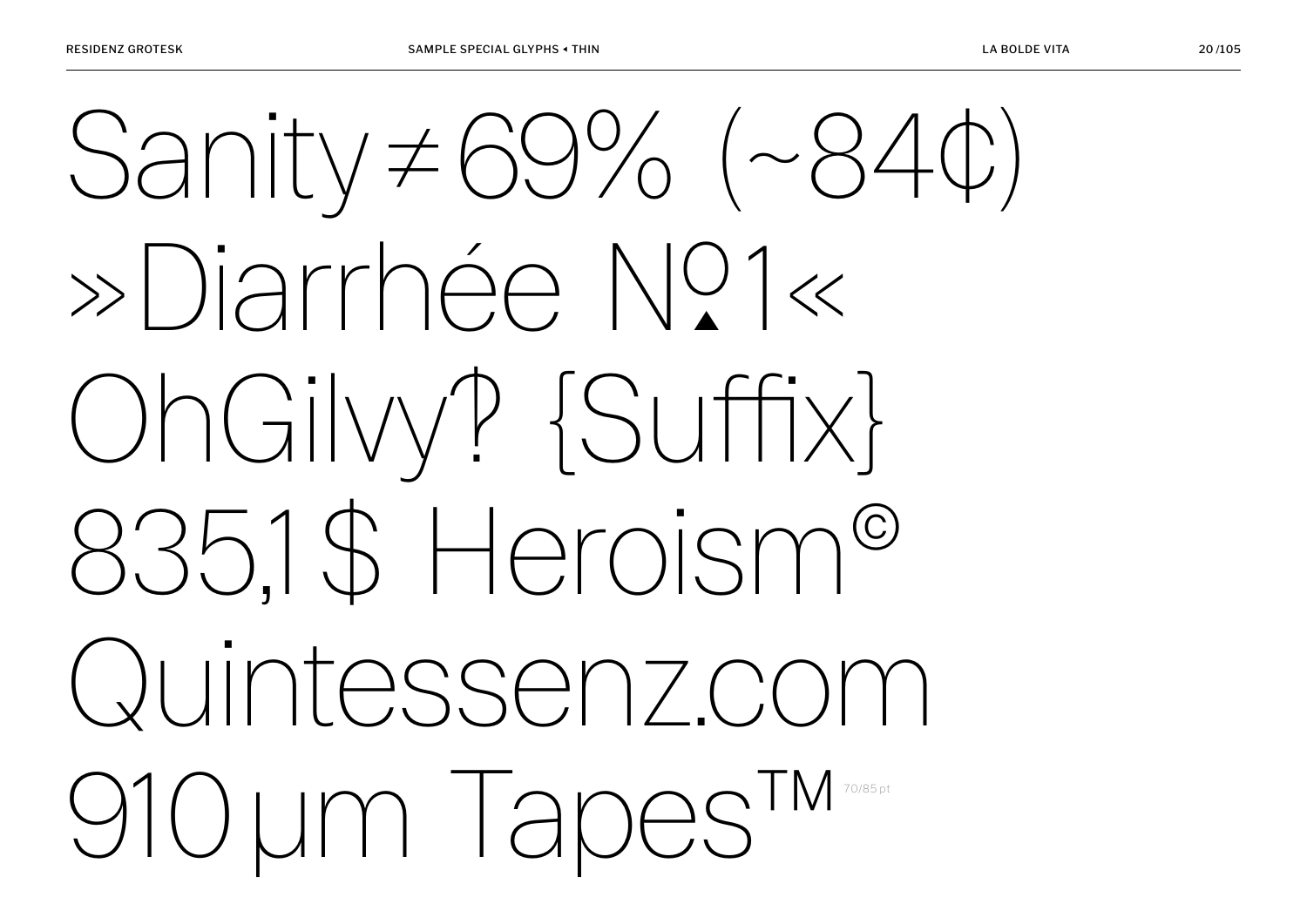**LA BOLDE VITA** 

 $S$ anity $\neq$ 69% (~84¢) » Diarrhée Nº1« OhGilvy? {Suffix} 835.1\$ Heroism® Quintessenz.com 910 um Tapes<sup>TM</sup>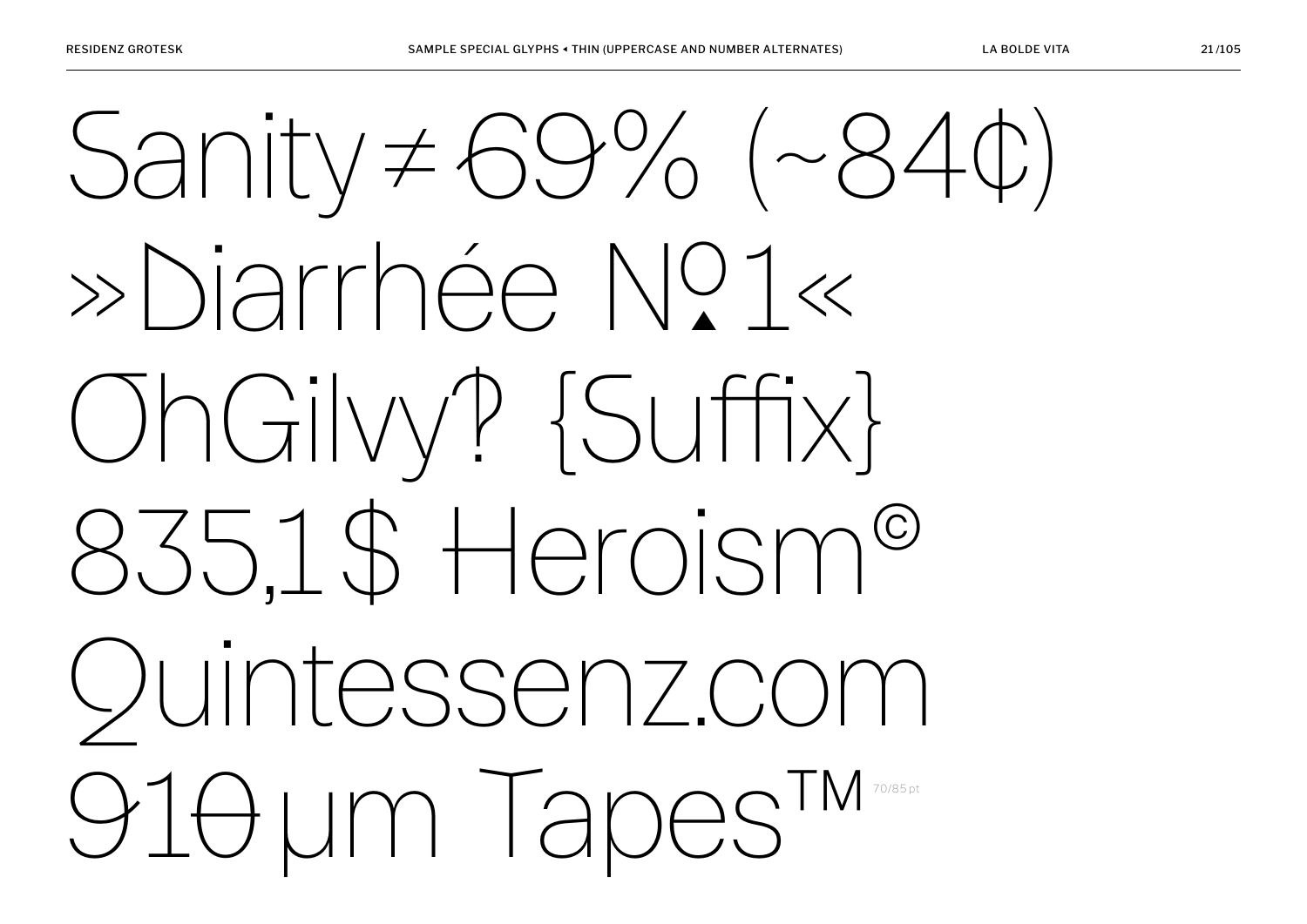✳ Viele Residenzen lagen, geschichtlich bedingt, direkt in den Städten (zum Beispiel die Hofburg in Wien oder die Münchner Residenz) und waren als gewachsene Gebäudeensembles für eine prächtige barocke Hofhaltung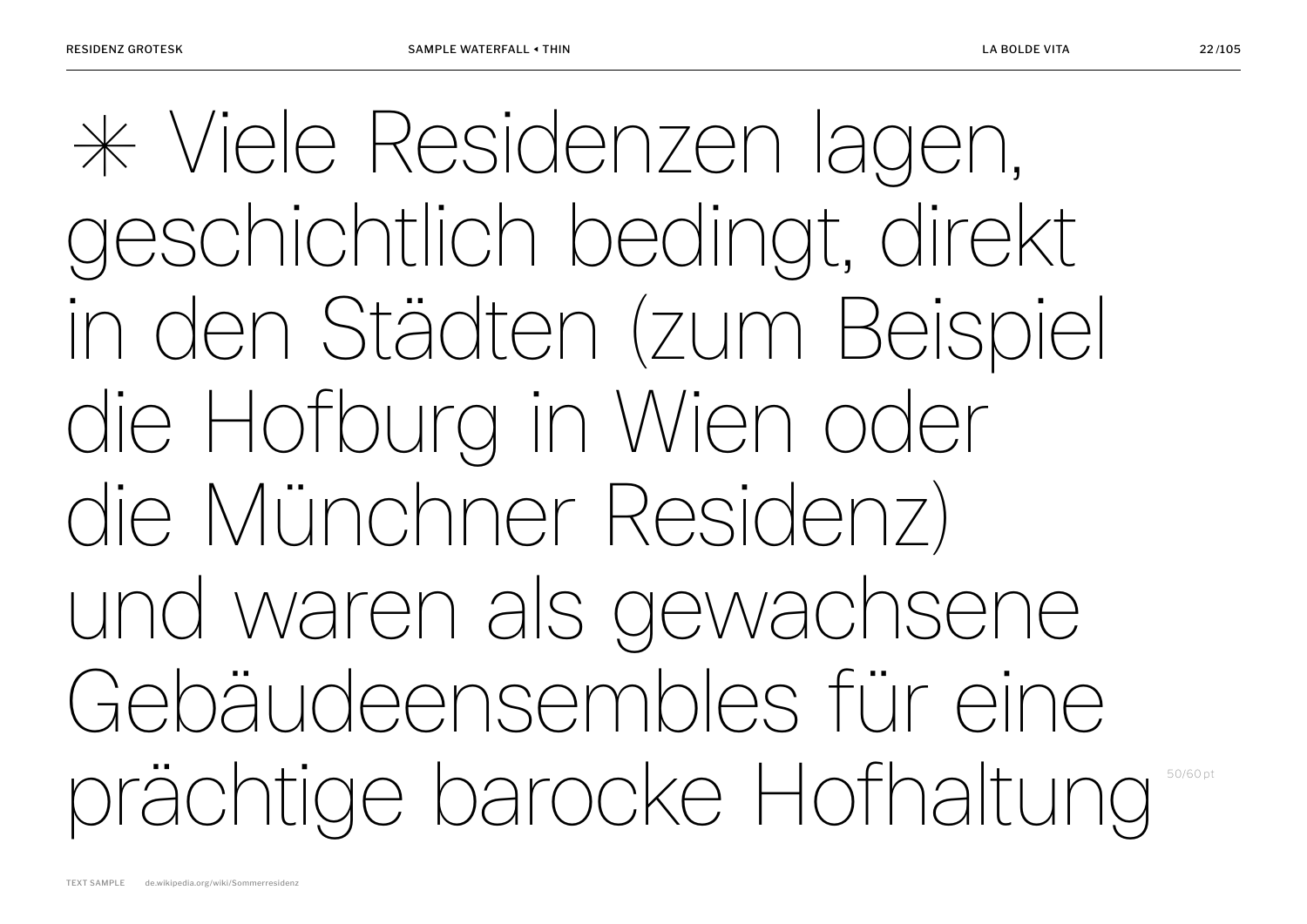✳ Viele Residenzen lagen, geschichtlich bedingt, direkt in den Städten (zum Beispiel die Hofburg in Wien oder die Münchner Residenz) und waren als gewachsene Gebäudeensembles

✳ Viele Residenzen lagen, geschichtlich bedingt, direkt in den Städten (zum Beispiel die Hofburg in Wien oder die Münchner Residenz) und waren als gewachsene Gebäudeensembles für eine prächtige barocke Hofhaltung nur bedingt 32/39pt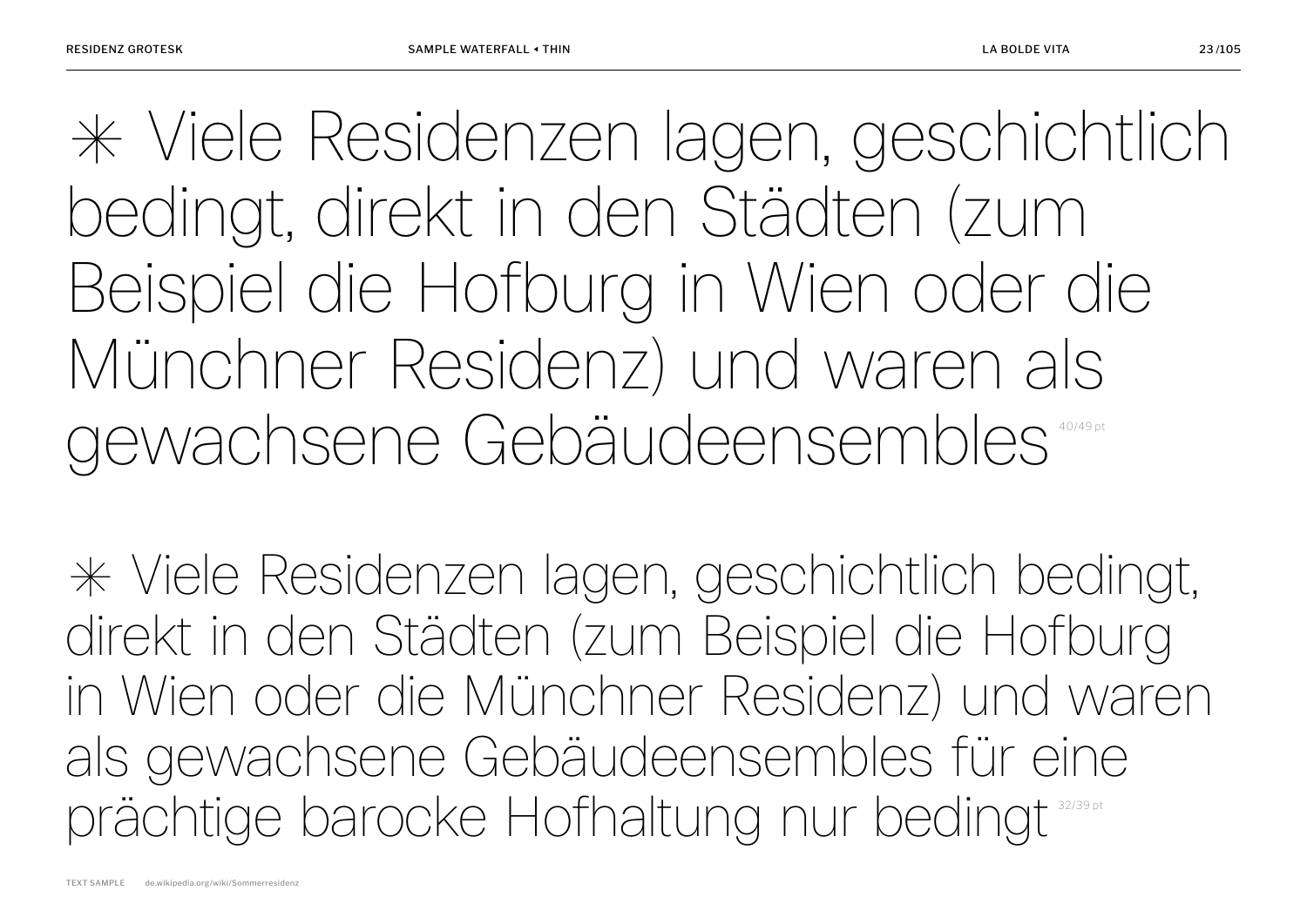✳ Viele Residenzen lagen, geschichtlich bedingt, direkt in den Städten (zum Beispiel die Hofburg in Wien oder die Münchner Residenz) und waren als gewachsene Gebäudeensembles für eine prächtige barocke<sup>24/30 pt</sup>

✳ Viele Residenzen lagen, geschichtlich bedingt, direkt in den Städten (zum Beispiel die Hofburg in Wien oder die Münchner Residenz) und waren als gewachsene Gebäudeensembles für eine prächtige barocke Hofhaltung nur bedingt geeignet. Um eine bessere Heizbarkeit der Räumlichkeit zu 18/23 pt

✳ Viele Residenzen lagen, geschichtlich bedingt, direkt in den Städten (zum Beispiel die Hofburg in Wien oder die Münchner Residenz) und waren als gewachsene Gebäudeensembles für eine prächtige barocke Hofhaltung nur bedingt geeignet. Um eine bessere Heizbarkeit der Räumlichkeiten zu erreichen, waren die Appartements häufig bescheidener dimensioniert 14/19 pt

✳ Viele Residenzen lagen, geschichtlich bedingt, direkt in den Städten (zum Beispiel die Hofburg in Wien oder die Münchner Residenz) und waren als gewachsene Gebäudeensembles für eine prächtige barocke Hofhaltung nur bedingt geeignet. Um eine bessere Heizbarkeit der Räumlichkeiten zu erreichen, waren die Appartements häufig bescheidener dimensioniert. Zudem lagen althergebrachte Residenzen oft in eng bebauten Gassen und Straßen, wodurch viele Räume wenig 11/15 pt

✳ Viele Residenzen lagen, geschichtlich bedingt, direkt in den Städten (zum Beispiel die Hofburg in Wien oder die Münchner Residenz) und waren als gewachsene Gebäudeensembles für eine prächtige barocke Hofhaltung nur bedingt geeignet. Um eine bessere Heizbarkeit der Räumlichkeiten zu erreichen, waren die Appartements häufig bescheidener dimensioniert. Zudem lagen althergebrachte Residenzen oft in eng bebauten Gassen und Straßen, wodurch viele Räume wenig Tageslicht hatten. Außerdem mussten nach einem langen Winter die (alten) Kamine aufwändig gekehrt 9/13 pt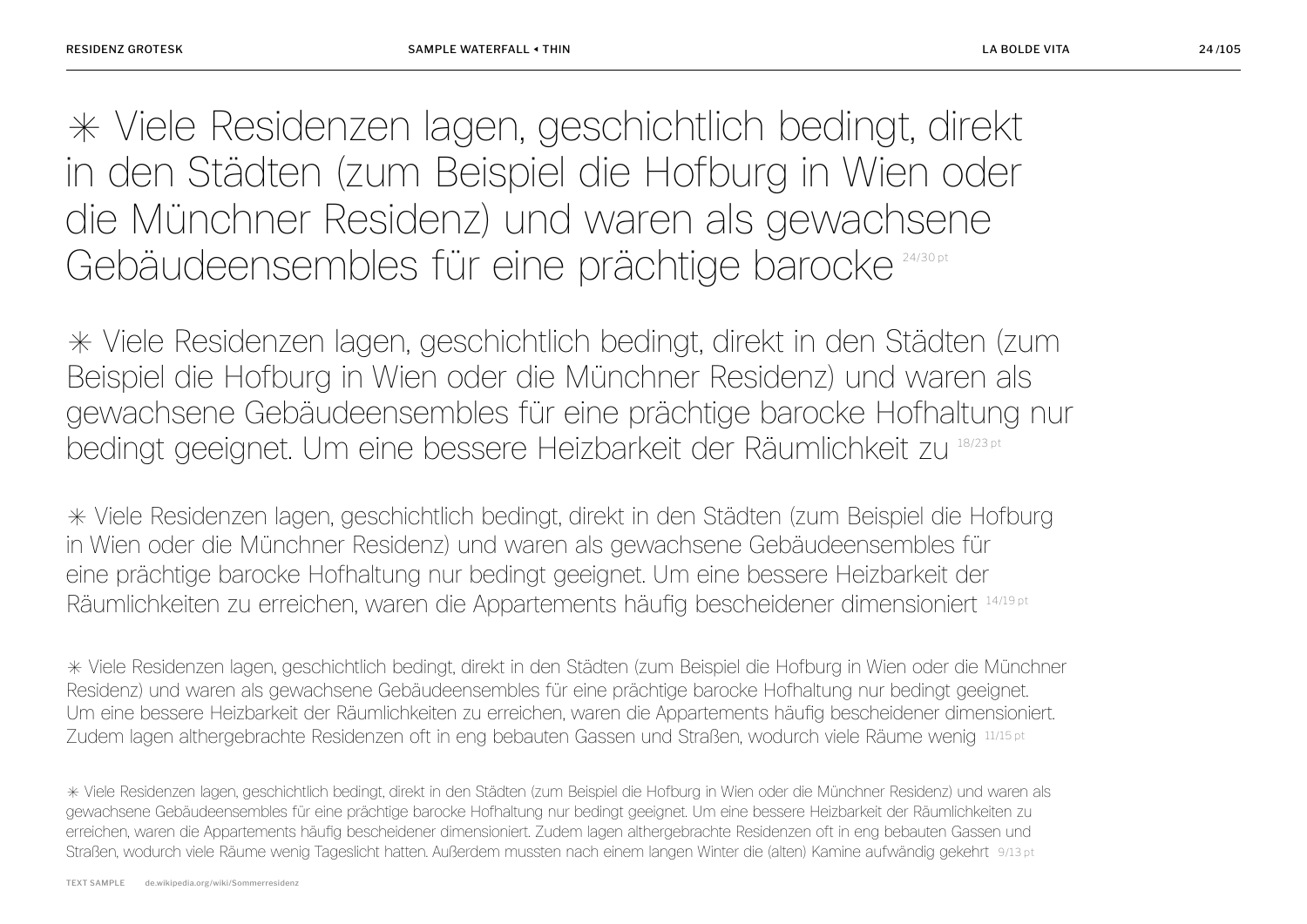# RESIDENZ G. Light {420} Restrained Classic 100/100 pt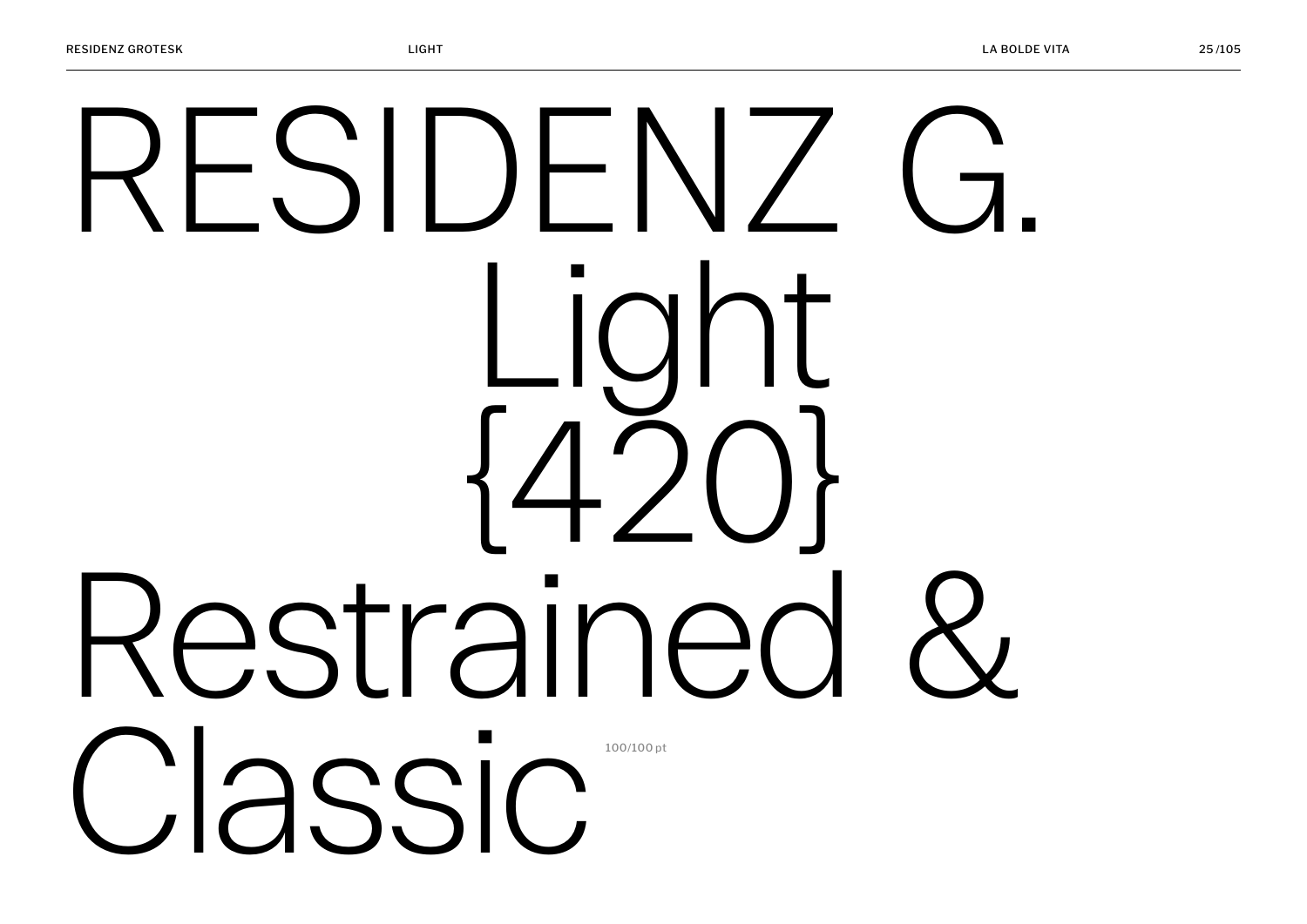26/105

aabcdefgghijkImn opgrsßtuvwxyz ABCDFFGHIJJKI MN OPQRSBTUVWXYZ 1234567890  $17700\#6548\%$  $( ) \| \}$  =-+<>|/"<>>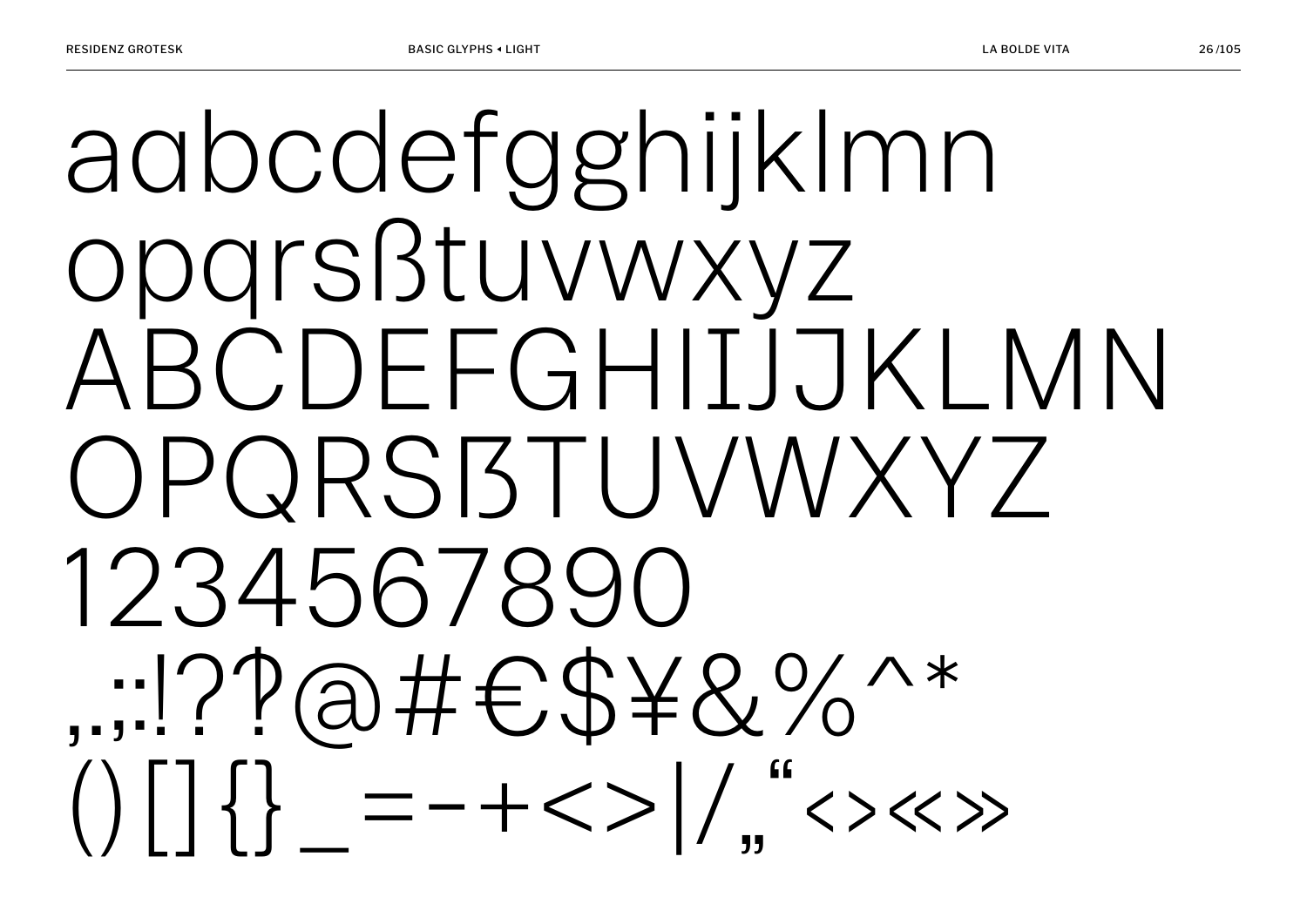abcdefohijklmn OPGISPLIVLIXYZ ABCDEFGHIJKLMN OPORSBTLIVLIXYZ 1234567890  $177077677674070*$  $\int_{0}^{1}$ 

**LA BOLDE VITA**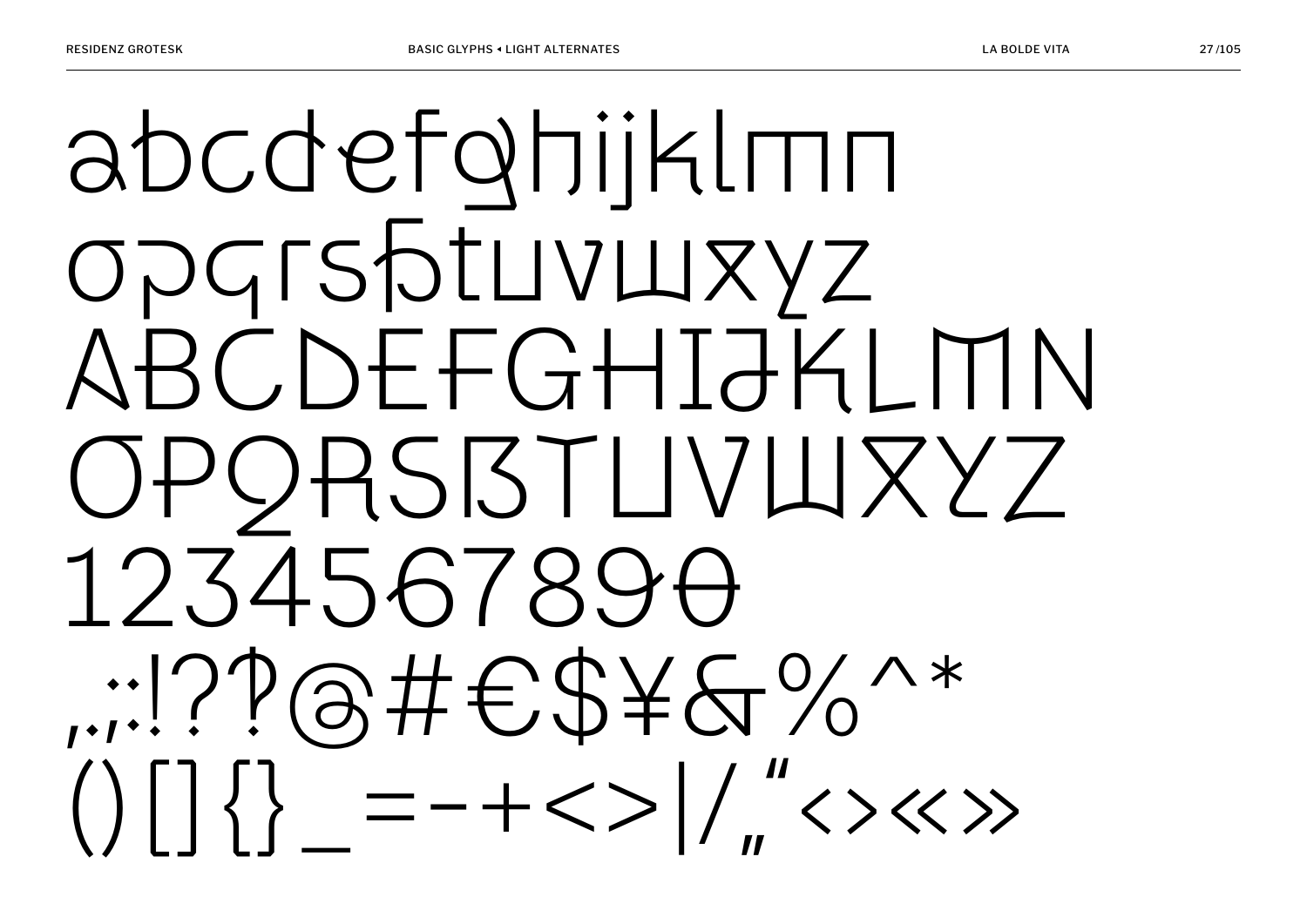NORMAL

# Psycho\_anabolika **WIDE** Masquerade? EXTRAWIDE Veterinär® EXTENDED Ladrões.pc EXPANDED FakeNews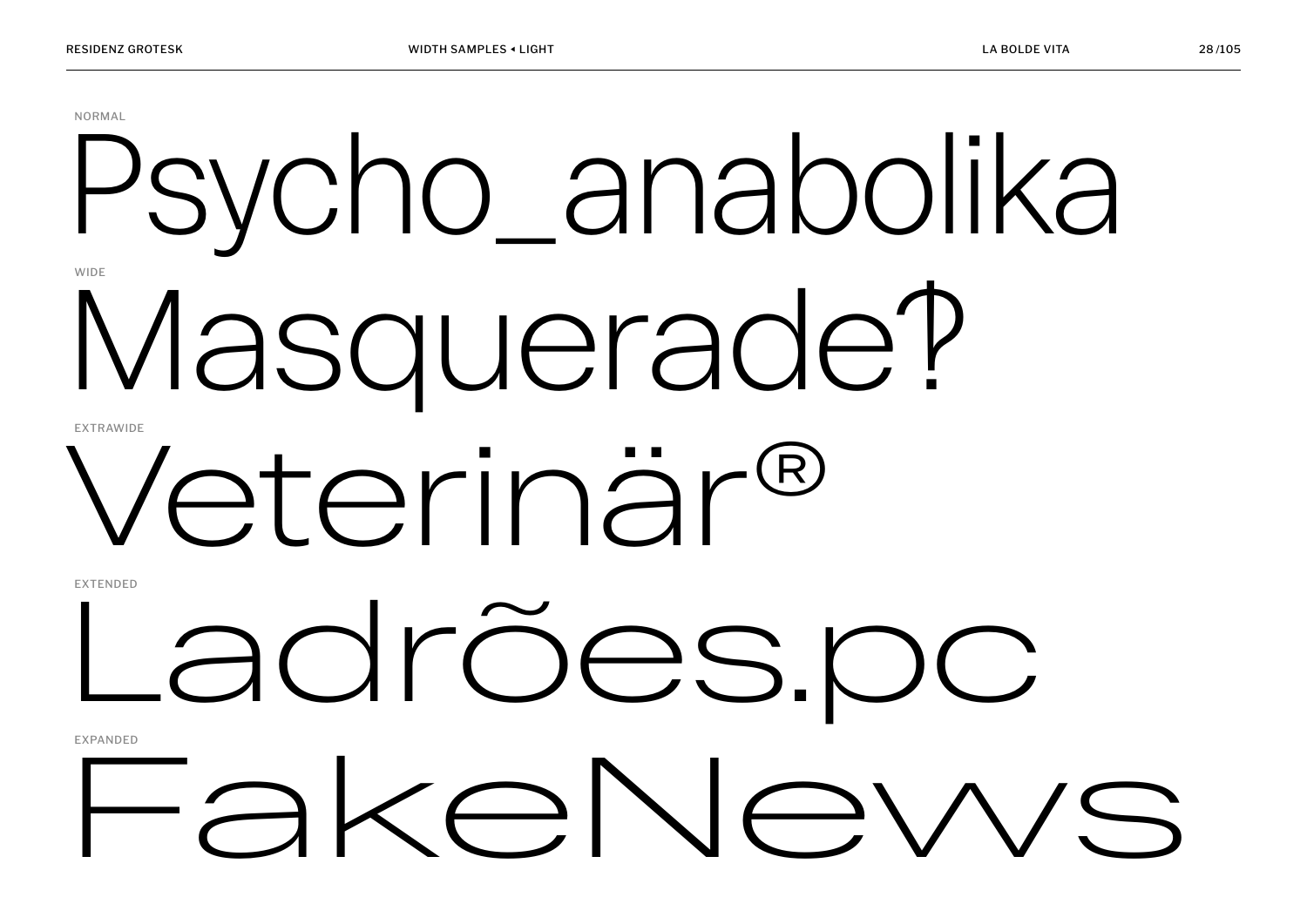NORMAL

A residence is a place (normally a building) used as a home or dwelling.

WIDE

A residence is a place (normally a building) used as a home or dwelling.

EXTRAWIDE

A residence is a place (normally a building) used as a home or dwelling.

EXTENDED

A residence is a place (normally a building) used as a home or

EXPANDED

# A residence is a place (normally a building) used as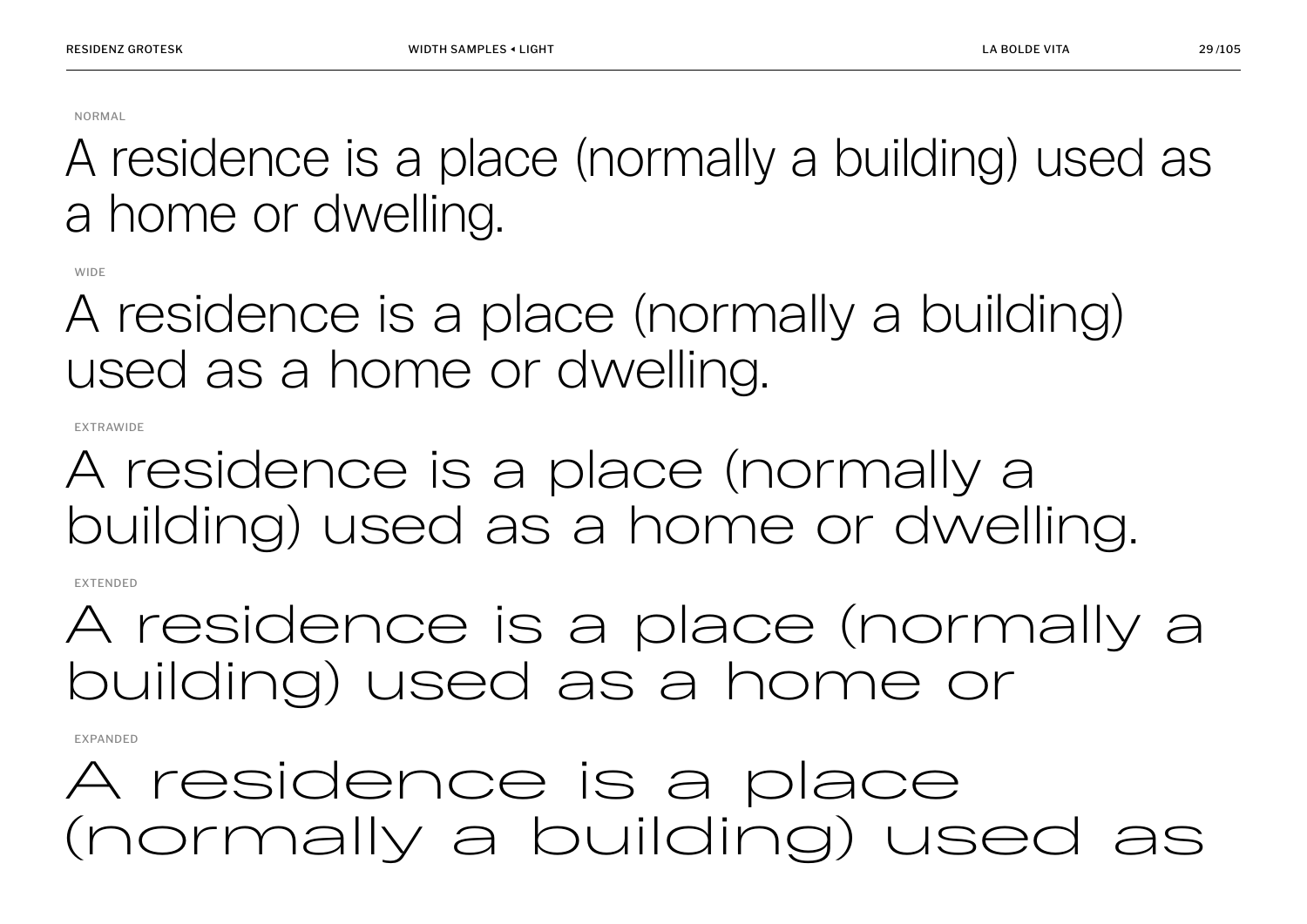Thought Police Dystopian Yellow Deep 51 Memory Watergate Betrayal Xanith Rebellion Truth God 97 Novel Soma Application 4⁄1 Oceania 6-Nine but Charrington Modern Risk Bubbles Eyed Farewell Quijote Zebra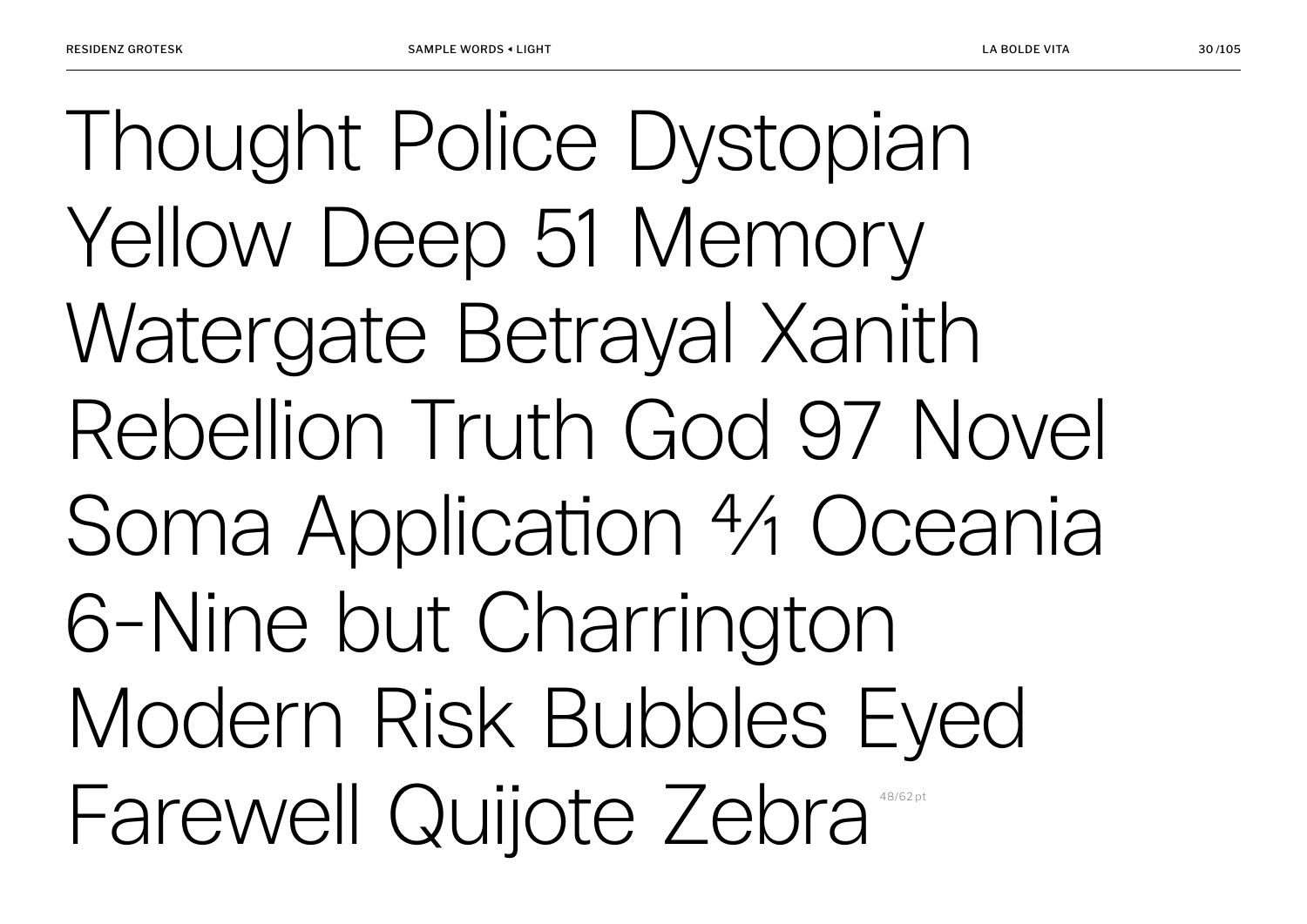Thought Police Dystopian Yellow Deep 51 Memory Watergate Betrayal Xanith Rebellion Truth God 97 Novel Soma Application 4⁄1 Oceania 6-Nine but Charrington Modern Risk Bubbles Eyed Farewell Quijote Zebra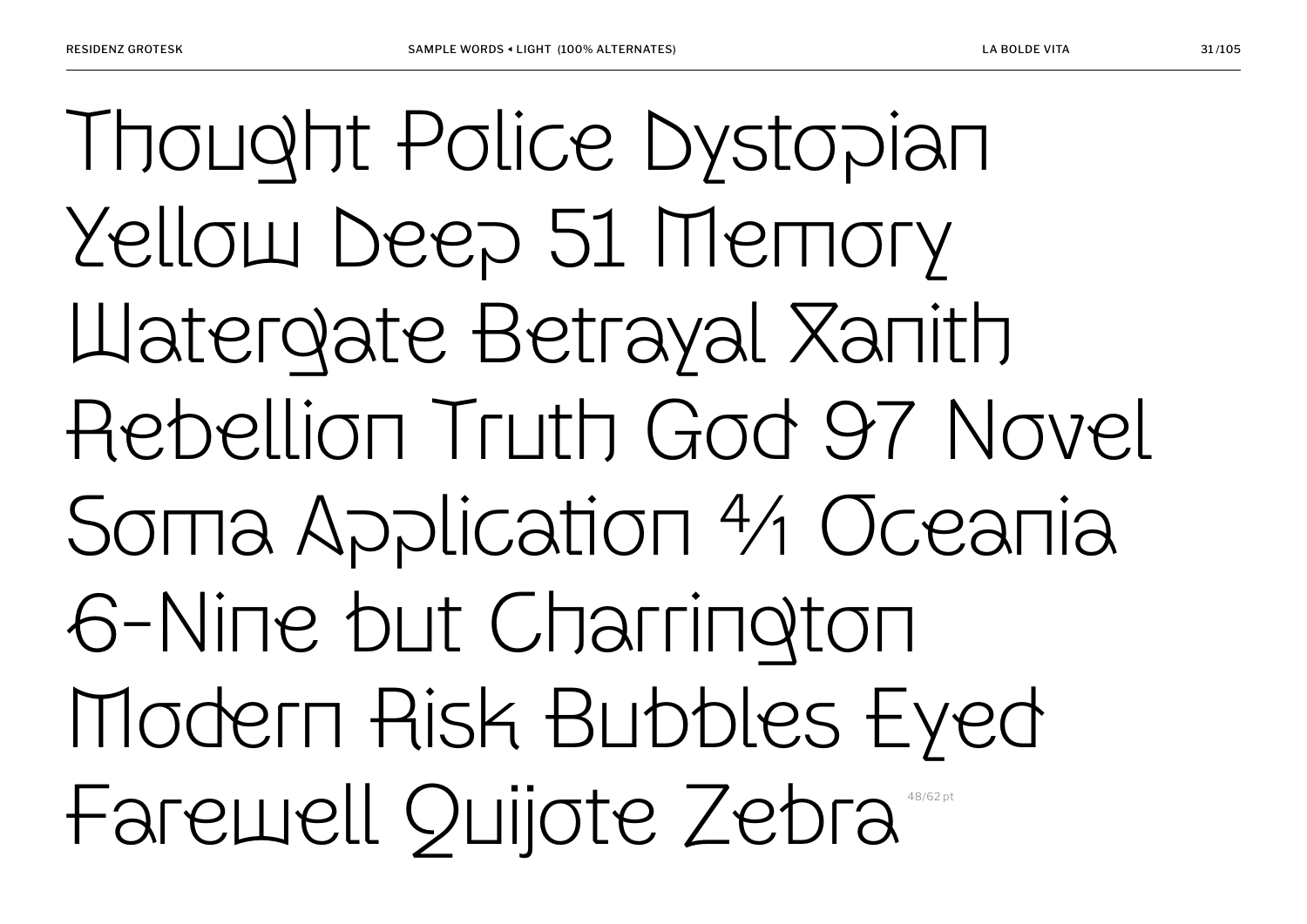GROPIUS • 1883—1969 {NEW OBJECTIVITY} ROMANESQUE ‡ CIŽEK MOHOLY×NAGY~BOOKS 1920 (NLD+FRA+GER) »GOTTLIEB HERMANN« GEWERKSCHAFT.BUND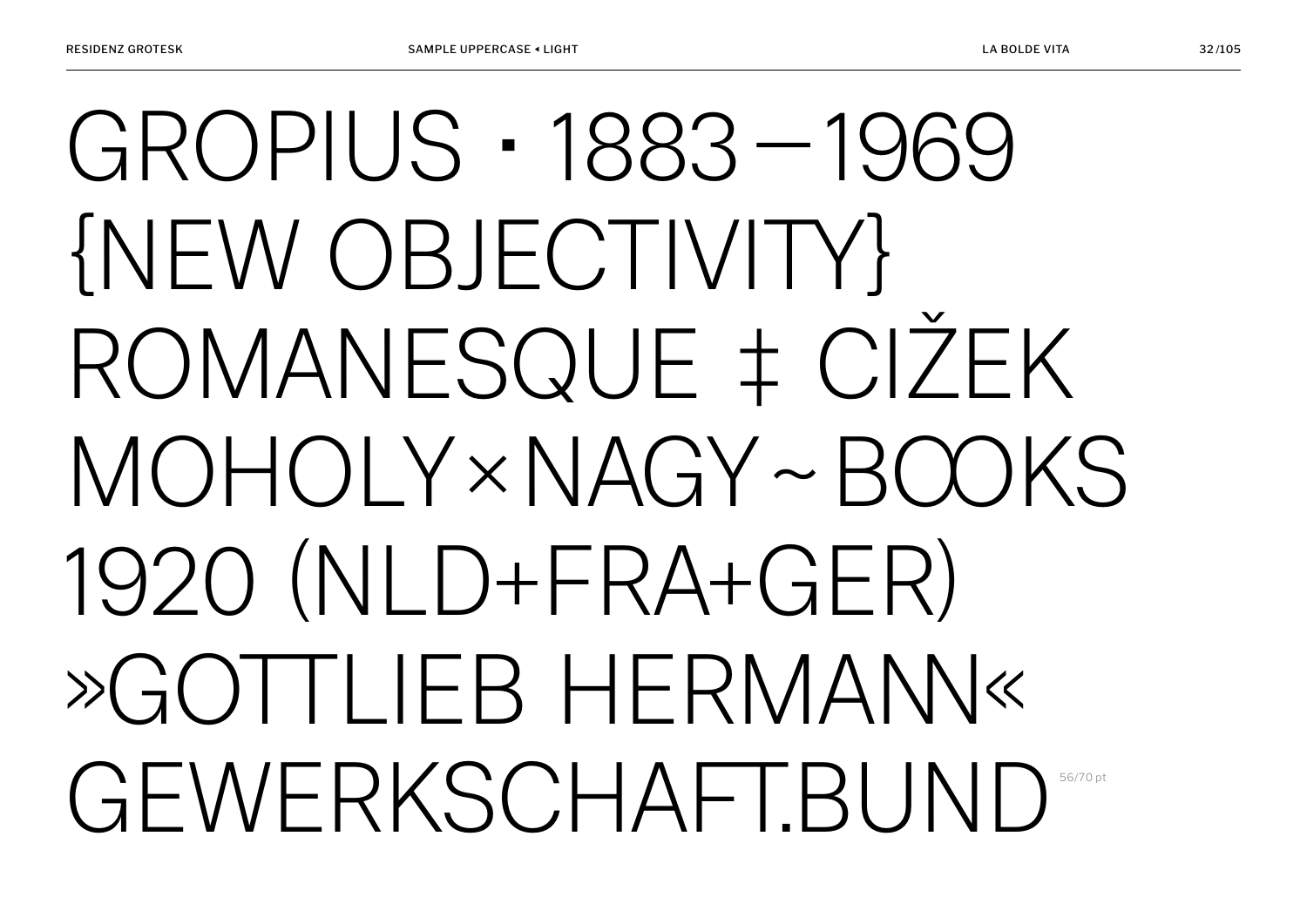GROPIUS • 1883—1969 {NEW OBJECTIVITY} ROMANESQUE ‡ CIŽEK MOHOLY×NAGY~BOOKS 1920 (NLD+FRA+GER) »GOTTI IFB HFRMANN« GEWERKSCHAFT.BUND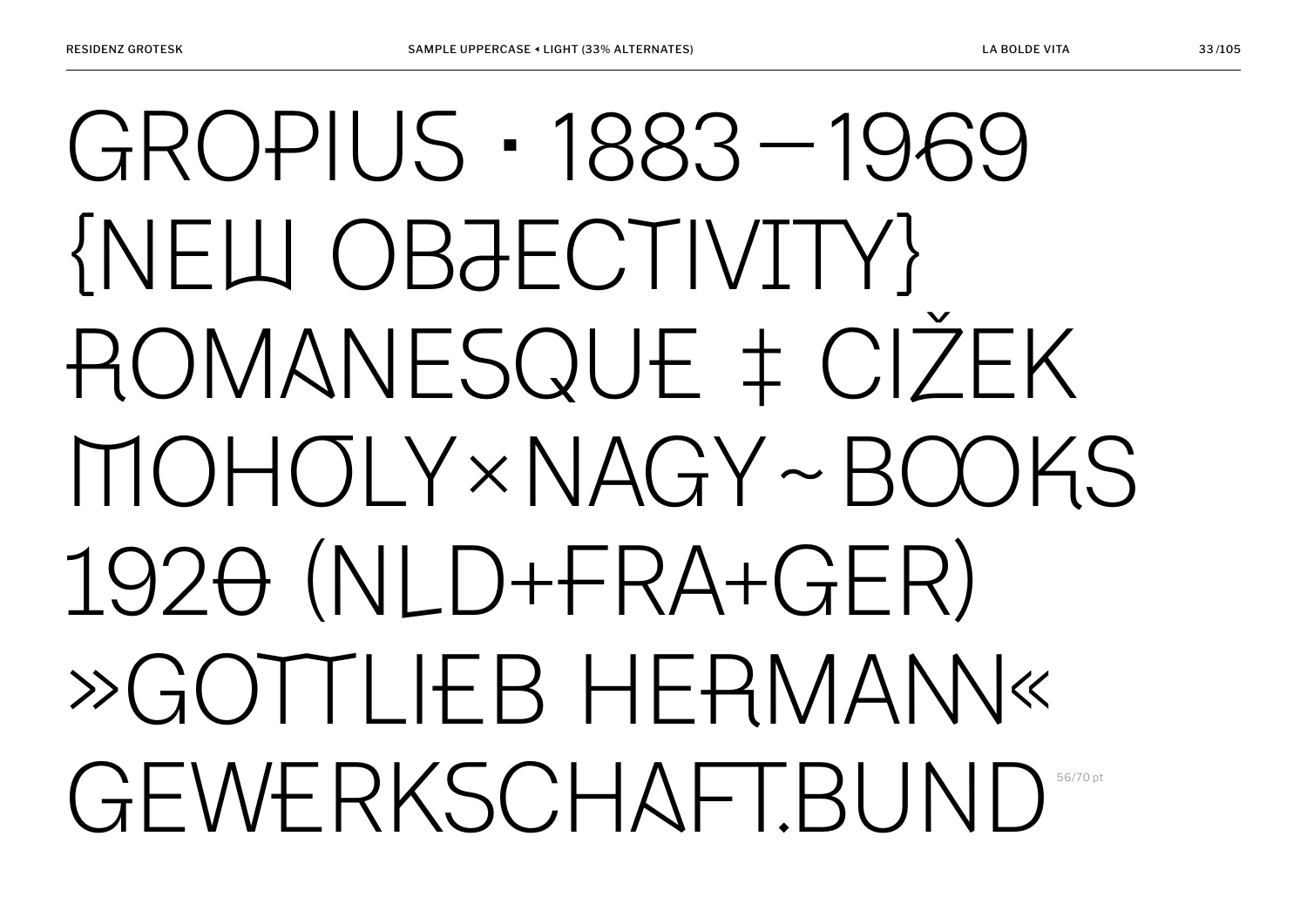Zângão vår Lartë Shtypjes Réttlætis #l'homme Dignité Ældrebesøg »Virðingar« régime@app.nz Žmogaus że Człowieka [Gyffredin] "Kadınların" Fakt Ävensom\* Içinde Straßenfest Þjóðdir Rettferdighet (Arrêté) ...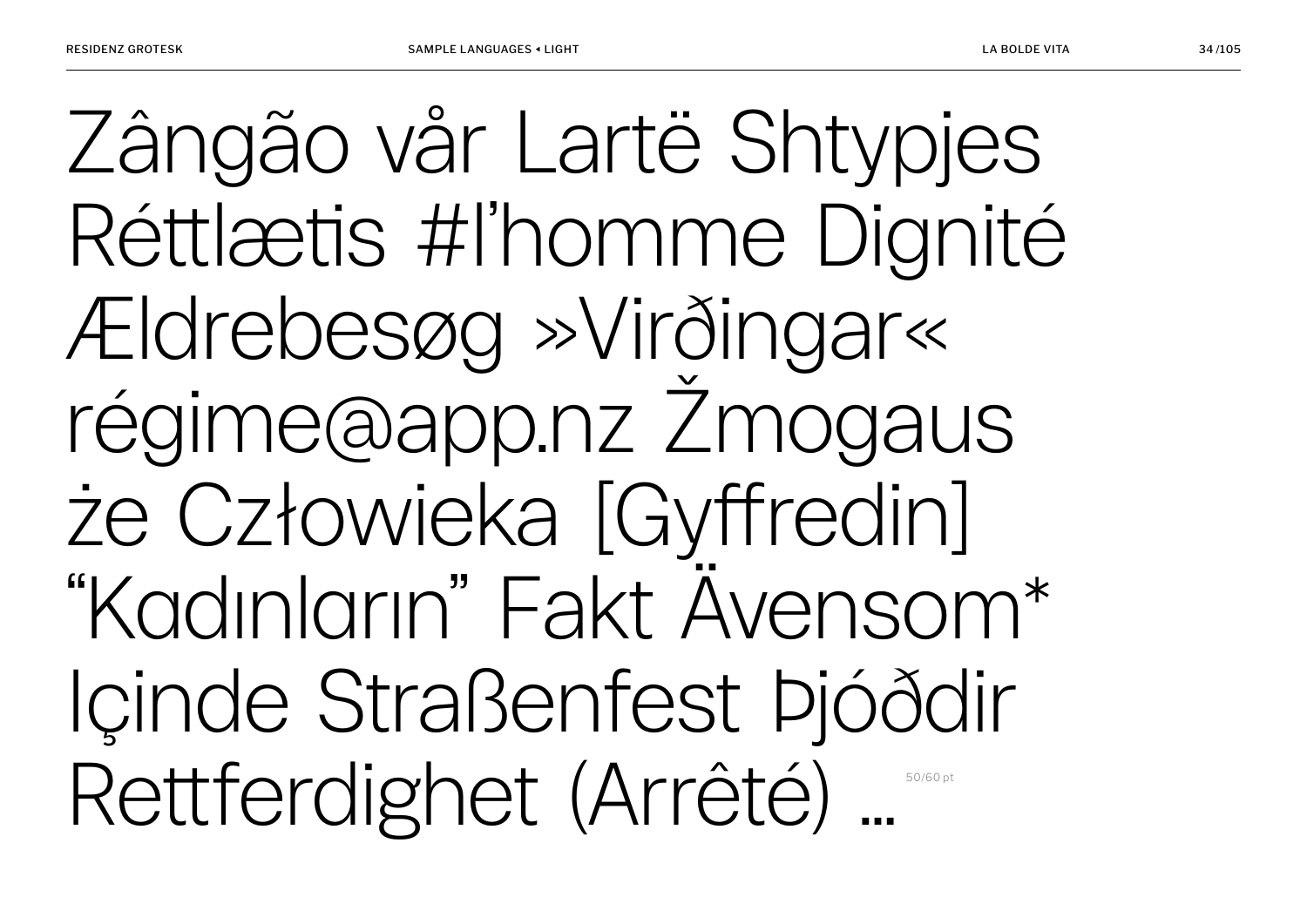Zângão vår Lartë Shtypjes Réttlætis #l'homme Dignité Ældrebesøg »Virðingar« régime@app.nz Žmogaus że Człowieka [Gyffredin] "Kadınların" Fakt Ävensom\* Içinde Straßenfest Þjóðdir Rettferdighet (Arrêté) ...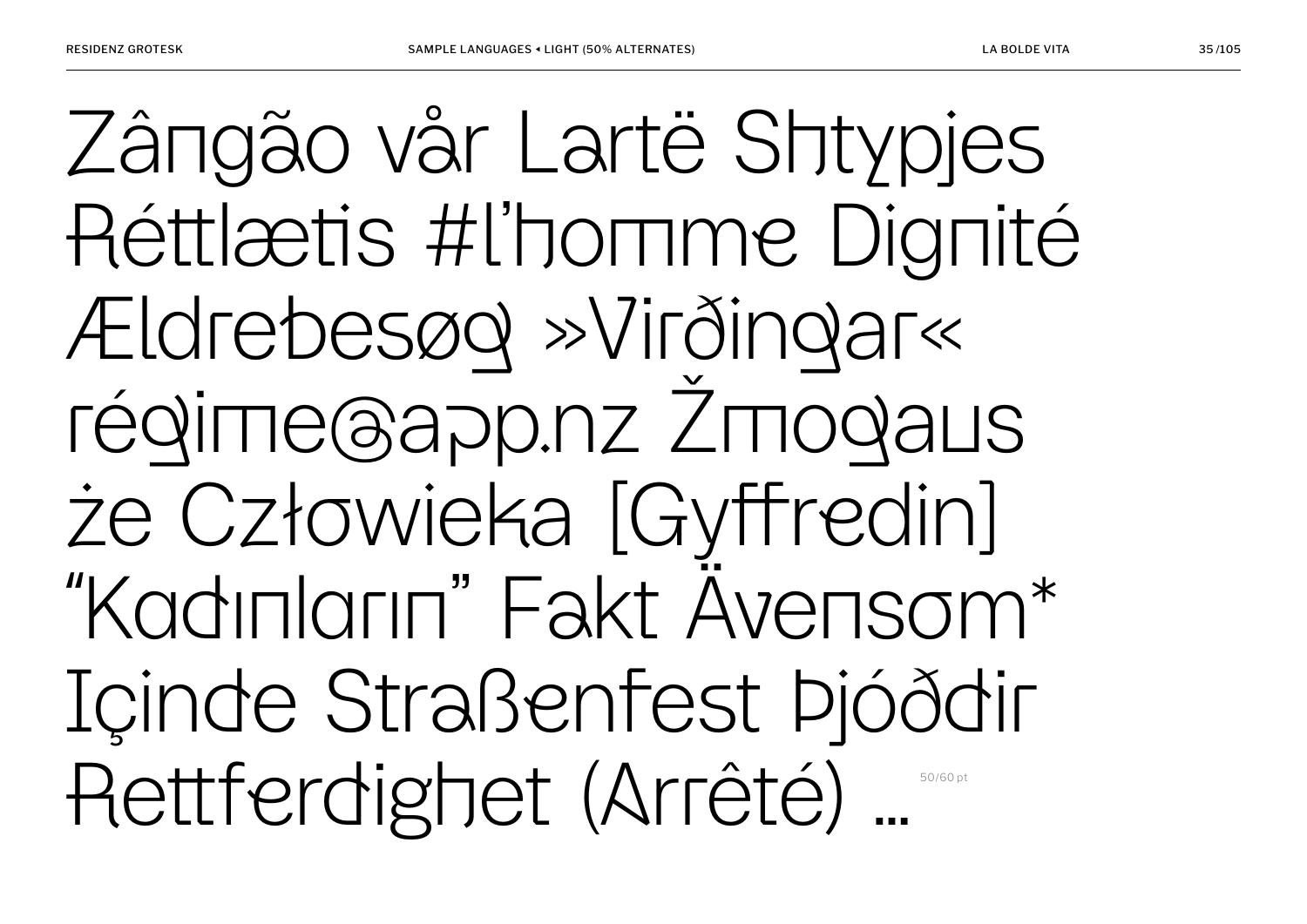**LA BOLDE VITA** 

Sanity  $\neq 69\%$  (~84¢) » Diarrhée Nº1« OhGilvy? {Suffix} 835.1\$ Heroism® Quintessenz.com 910 um Tapes<sup>TM</sup>

36/105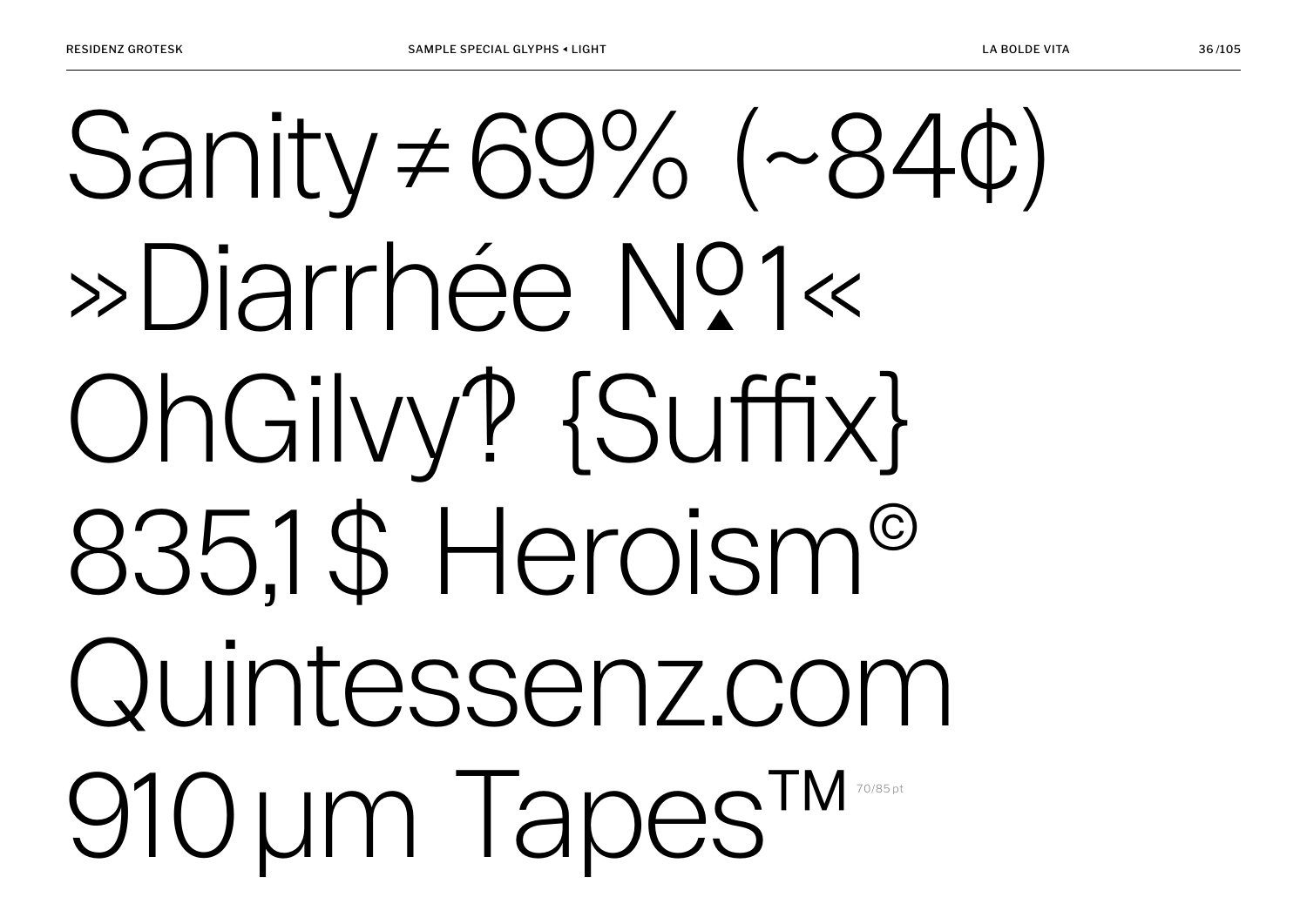**LA BOLDE VITA** 

 $S$ anity  $\neq$  69% (~84¢) » Diarrhée Nº1« OhGilvy? {Suffix} 835.1\$ Heroism® Quintessenz.com 910 UM Tapes M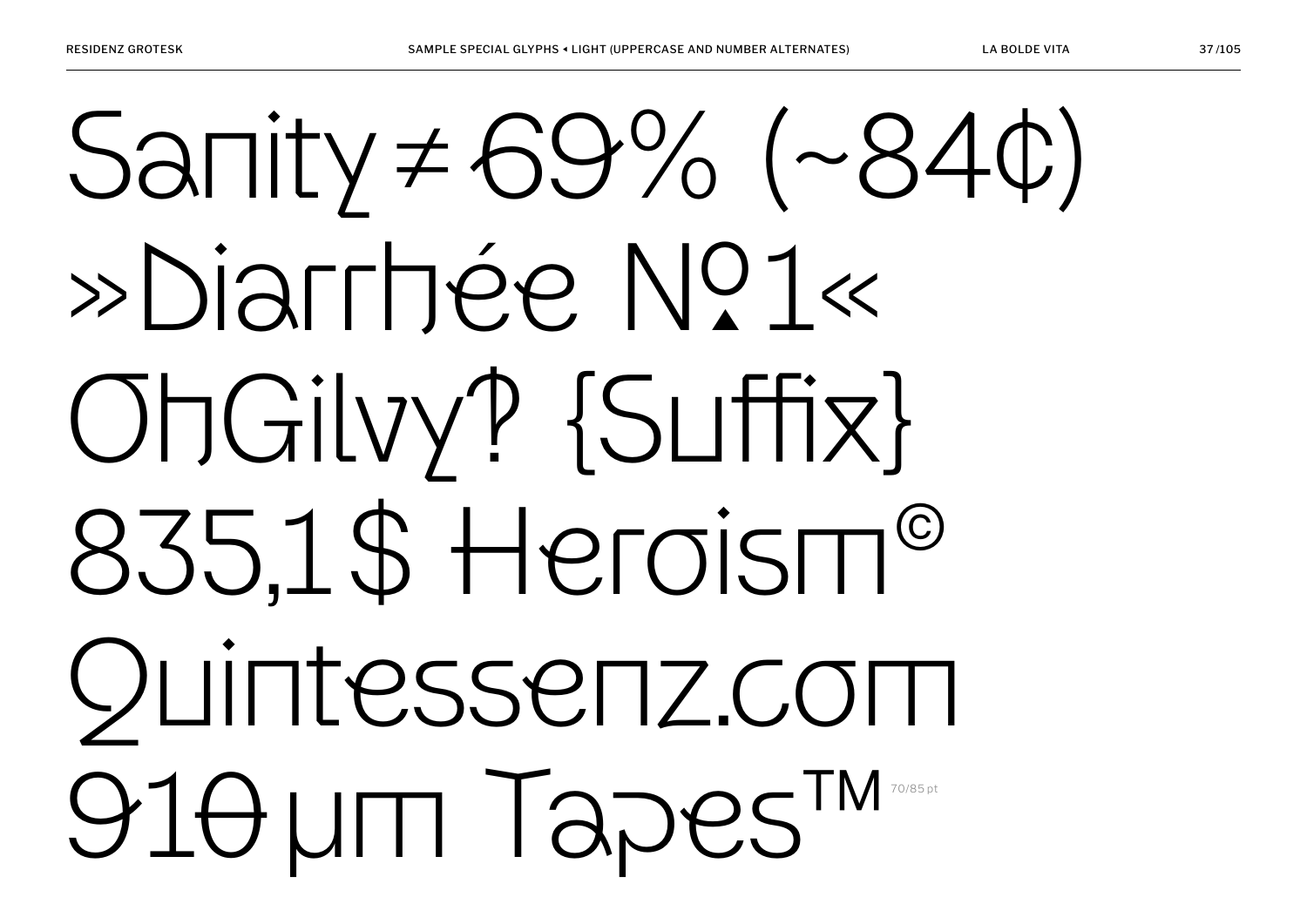✳ Viele Residenzen lagen, geschichtlich bedingt, direkt in den Städten (zum Beispiel die Hofburg in Wien oder die Münchner Residenz) und waren als gewachsene Gebäudeensembles für eine prächtige barocke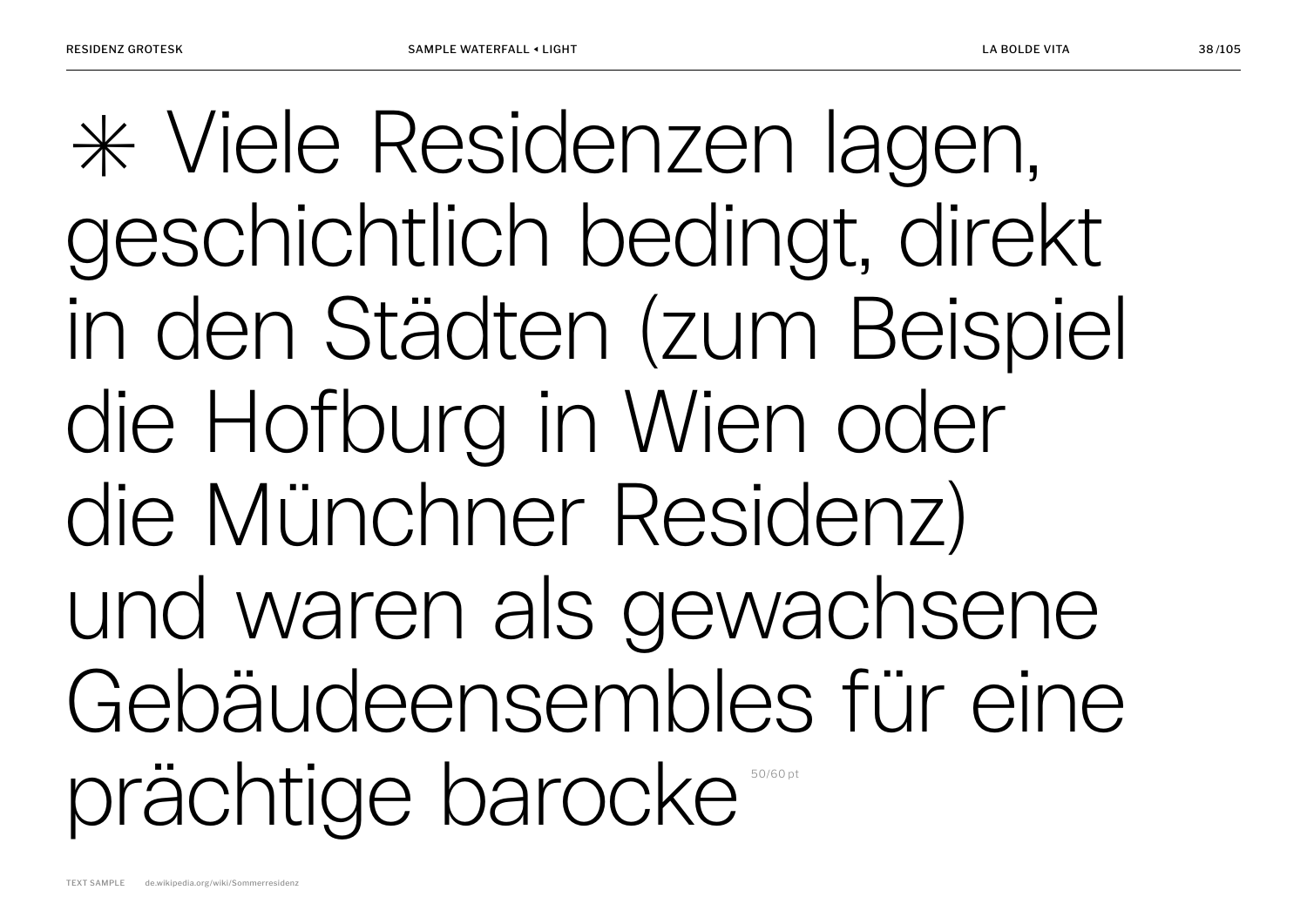✳ Viele Residenzen lagen, geschichtlich bedingt, direkt in den Städten (zum Beispiel die Hofburg in Wien oder die Münchner Residenz) und waren als gewachsene

✳ Viele Residenzen lagen, geschichtlich bedingt, direkt in den Städten (zum Beispiel die Hofburg in Wien oder die Münchner Residenz) und waren als gewachsene Gebäudeensembles für eine prächtige barocke Hofhaltung nur bedingt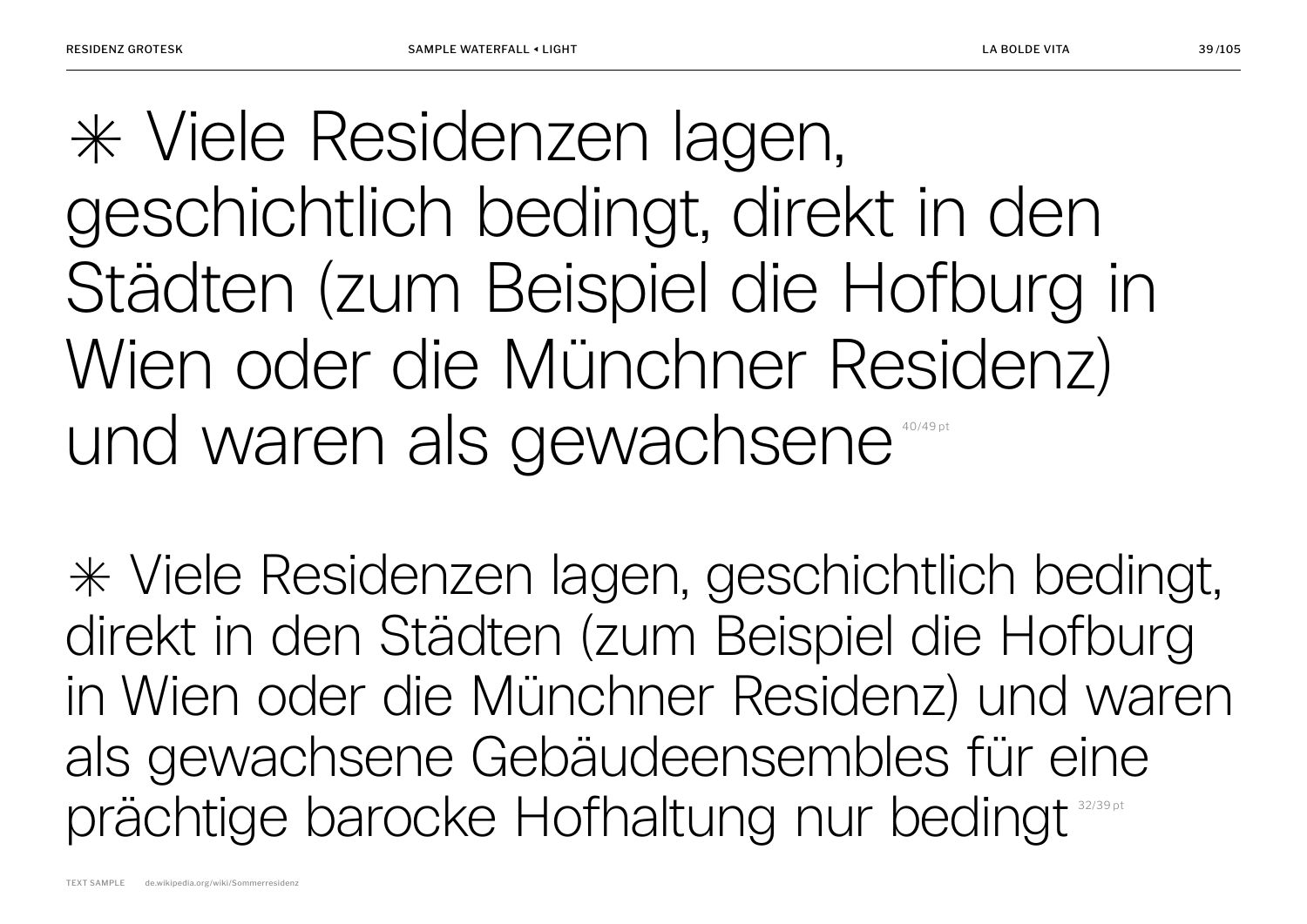✳ Viele Residenzen lagen, geschichtlich bedingt, direkt in den Städten (zum Beispiel die Hofburg in Wien oder die Münchner Residenz) und waren als gewachsene Gebäudeensembles für eine prächtige barocke<sup>24/30 pt</sup>

✳ Viele Residenzen lagen, geschichtlich bedingt, direkt in den Städten (zum Beispiel die Hofburg in Wien oder die Münchner Residenz) und waren als gewachsene Gebäudeensembles für eine prächtige barocke Hofhaltung nur bedingt geeignet. Um eine bessere Heizbarkeit der Räumlichkeiten 18/23 pt

✳ Viele Residenzen lagen, geschichtlich bedingt, direkt in den Städten (zum Beispiel die Hofburg in Wien oder die Münchner Residenz) und waren als gewachsene Gebäudeensembles für eine prächtige barocke Hofhaltung nur bedingt geeignet. Um eine bessere Heizbarkeit der Räumlichkeiten zu erreichen, waren die Appartements häufig bescheidener dimensioniert. 14/19 pt

✳ Viele Residenzen lagen, geschichtlich bedingt, direkt in den Städten (zum Beispiel die Hofburg in Wien oder die Münchner Residenz) und waren als gewachsene Gebäudeensembles für eine prächtige barocke Hofhaltung nur bedingt geeignet. Um eine bessere Heizbarkeit der Räumlichkeiten zu erreichen, waren die Appartements häufig bescheidener dimensioniert. Zudem lagen althergebrachte Residenzen oft in eng bebauten Gassen und Straßen, wodurch viele 11/15 pt

✳ Viele Residenzen lagen, geschichtlich bedingt, direkt in den Städten (zum Beispiel die Hofburg in Wien oder die Münchner Residenz) und waren als gewachsene Gebäudeensembles für eine prächtige barocke Hofhaltung nur bedingt geeignet. Um eine bessere Heizbarkeit der Räumlichkeiten zu erreichen, waren die Appartements häufig bescheidener dimensioniert. Zudem lagen althergebrachte Residenzen oft in eng bebauten Gassen und Straßen, wodurch viele Räume wenig Tageslicht hatten. Außerdem mussten nach einem langen Winter nicht oder nur ungenügend hätten 9/13 pt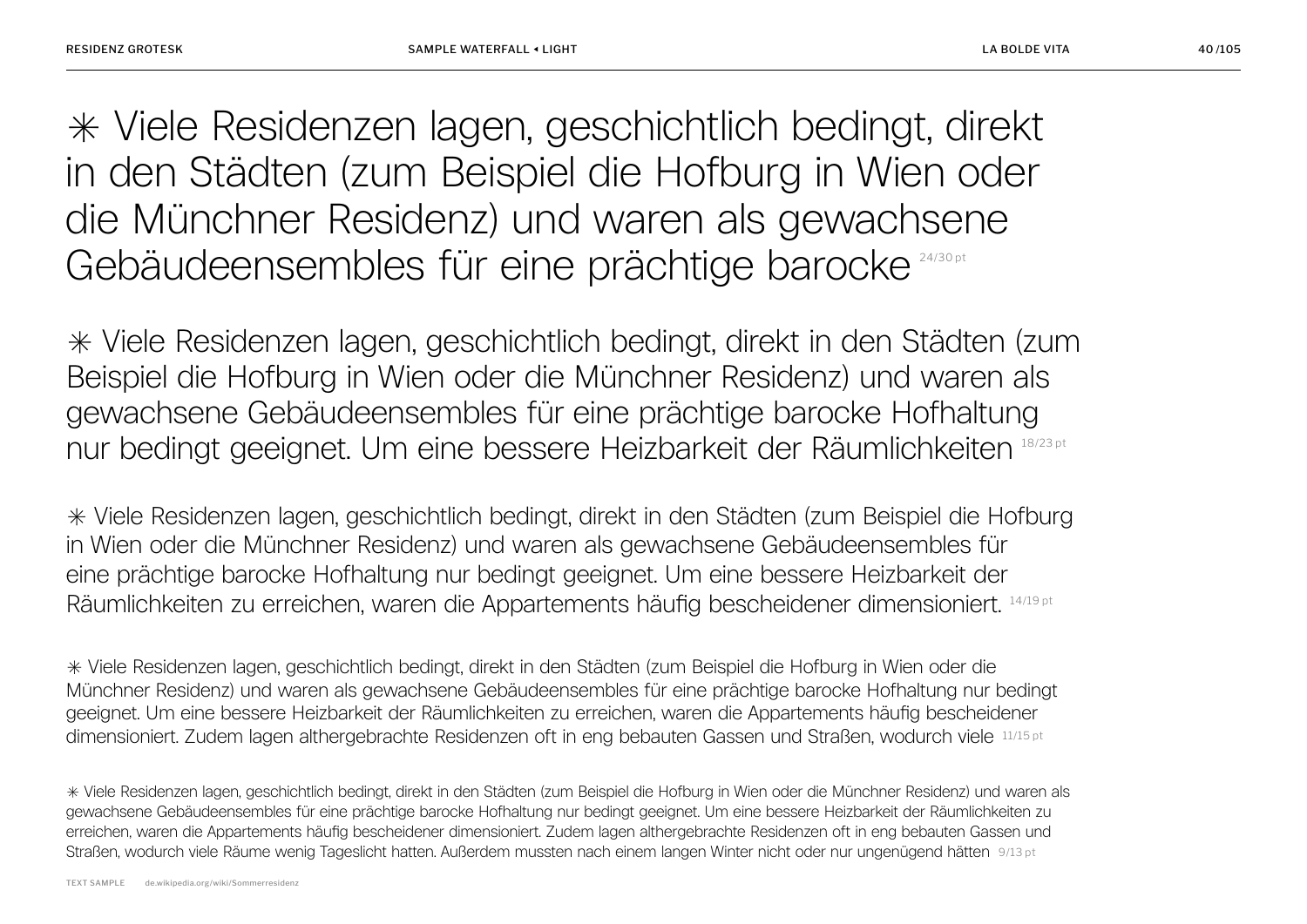# RESIDENZ G. Regular {540} Reliable & Timeless 100/100 pt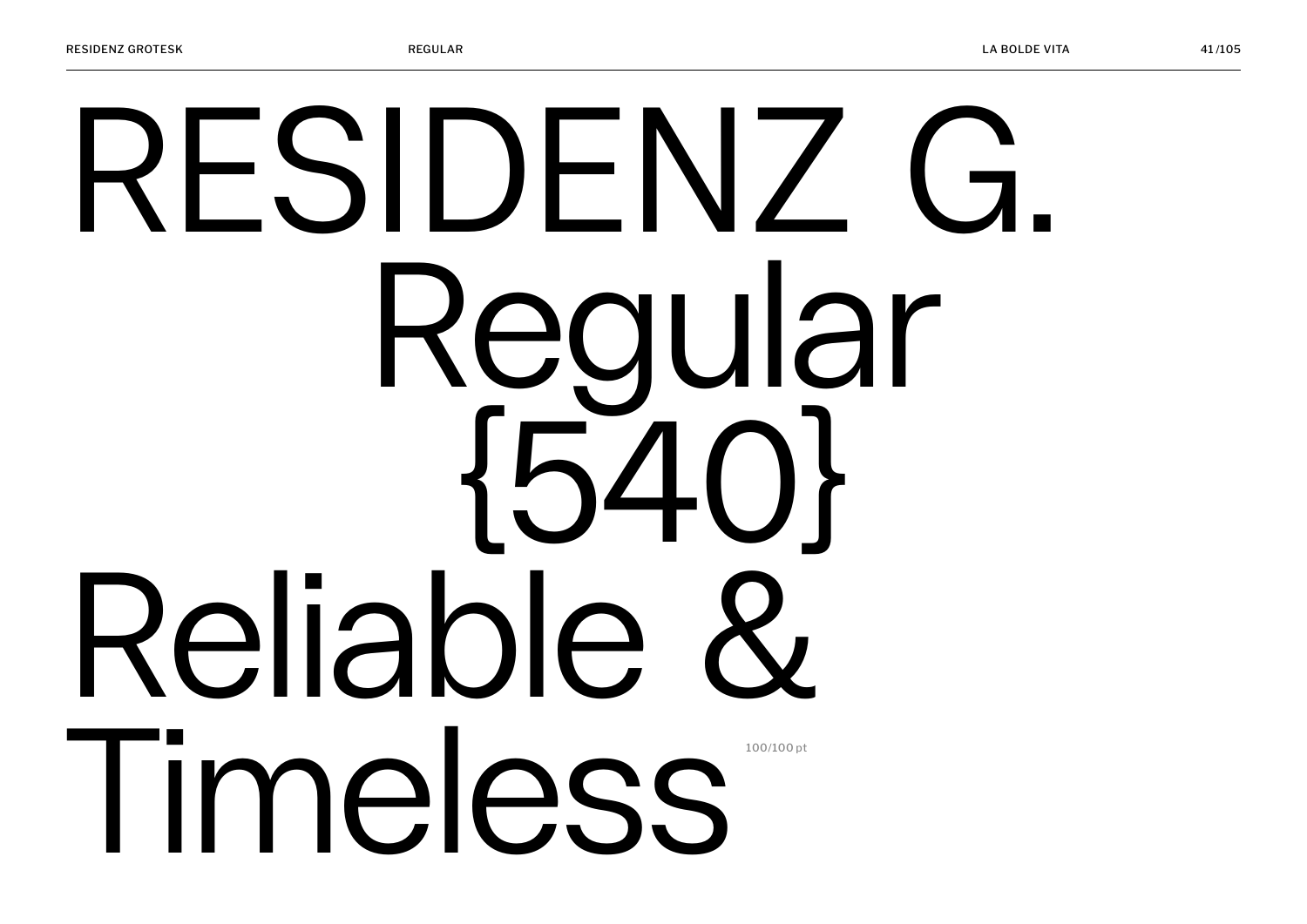#### 42/105

aabcdefgghijklmn opgrsßtuvwxyz ABCDEFGHIJJKLMN OPQRSBTUVWXYZ 1234567890  $1.177a#E$48\%^*$  $( ) \| \}$  =-+<>|/"<>>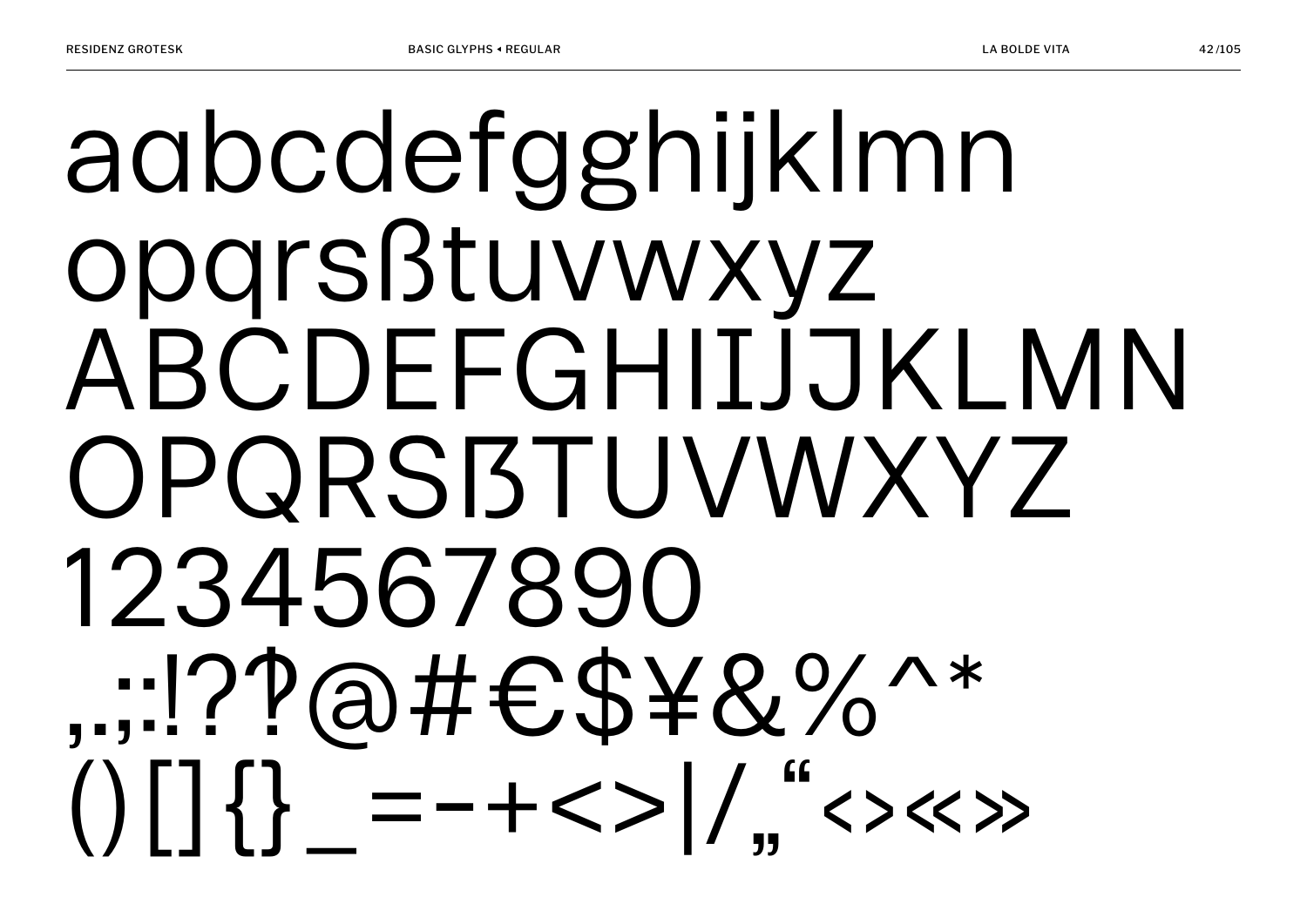abcdefqhijklmn OPGISPTINUXYZ ABCDEFGHIJKLMN OPORSBTLIVIUXYZ 1234567890  $1.127674644676$  $( ) \| \{ \}$  =-+<>|/"<><>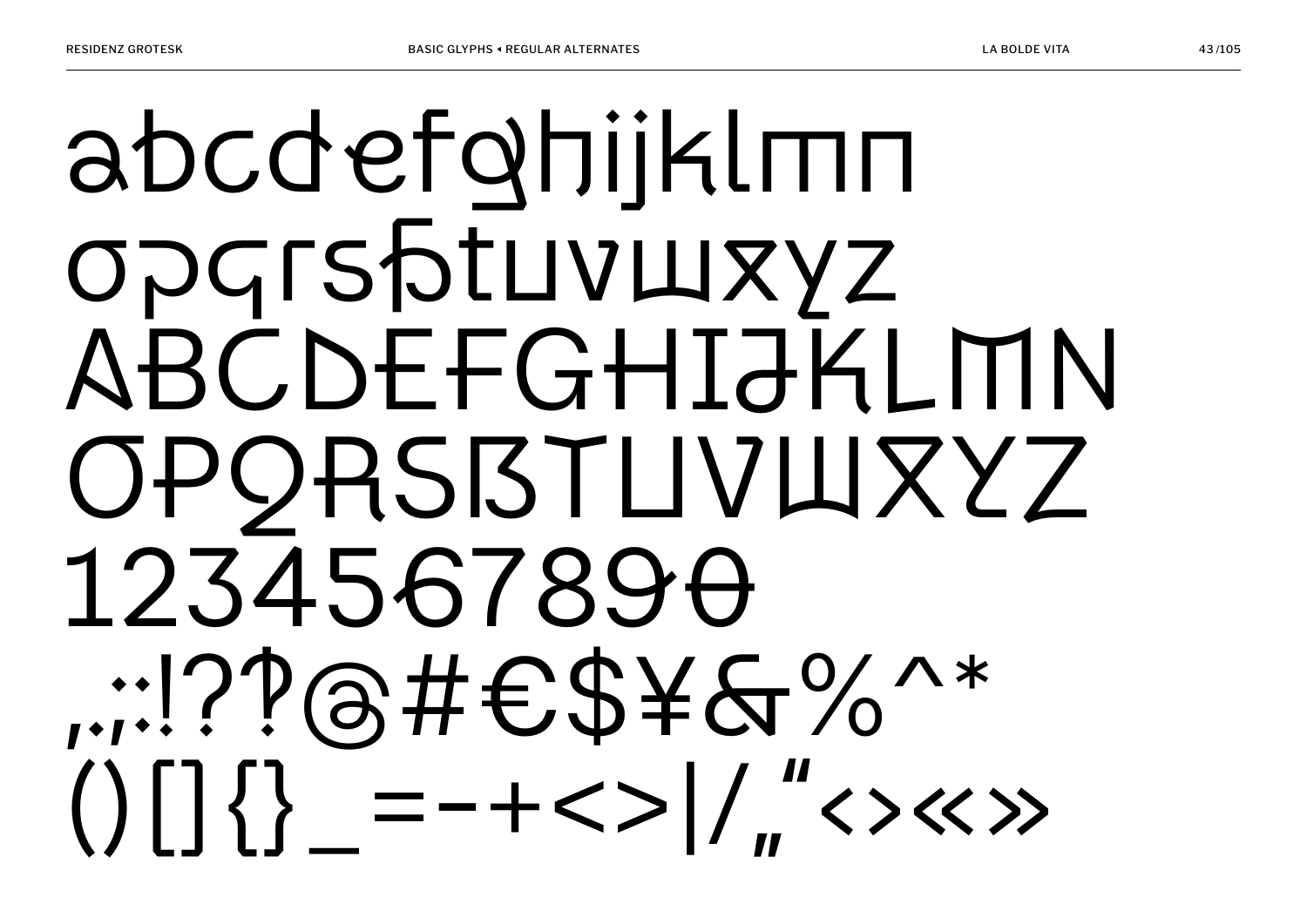NORMAL

Psycho\_anabolika WIDE Masquerade? EXTRAWIDE Veterinär® EXTENDED Ladrões.pc EXPANDED FakeNews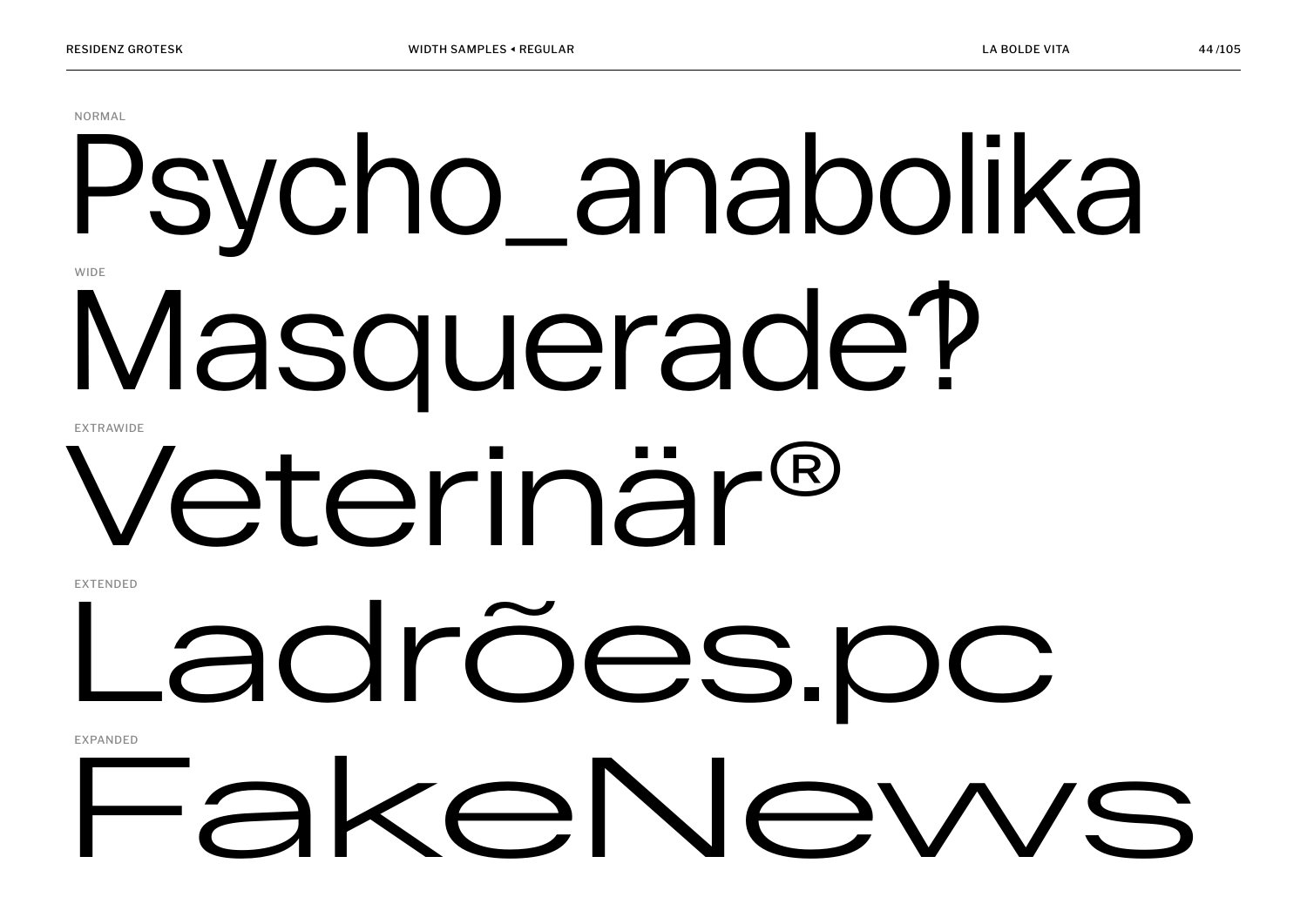NORMAL

A residence is a place (normally a building) used as a home or dwelling.

WIDE

A residence is a place (normally a building) used as a home or dwelling.

EXTRAWIDE

A residence is a place (normally a building) used as a home or dwelling.

EXTENDED

A residence is a place (normally a building) used as a home or

EXPANDED

#### A residence is a place (normally a building) used as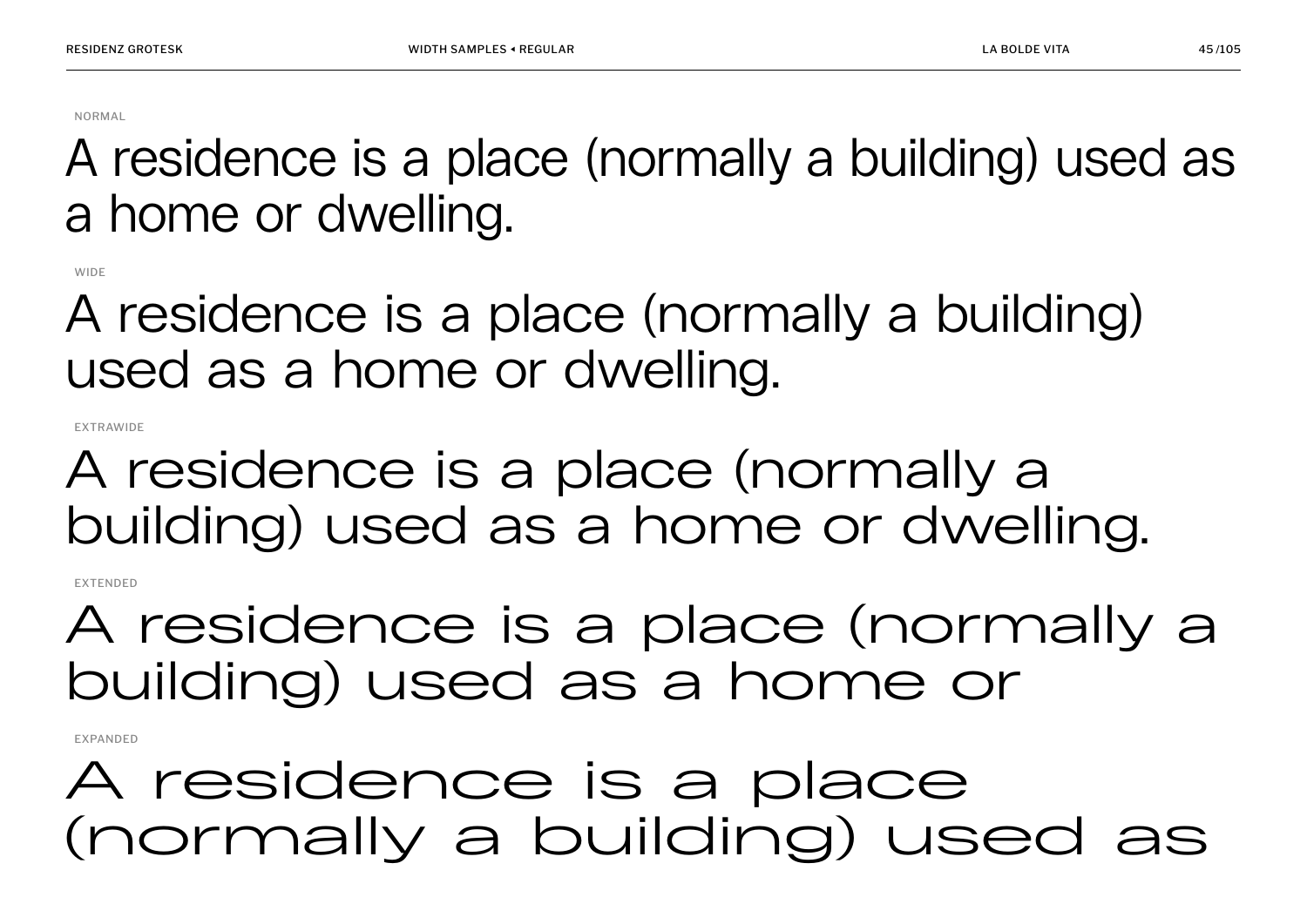Thought Police Dystopian Yellow Deep 51 Memory Watergate Betrayal Xanith Rebellion Truth God 97 Novel Soma Application 4⁄1 Oceania 6-Nine but Charrington Modern Risk Bubbles Eyed Farewell Quijote Zebra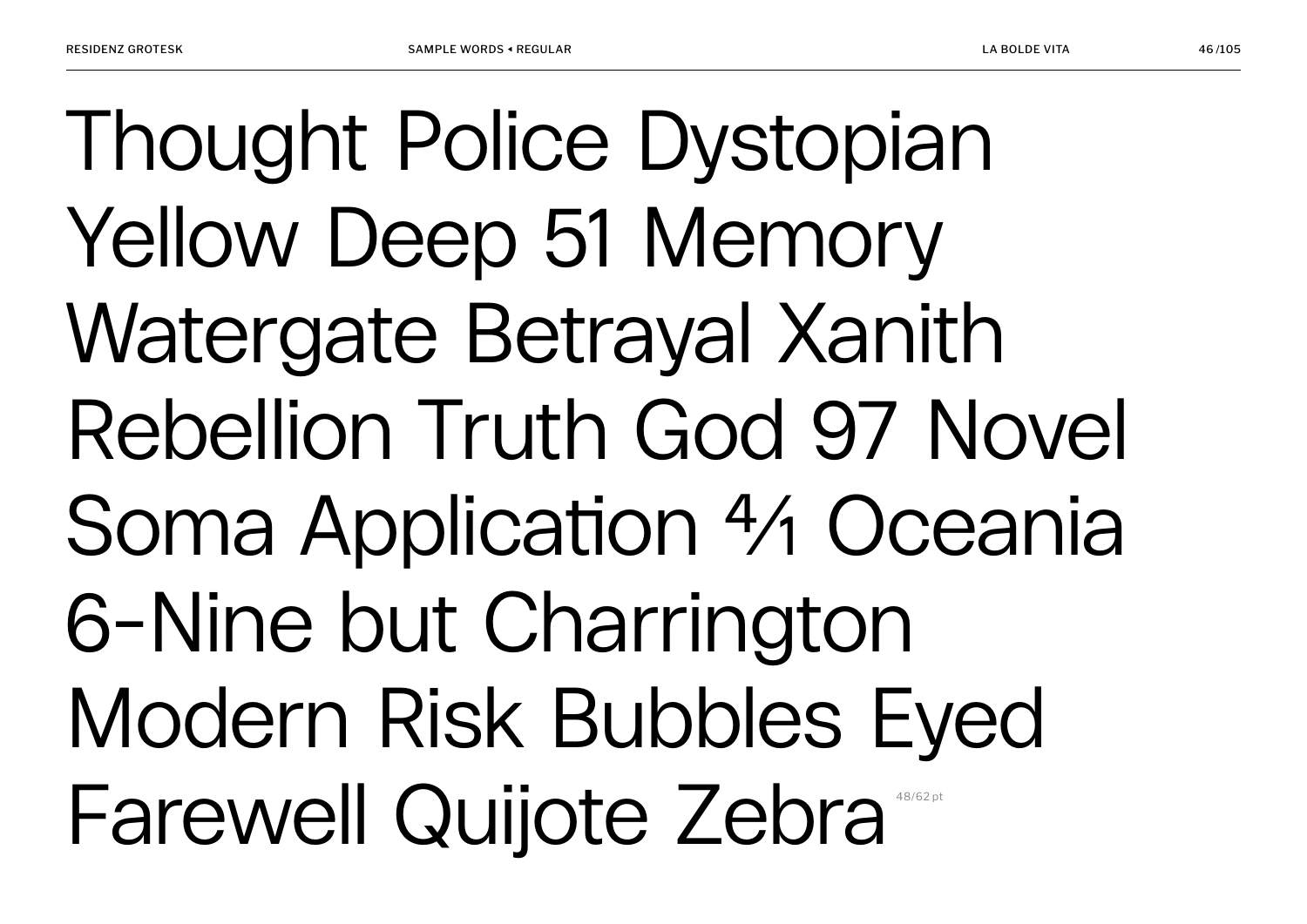Thought Police Dystopian Yellow Deep 51 Memory Watergate Betrayal Xanith Rebellion Truth God 97 Novel Soma Application 4⁄1 Oceania 6-Nine but Charrington Modern Risk Bubbles Eyed Farewell Quijote Zebra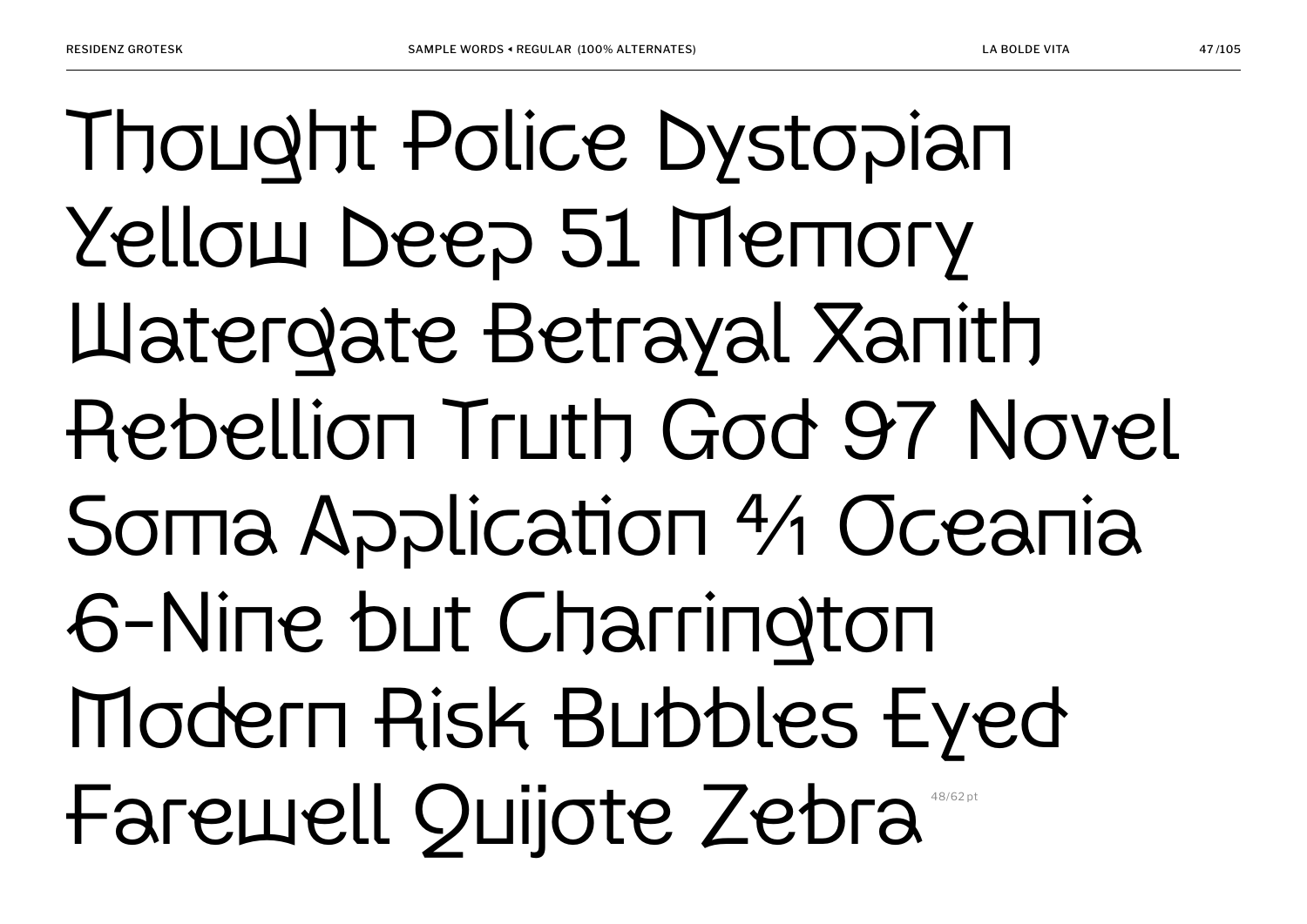GROPIUS • 1883—1969 {NEW OBJECTIVITY} ROMANESQUE ‡ CIŽEK MOHOLY×NAGY~BOOKS 1920 (NLD+FRA+GER) »GOTTLIEB HERMANN«

GEWERKSCHAFT.BUND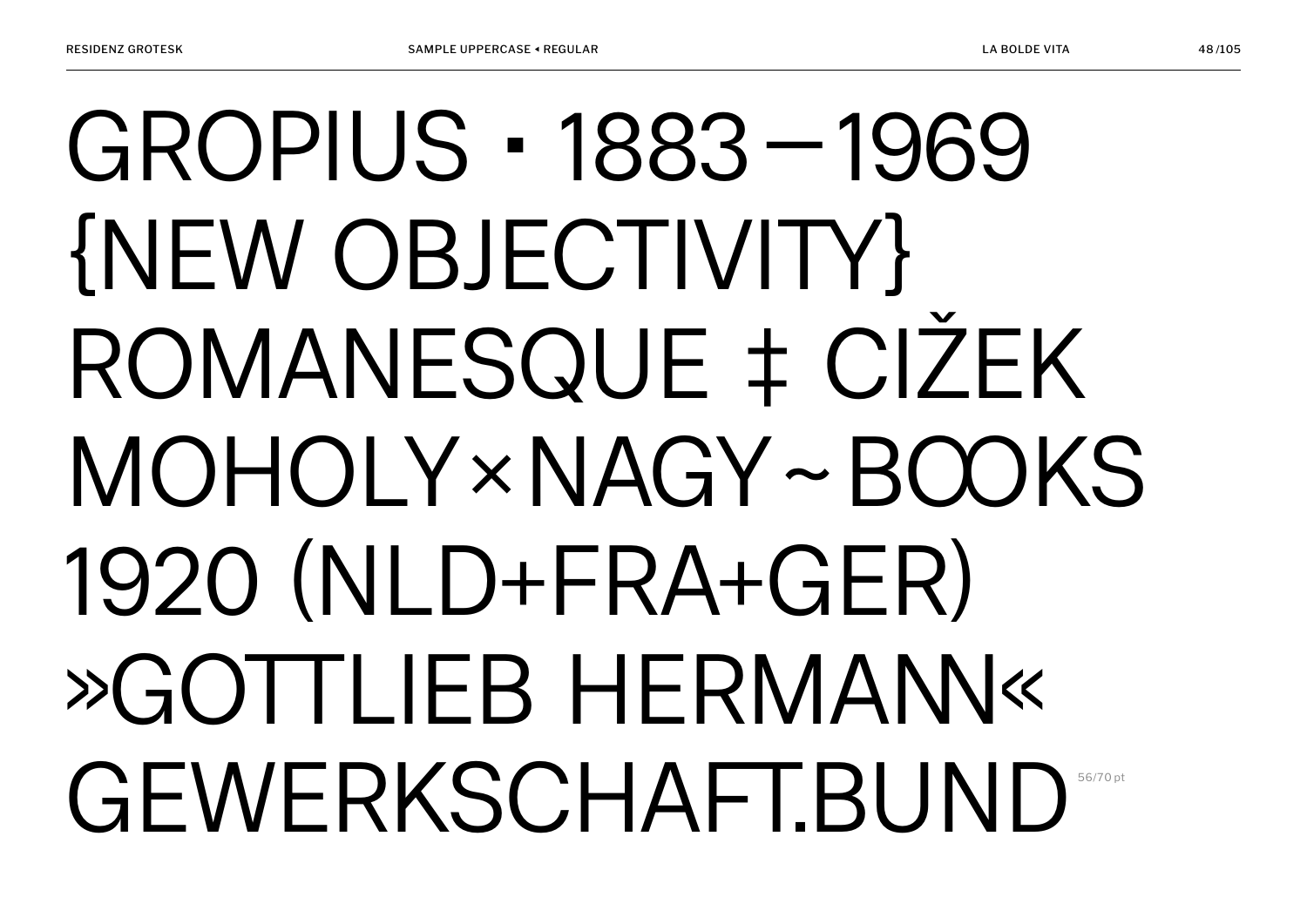### GROPIUS • 1883—1969 {NEW OBJECTIVITY} ROMANESQUE ‡ CIŽEK MOHOLY×NAGY~BOOKS 1920 (NLD+FRA+GER) »GOTTLIEB HERMANN« GEWERKSCHAFT.BUND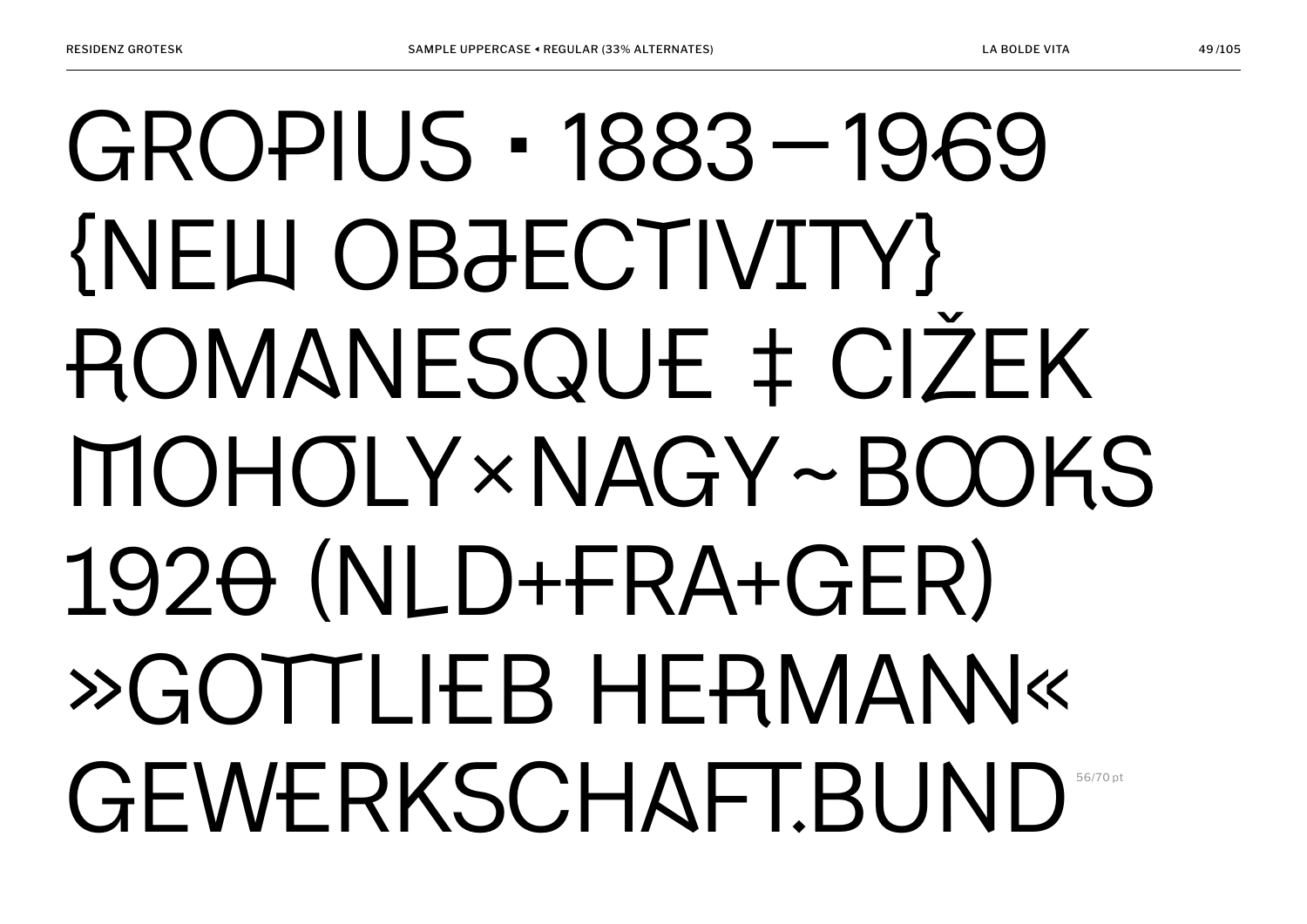Zângão vår Lartë Shtypjes Réttlætis #l'homme Dignité Ældrebesøg »Virðingar« régime@app.nz Žmogaus że Człowieka [Gyffredin] "Kadınların" Fakt Ävensom\* Içinde Straßenfest Þjóðdir Rettferdighet (Arrêté) ...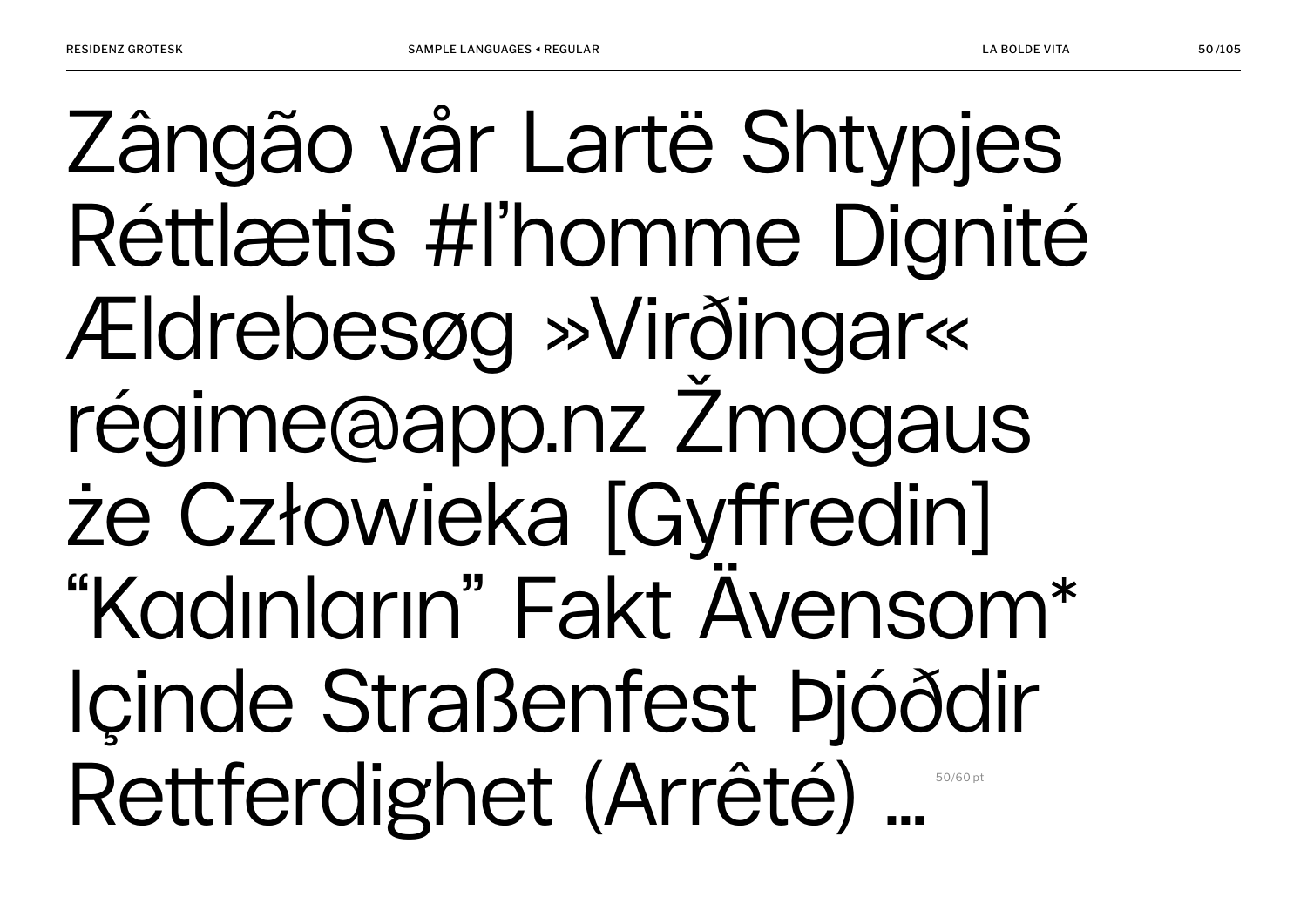**LA BOLDE VITA** 

Zângão vår Lartë Shtypjes Réttlætis #l'homme Dignité **Ældrebesøg »Virðingar«** réqime@app.nz Žmogaus że Człowieka [Gyffredin] "Kadınların" Fakt Ävensom\* Içinde Straßenfest Þjóðdir Rettferdighet (Arrêté) ... 50/60 pt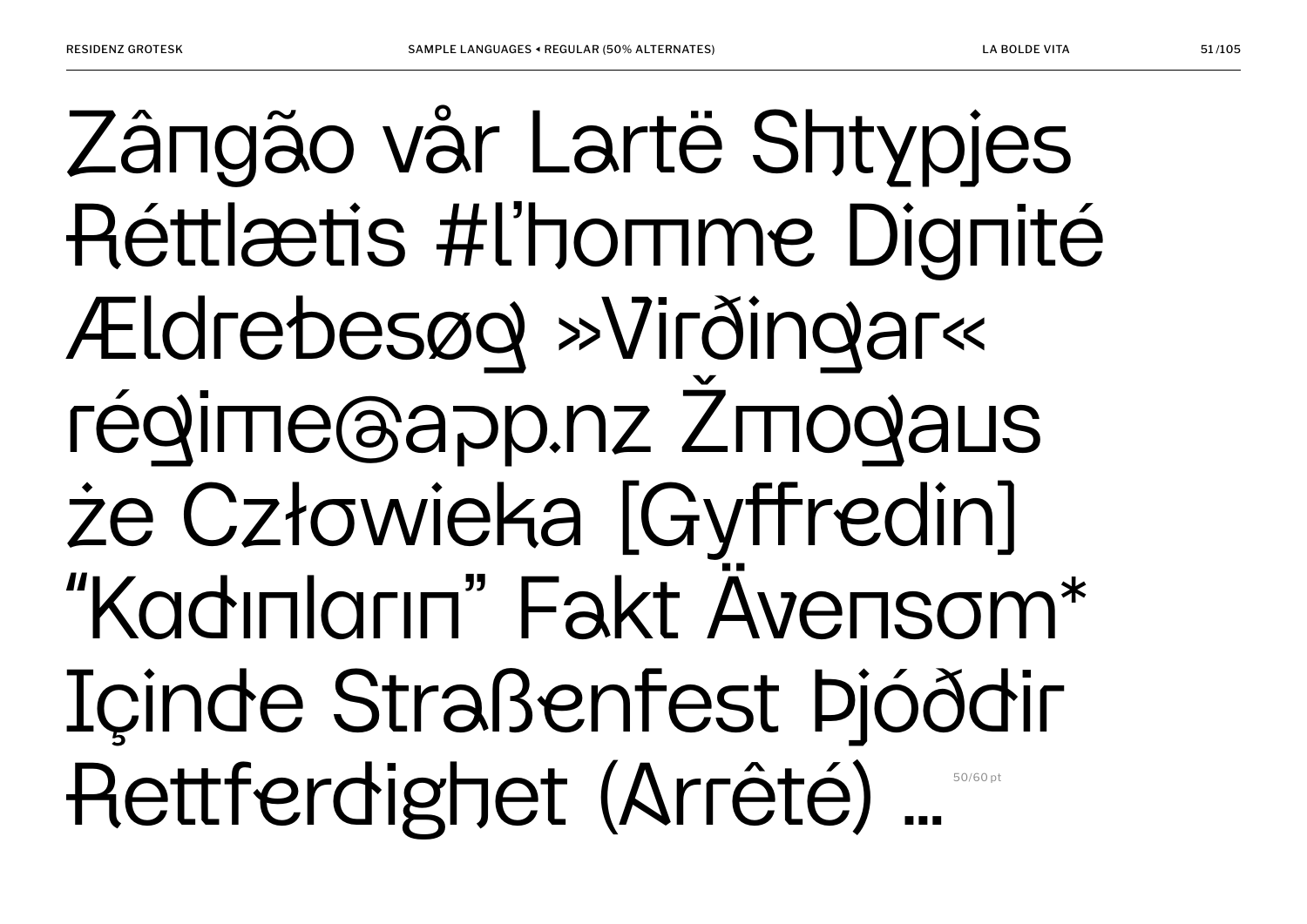## Sanity ≠ 69% (~84¢) » Diarrhée N?1« OhGilvy? {Suffix} 835.1\$ Heroism® Quintessenz.com 910 um Tapes<sup>TM</sup>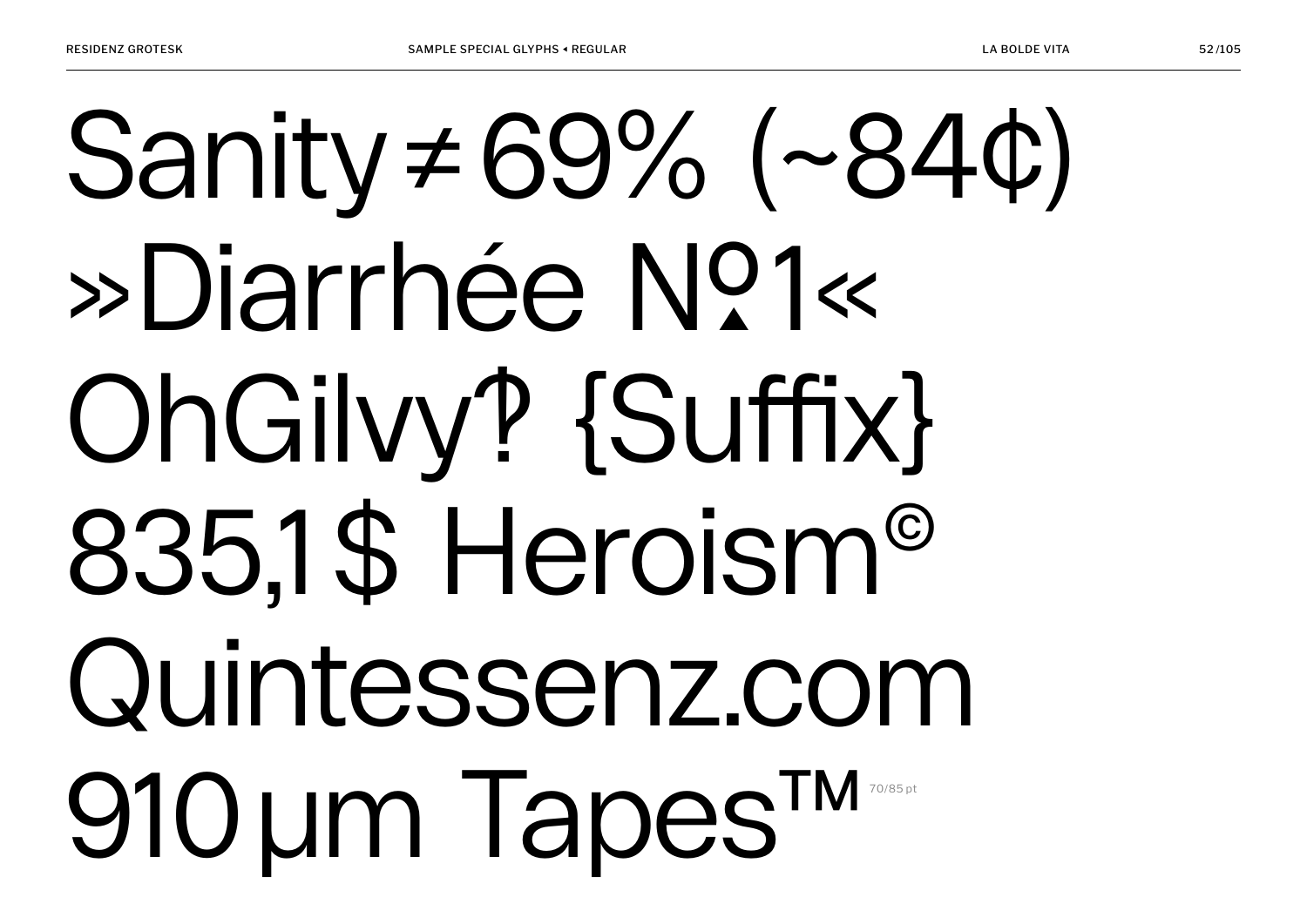## $Sanity = 69\% (-84¢)$ » Diarrhée Nº1« OhGilvy? {Suffix} 835.1\$ Heroism® **Quintessenz.com** 910 um Tapes<sup>TM</sup>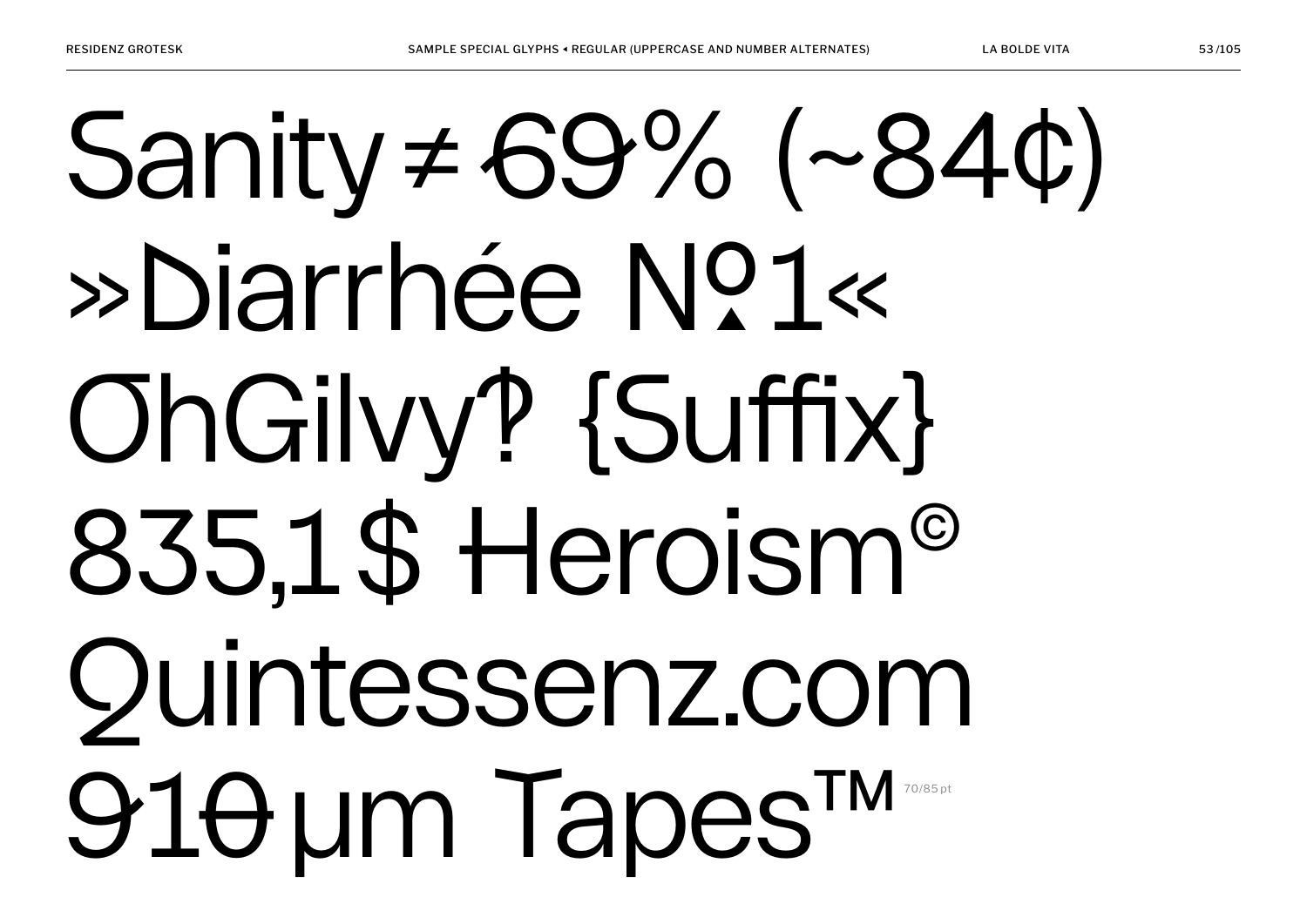✳ Viele Residenzen lagen, geschichtlich bedingt, direkt in den Städten (zum Beispiel die Hofburg in Wien oder die Münchner Residenz) und waren als gewachsene Gebäudeensembles für eine prächtige barocke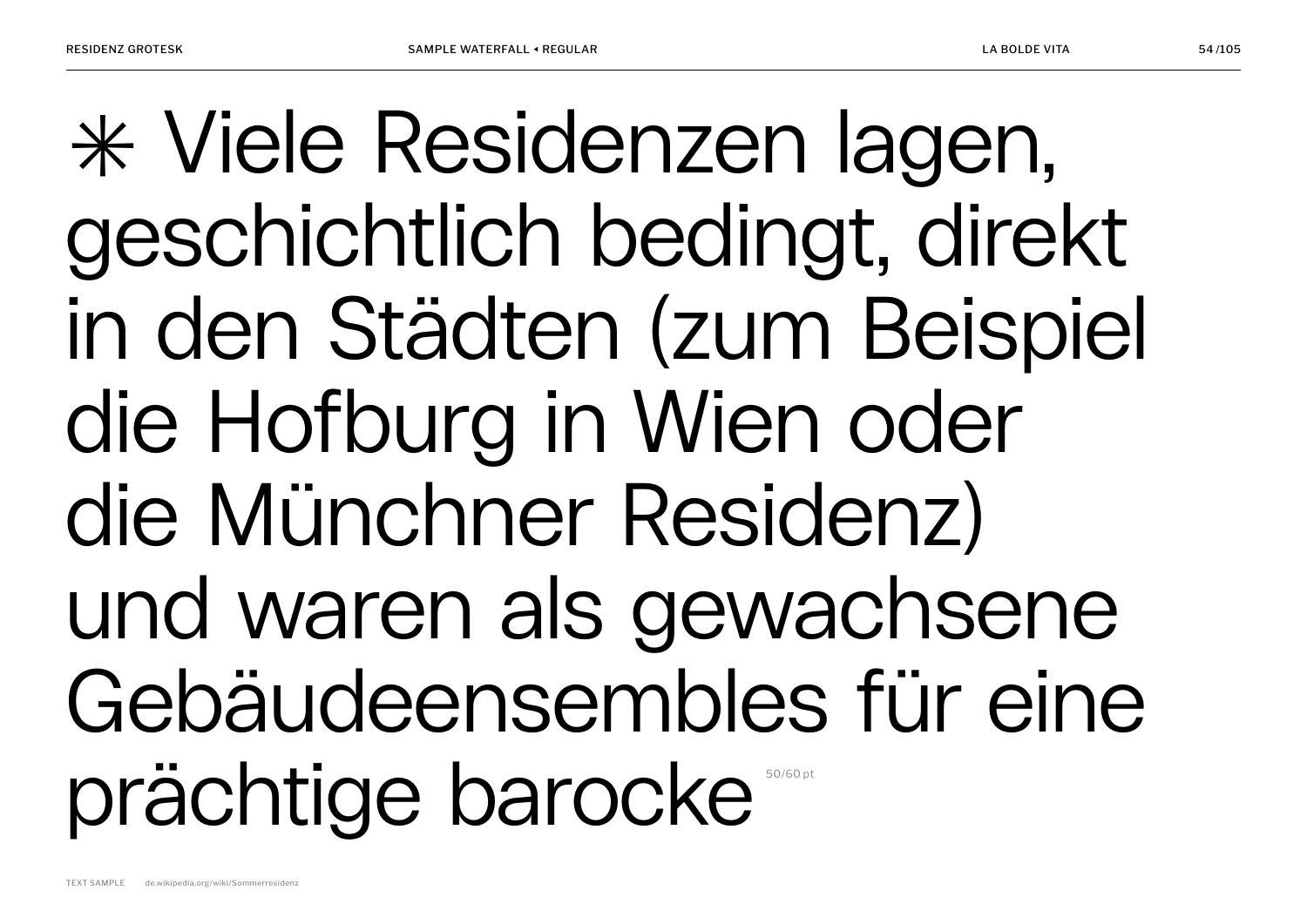✳ Viele Residenzen lagen, geschichtlich bedingt, direkt in den Städten (zum Beispiel die Hofburg in Wien oder die Münchner Residenz) und waren als gewachsene

✳ Viele Residenzen lagen, geschichtlich bedingt, direkt in den Städten (zum Beispiel die Hofburg in Wien oder die Münchner Residenz) und waren als gewachsene Gebäudeensembles für eine prächtige 32/39 pt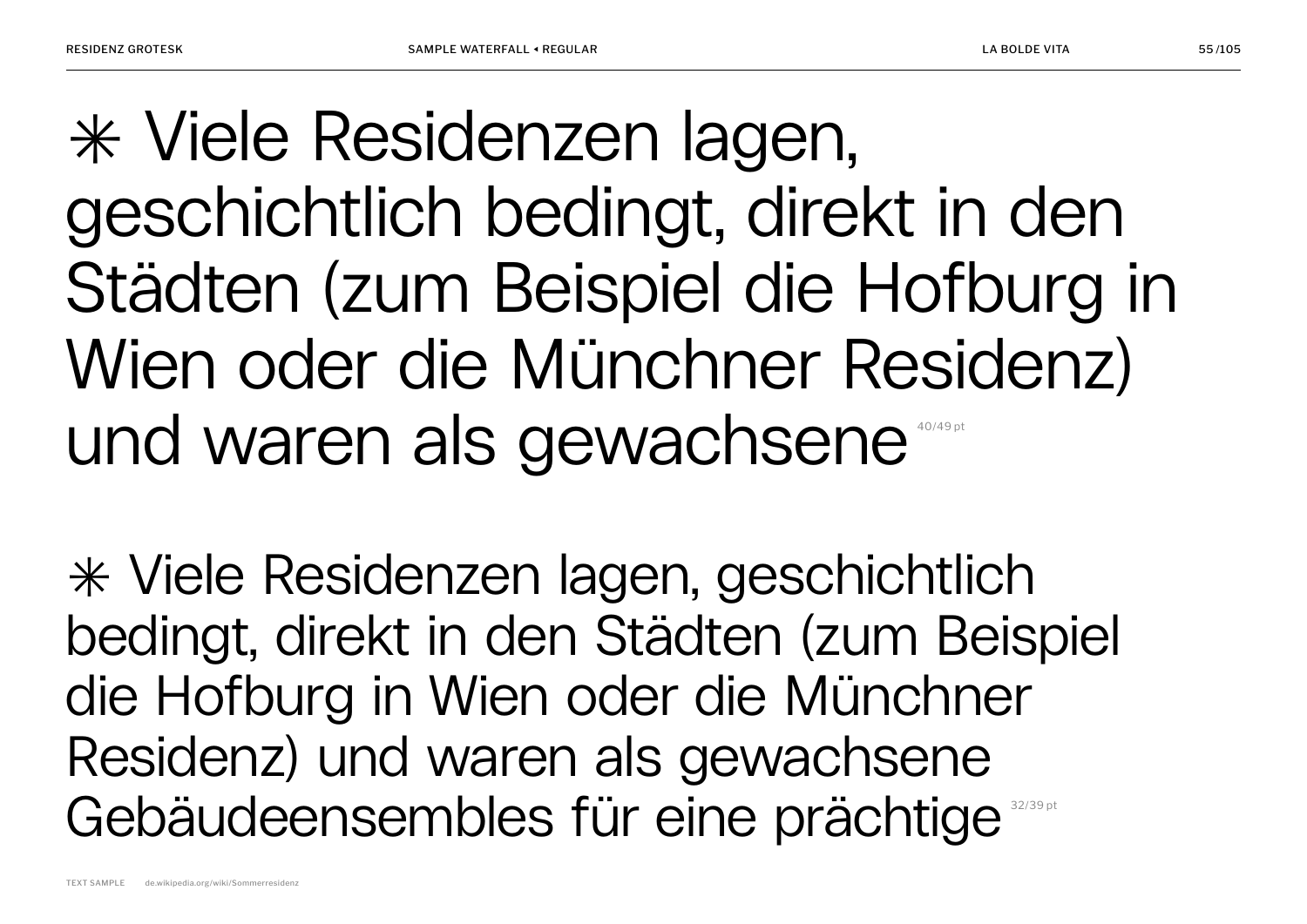✳ Viele Residenzen lagen, geschichtlich bedingt, direkt in den Städten (zum Beispiel die Hofburg in Wien oder die Münchner Residenz) und waren als gewachsene Gebäudeensembles für eine prächtige barocke<sup>24/30 pt</sup>

✳ Viele Residenzen lagen, geschichtlich bedingt, direkt in den Städten (zum Beispiel die Hofburg in Wien oder die Münchner Residenz) und waren als gewachsene Gebäudeensembles für eine prächtige barocke Hofhaltung nur bedingt geeignet. Um eine bessere Heizbarkeit der 18/23 pt

✳ Viele Residenzen lagen, geschichtlich bedingt, direkt in den Städten (zum Beispiel die Hofburg in Wien oder die Münchner Residenz) und waren als gewachsene Gebäudeensembles für eine prächtige barocke Hofhaltung nur bedingt geeignet. Um eine bessere Heizbarkeit der Räumlichkeiten zu erreichen, waren die Appartements häufig 14/19 pt

✳ Viele Residenzen lagen, geschichtlich bedingt, direkt in den Städten (zum Beispiel die Hofburg in Wien oder die Münchner Residenz) und waren als gewachsene Gebäudeensembles für eine prächtige barocke Hofhaltung nur bedingt geeignet. Um eine bessere Heizbarkeit der Räumlichkeiten zu erreichen, waren die Appartements häufig bescheidener dimensioniert. Zudem lagen althergebrachte Residenzen oft in eng bebauten Gassen und Straßen, wodurch viele 11/15 pt

✳ Viele Residenzen lagen, geschichtlich bedingt, direkt in den Städten (zum Beispiel die Hofburg in Wien oder die Münchner Residenz) und waren als gewachsene Gebäudeensembles für eine prächtige barocke Hofhaltung nur bedingt geeignet. Um eine bessere Heizbarkeit der Räumlichkeiten zu erreichen, waren die Appartements häufig bescheidener dimensioniert. Zudem lagen althergebrachte Residenzen oft in eng bebauten Gassen und Straßen, wodurch viele Räume wenig Tageslicht hatten. Außerdem mussten nach einem langen Winter nicht oder nur ungenügend 9/13 pt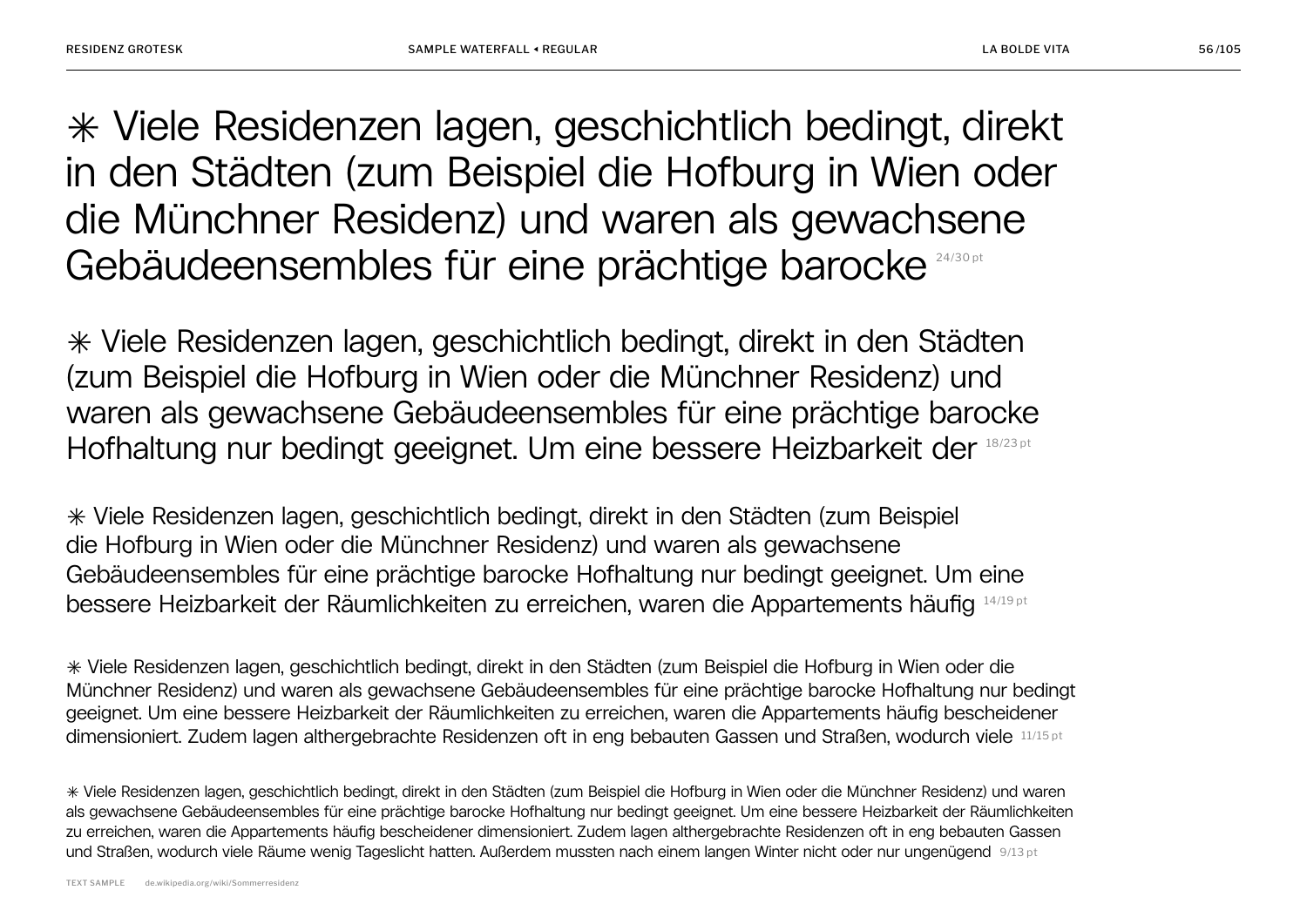# RESIDENZ G. Medium {645} Neutral & balanced Fit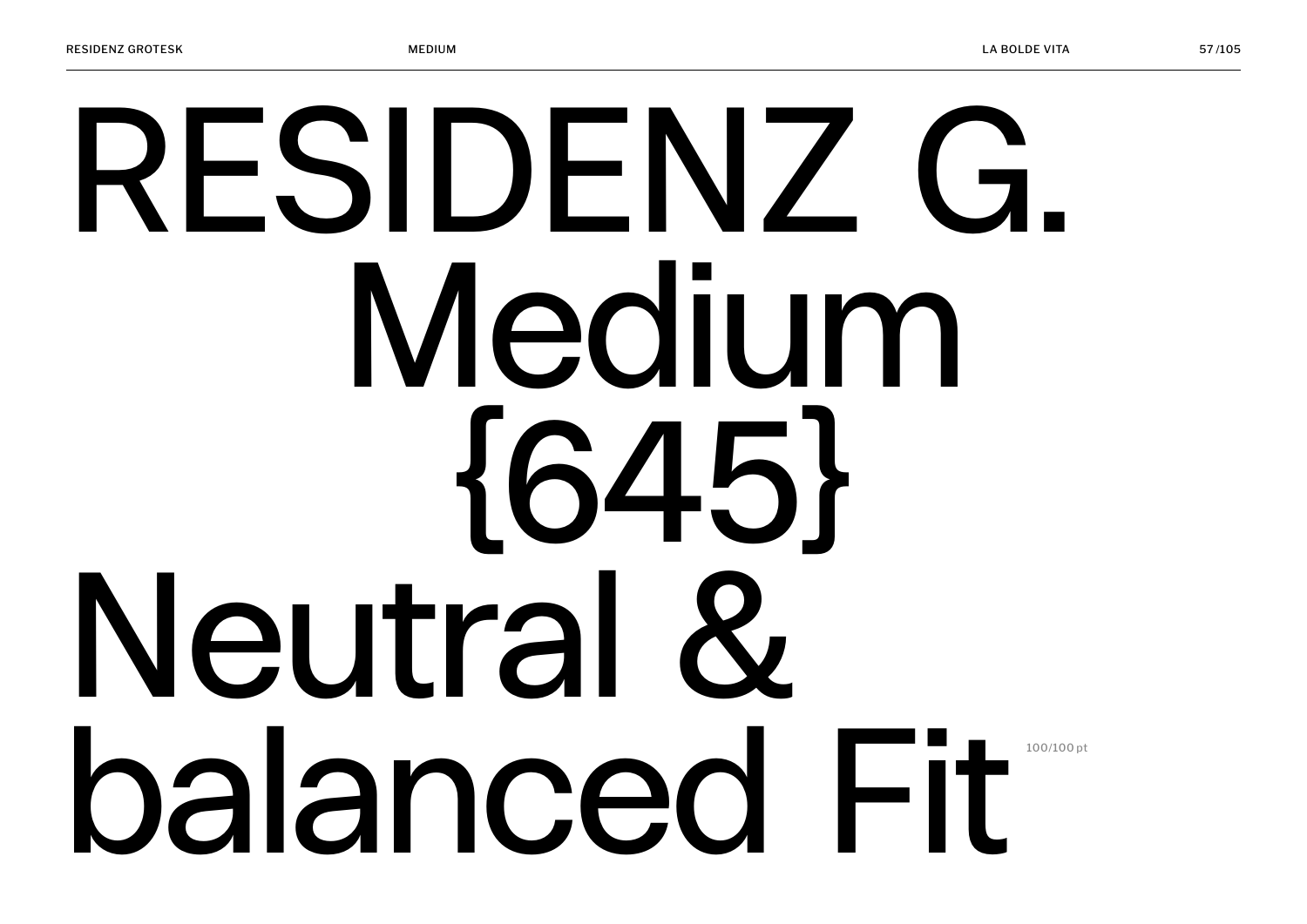## aabcdefgghijklmn opgrsßtuvwxyz ABCDEFGHILJJKLMN OPQRSBTUVWXYZ 1234567890  $1.127$ @# $6$ \$¥&%^\*  $( ) \| \{ \}$  =-+<>|/"<><>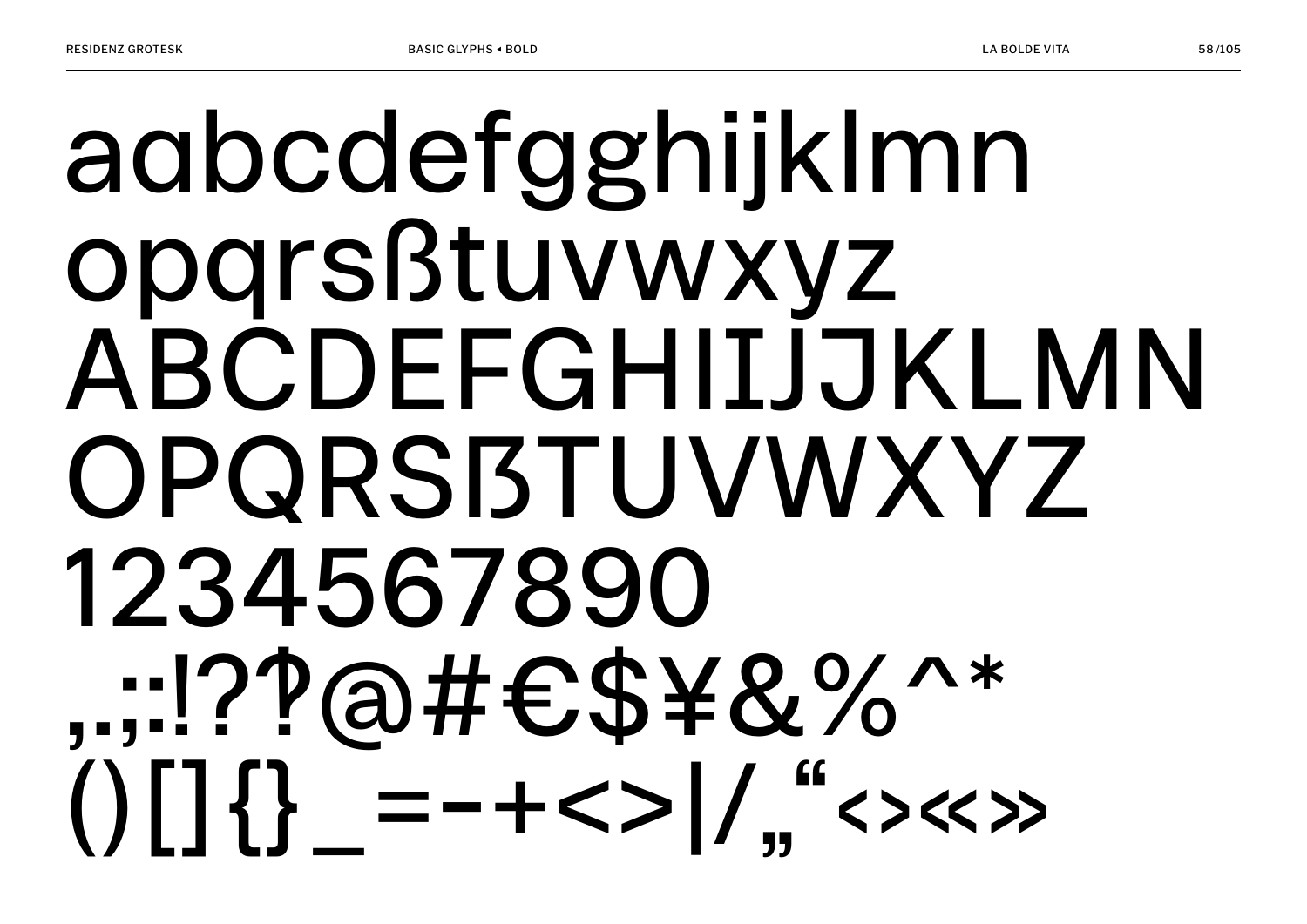## abcdefohijklmn ODGISDIUVWXYZ ABCDEFGHIJKLMN OPORSISTLIVIUXYZ 1234567890  $1.127674644676$  $( ) \| \{ \}$  =-+<>|/"<><>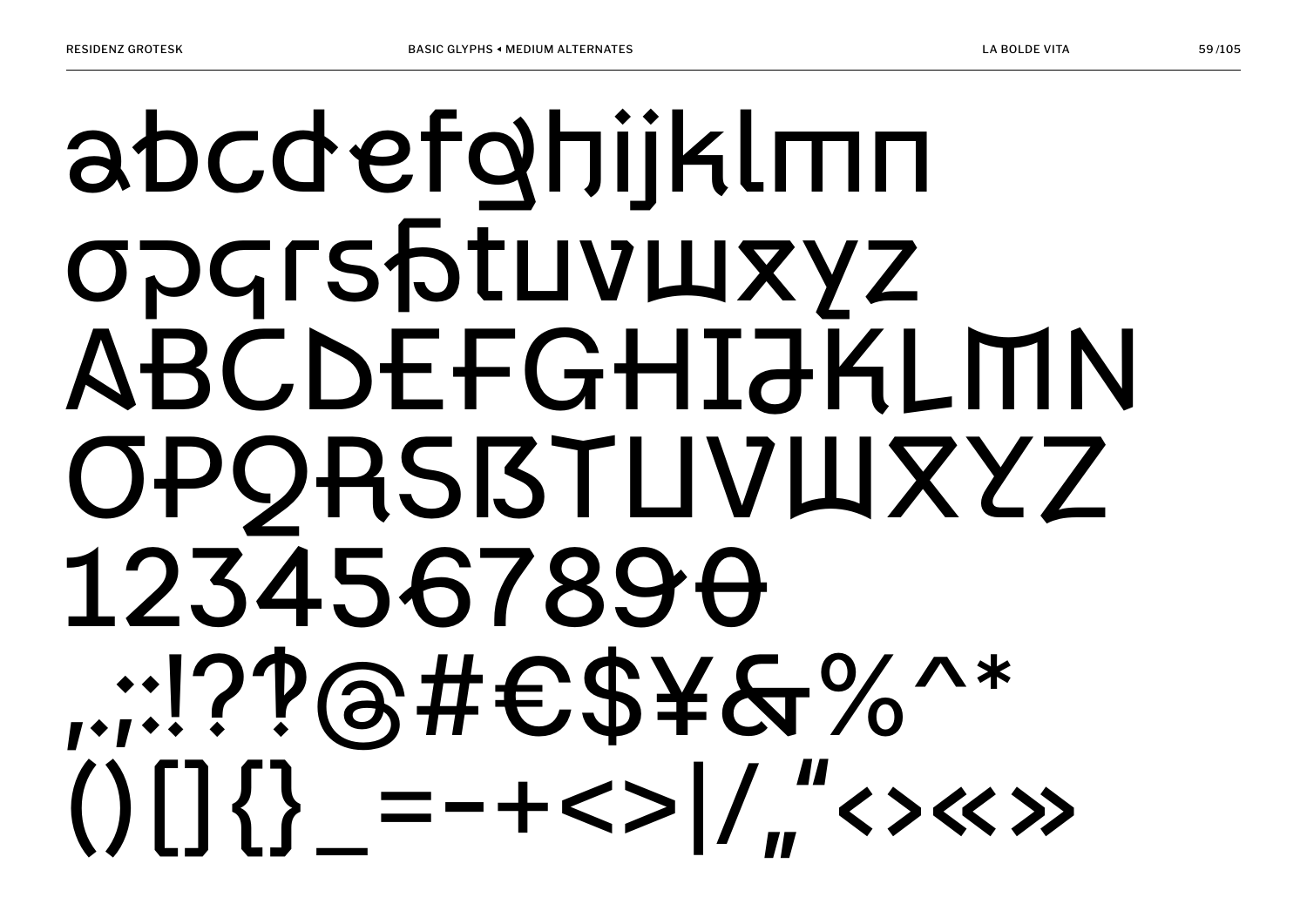NORMAL

### Psycho\_anabolika WIDE Masquerade? EXTRAWIDE Veterinär® EXTENDED Ladrões.pc

FakeNews

EXPANDED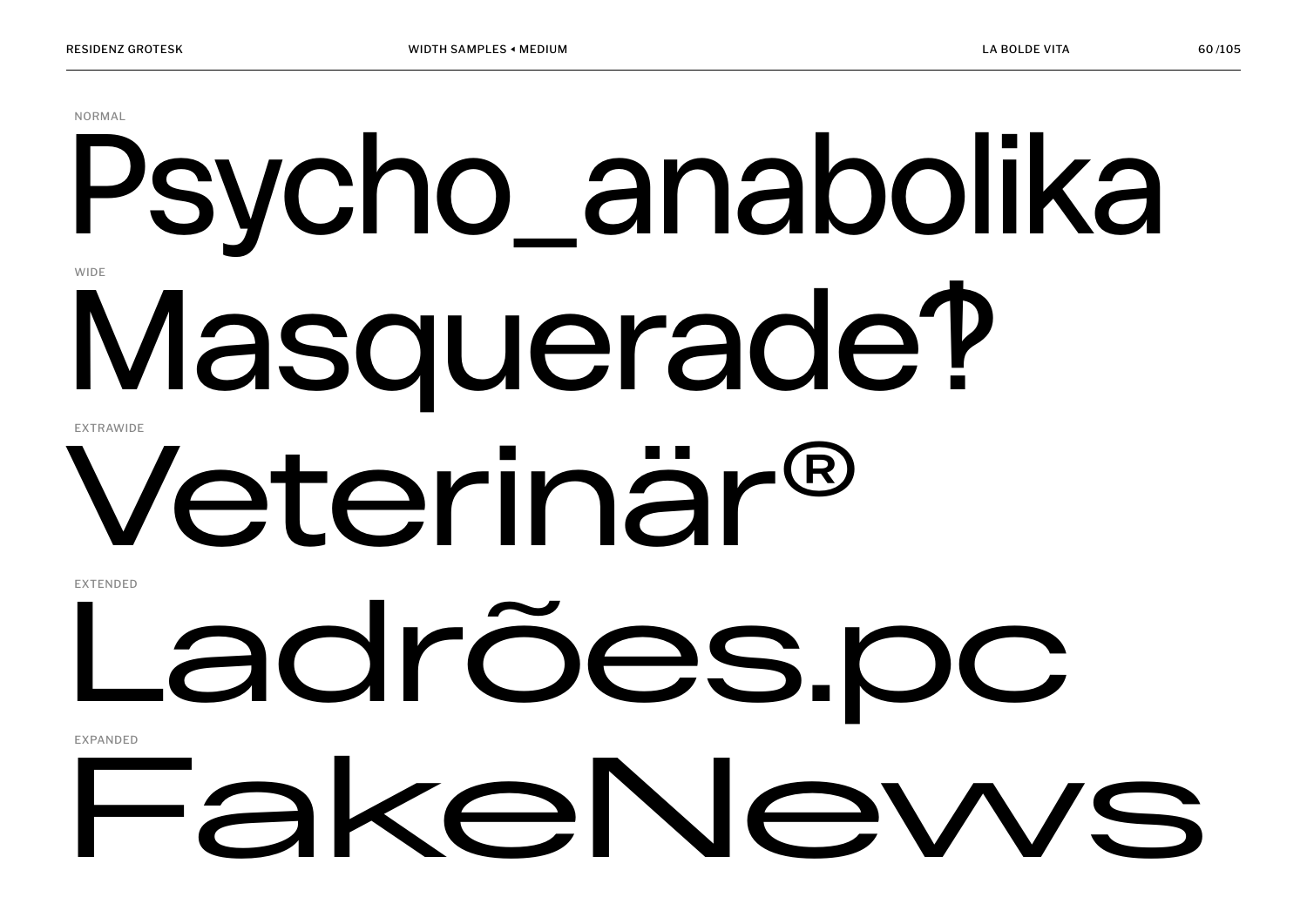NORMAL

#### A residence is a place (normally a building) used as a home or dwelling.

WIDE

A residence is a place (normally a building) used as a home or dwelling.

EXTRAWIDE

### A residence is a place (normally a building) used as a home or dwelling.

EXTENDED

### A residence is a place (normally a building) used as a home or

EXPANDED

### A residence is a place (normally a building) used as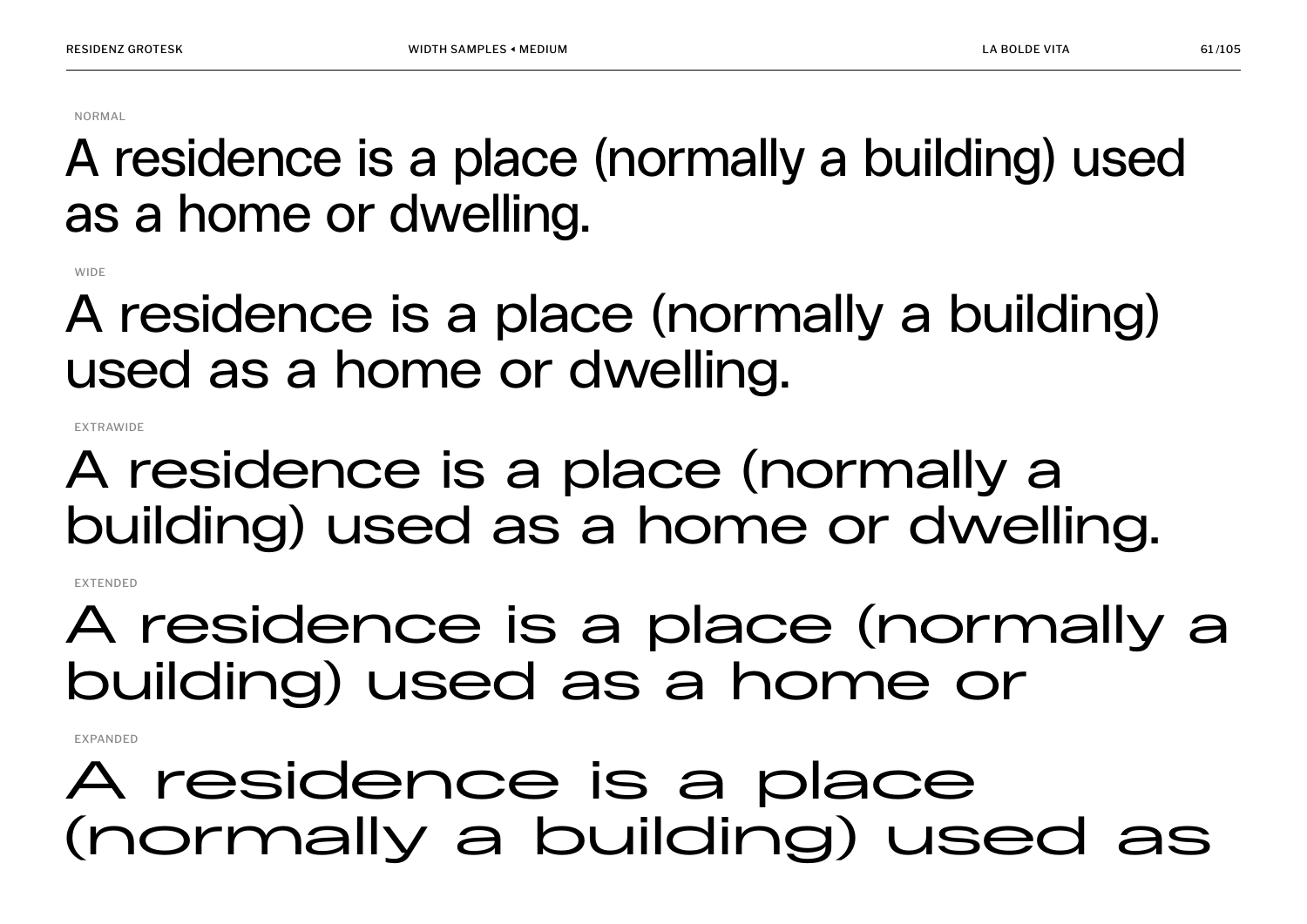Thought Police Dystopian Yellow Deep 51 Memory Watergate Betrayal Xanith Rebellion Truth God 97 Novel Soma Application 4⁄1 Oceania 6-Nine but Charrington Modern Risk Bubbles Eyed Farewell Quijote Zebra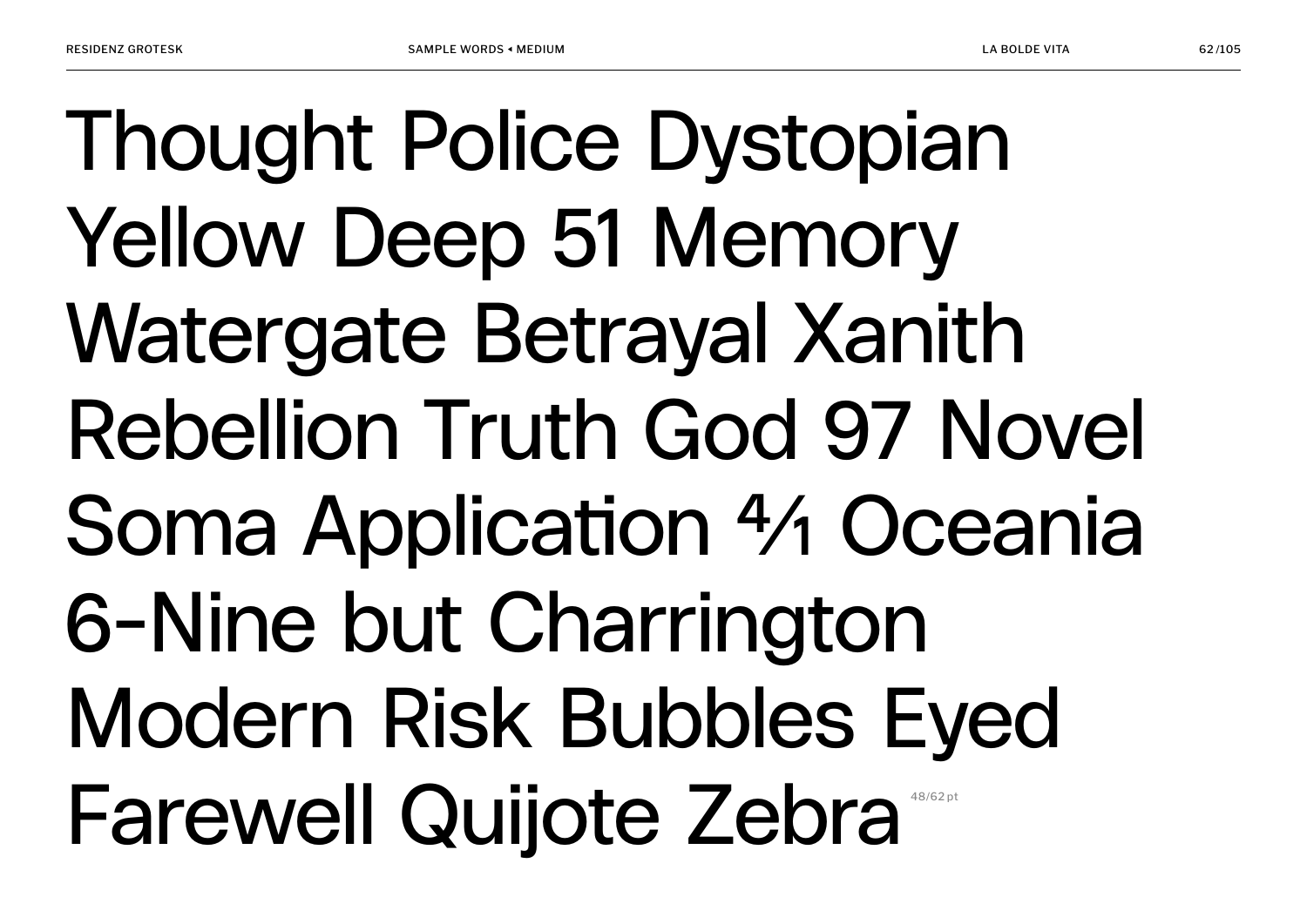Thought Police Dystopian Yellow Deep 51 Memory Watergate Betrayal Xanith Rebellion Truth God 97 Novel Soma Application 4⁄1 Oceania 6-Nine but Charrington Modern Risk Bubbles Eyed Farewell Quijote Zebra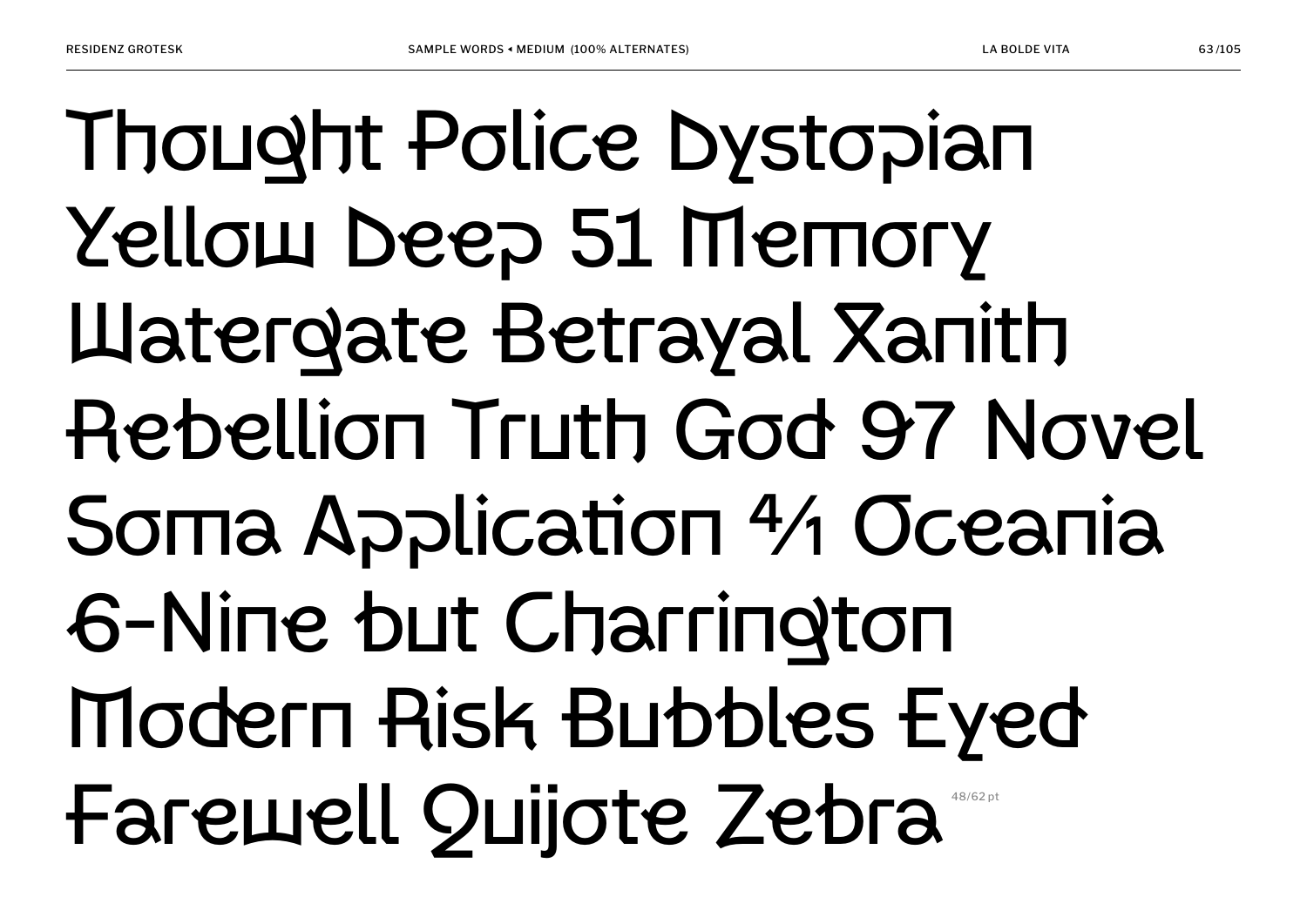### GROPIUS • 1883—1969 {NEW OBJECTIVITY} ROMANESQUE ‡ CIŽEK MOHOLY×NAGY~BOOKS 1920 (NLD+FRA+GER) »GOTTLIEB HERMANN« GEWERKSCHAFT.BUND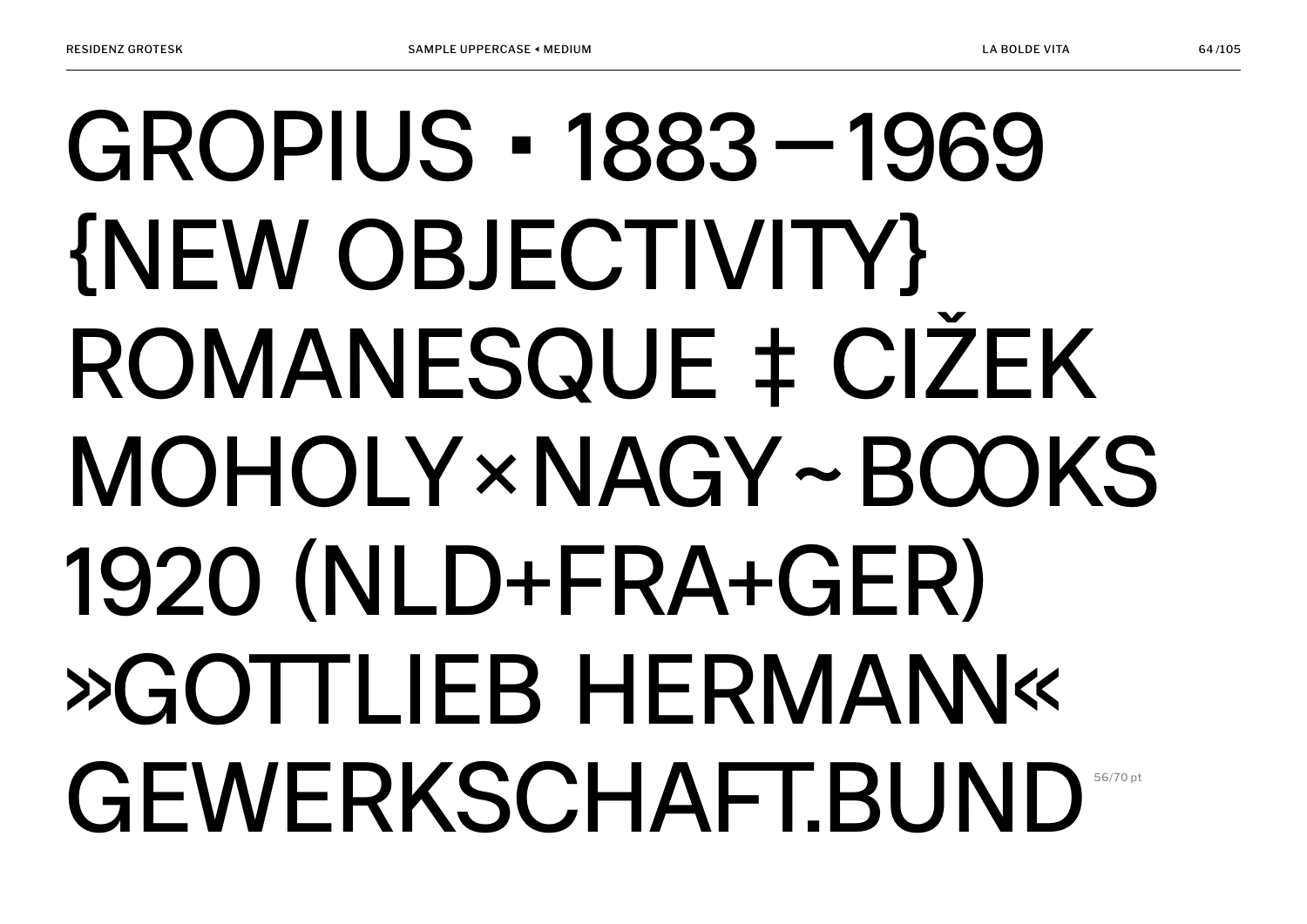### GROPIUS • 1883—1969 {NEW OBJECTIVITY} ROMANESQUE ‡ CIŽEK MOHOLY×NAGY~BOOKS 1920 (NLD+FRA+GER) »GOTTLIEB HERMANN« GEWERKSCHAFT.BUND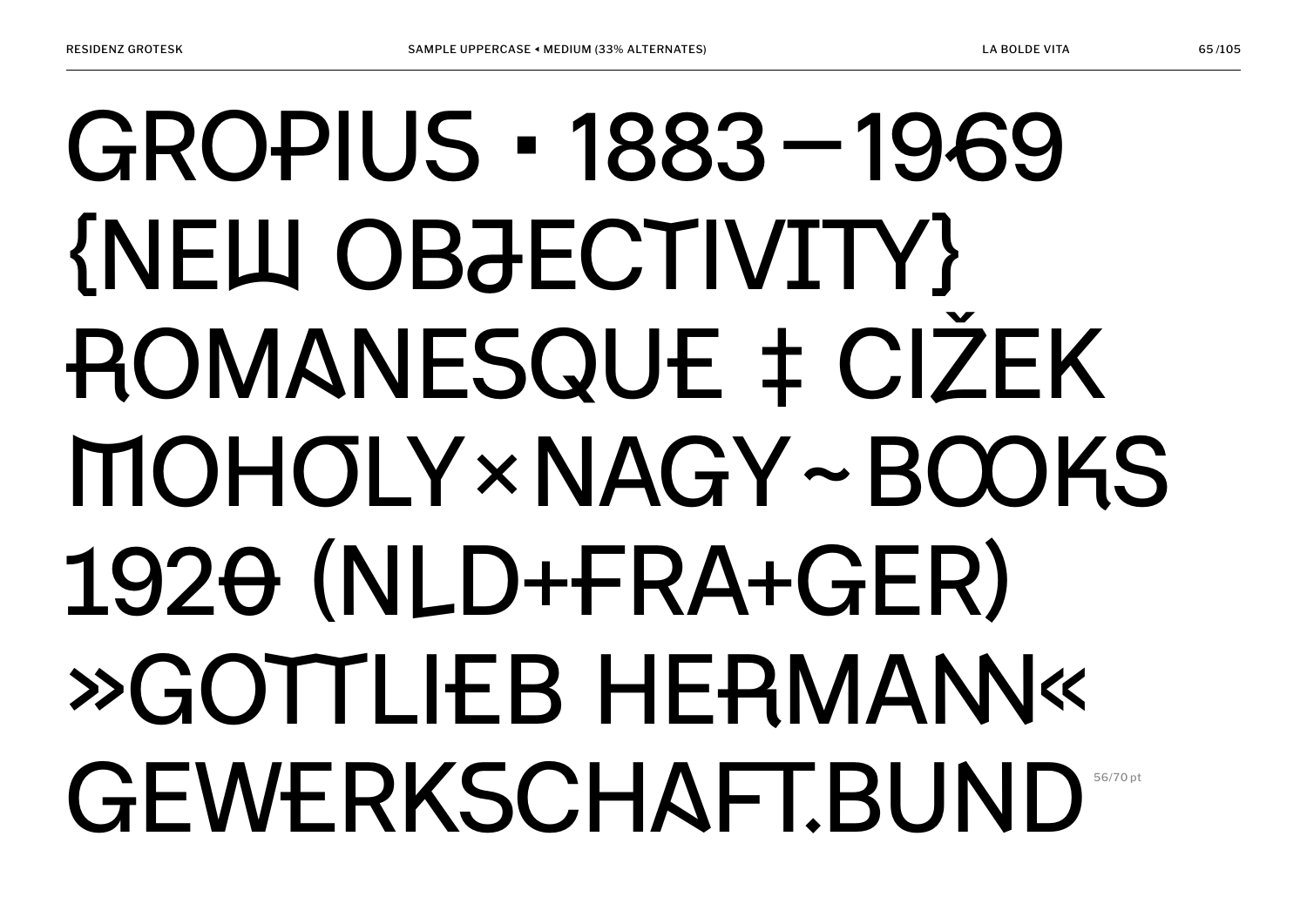Zângão vår Lartë Shtypjes Réttlætis #l'homme Dignité Ældrebesøg »Virðingar« régime@app.nz Žmogaus że Człowieka [Gyffredin] "Kadınların" Fakt Ävensom\* Içinde Straßenfest Þjóðdir Rettferdighet (Arrêté) …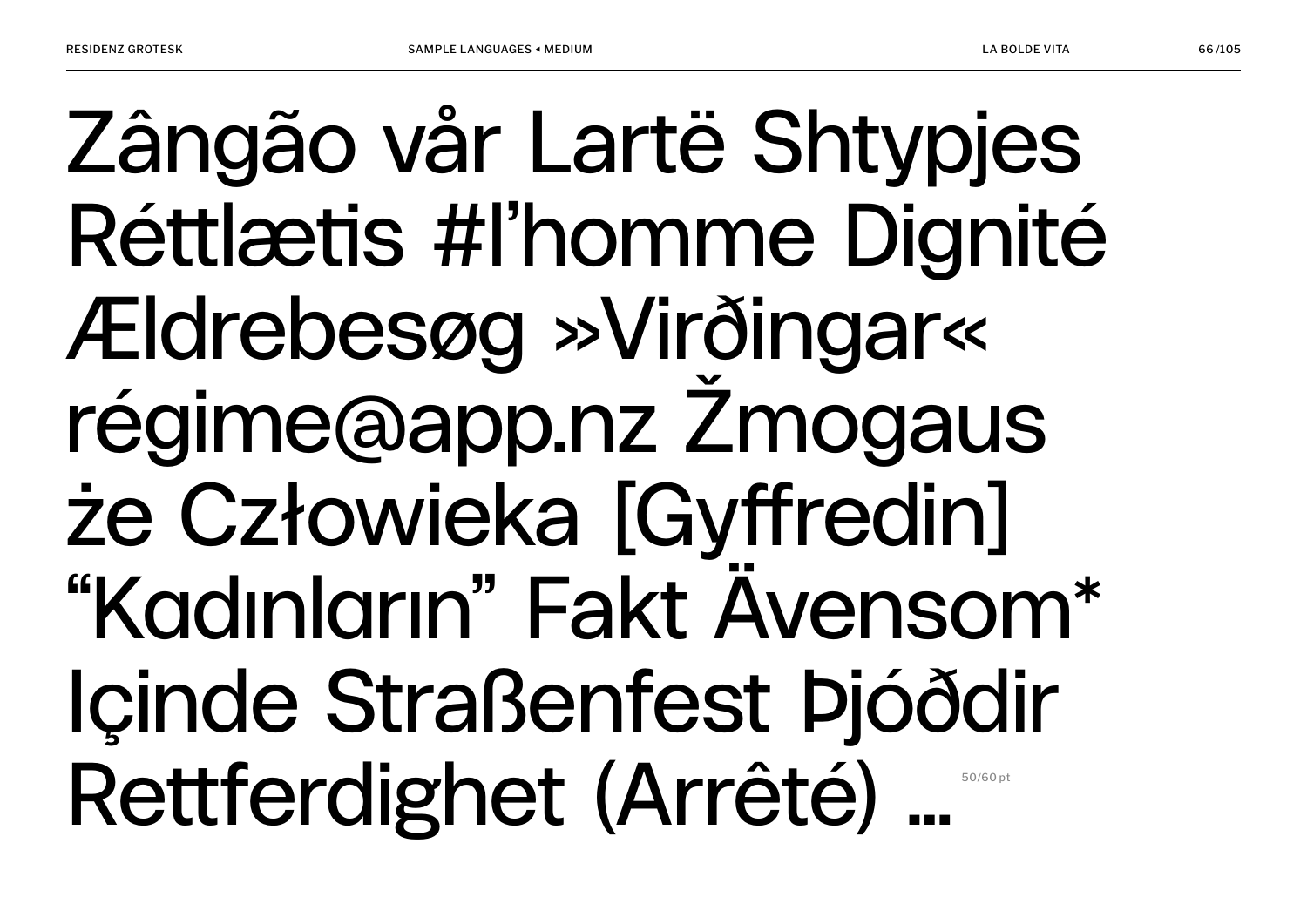Zângão vår Lartë Shtypjes Réttlætis #l'homme Dignité Ældrebesøg »Virðingar« régime@app.nz Žmogaus że Człowieka [Gyffredin] "Kadınların" Fakt Ävensom\* Içinde Straßenfest Þjóðdir Rettferdighet (Arrêté) ...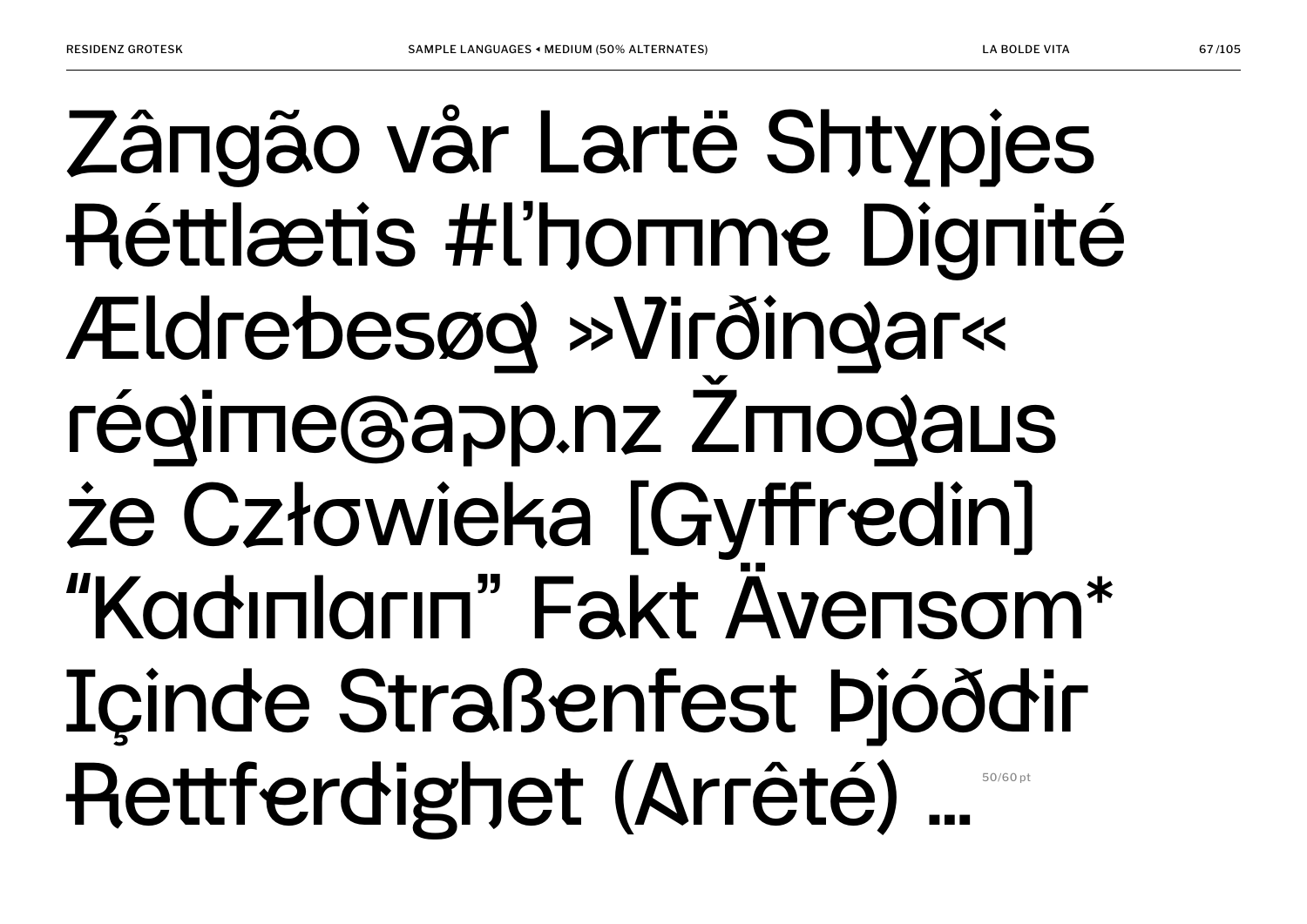## Sanity ≠ 69% (~84¢) »Diarrhée Nº1« OhGilw? {Suffix} 835.1\$ Heroism® Quintessenz.com 910 um Tapes™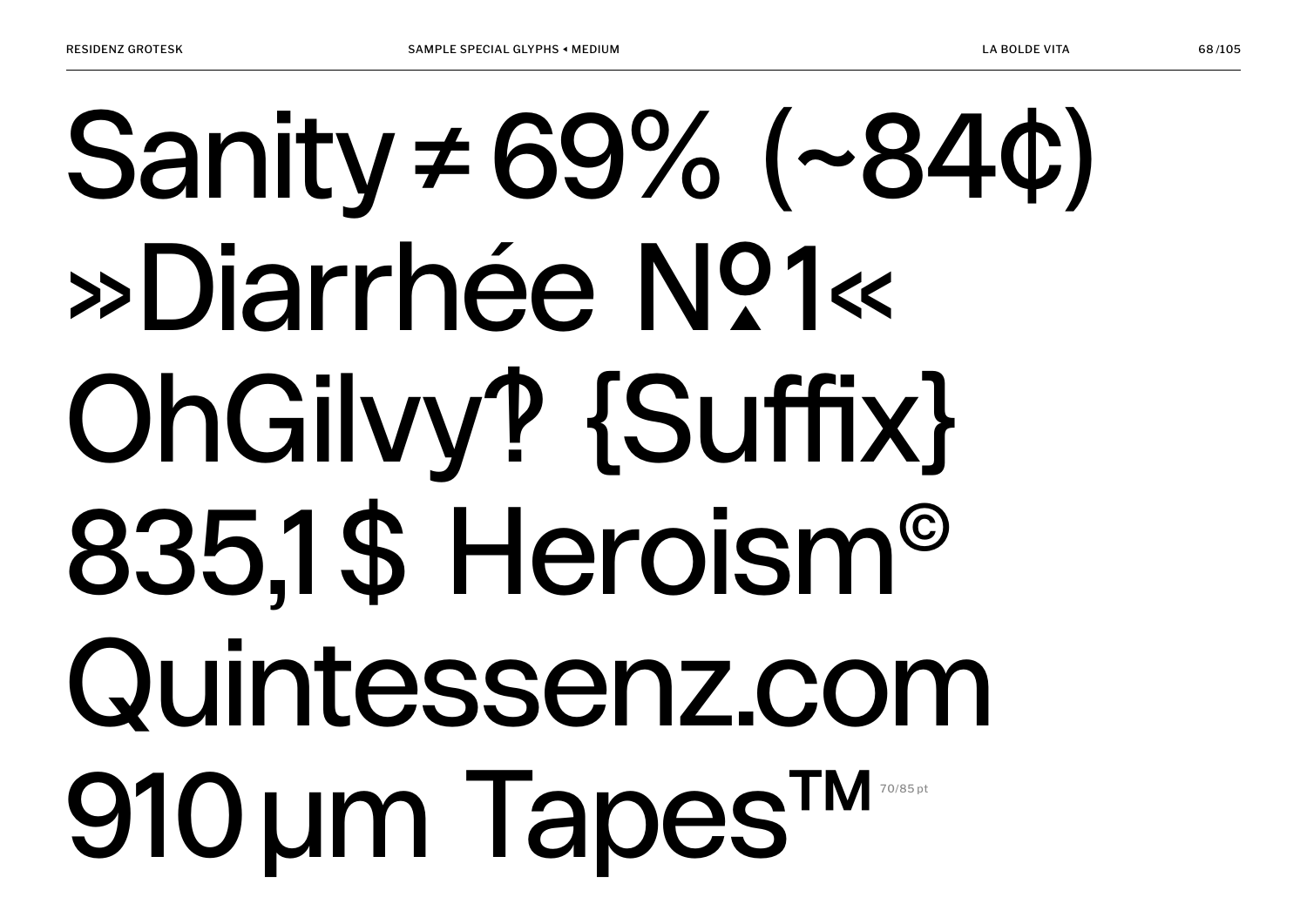#### **LA BOLDE VITA**

## Sanity  $\neq 69\%$  (~84¢) » Diarrhée N?1« **OhGilw? {Suffix}** 835.1\$ Heroism® **Ouintessenz.com** 910um TapesTM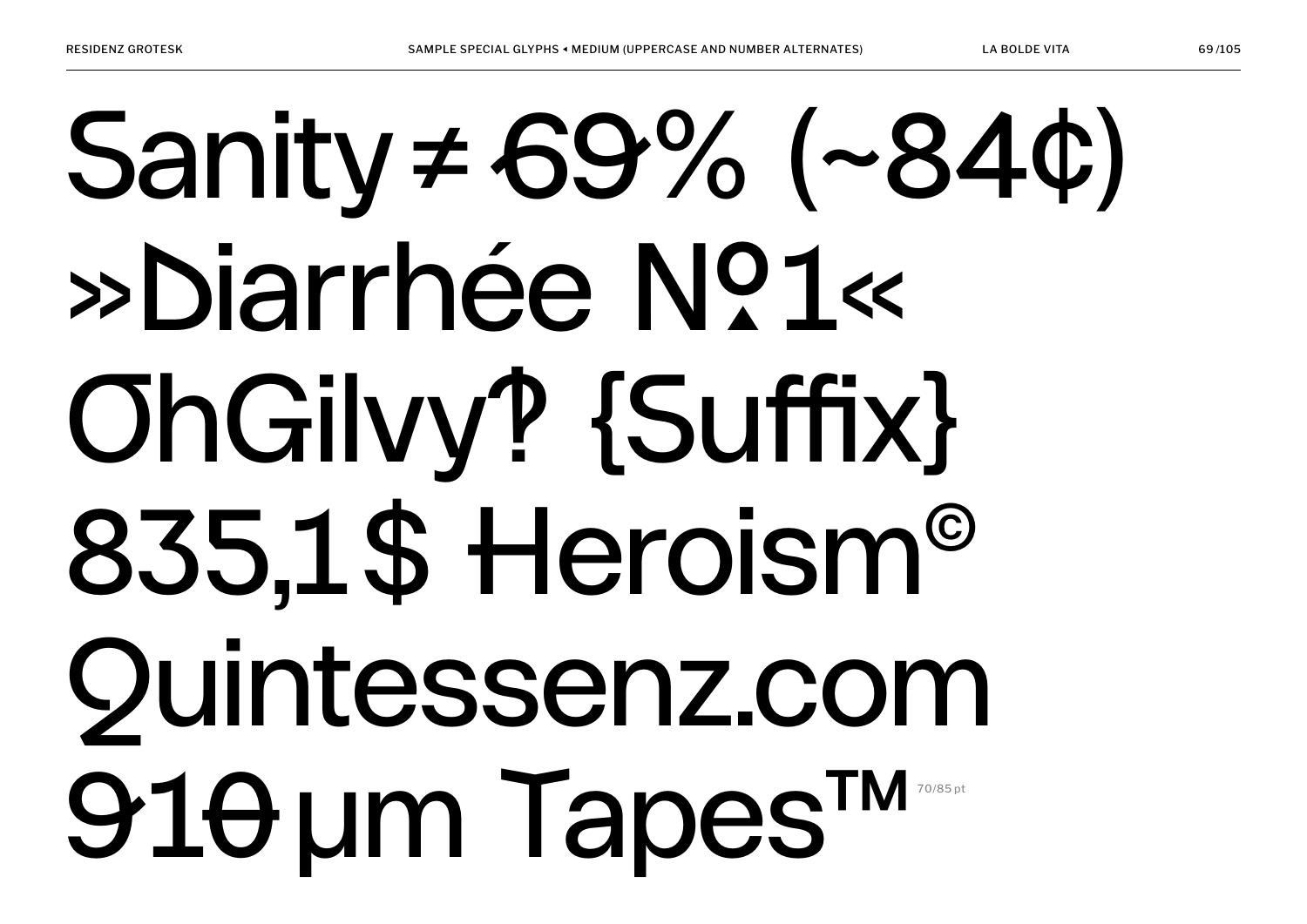✳ Viele Residenzen lagen, geschichtlich bedingt, direkt in den Städten (zum Beispiel die Hofburg in Wien oder die Münchner Residenz) und waren als gewachsene Gebäudeensembles für eine prächtige barocke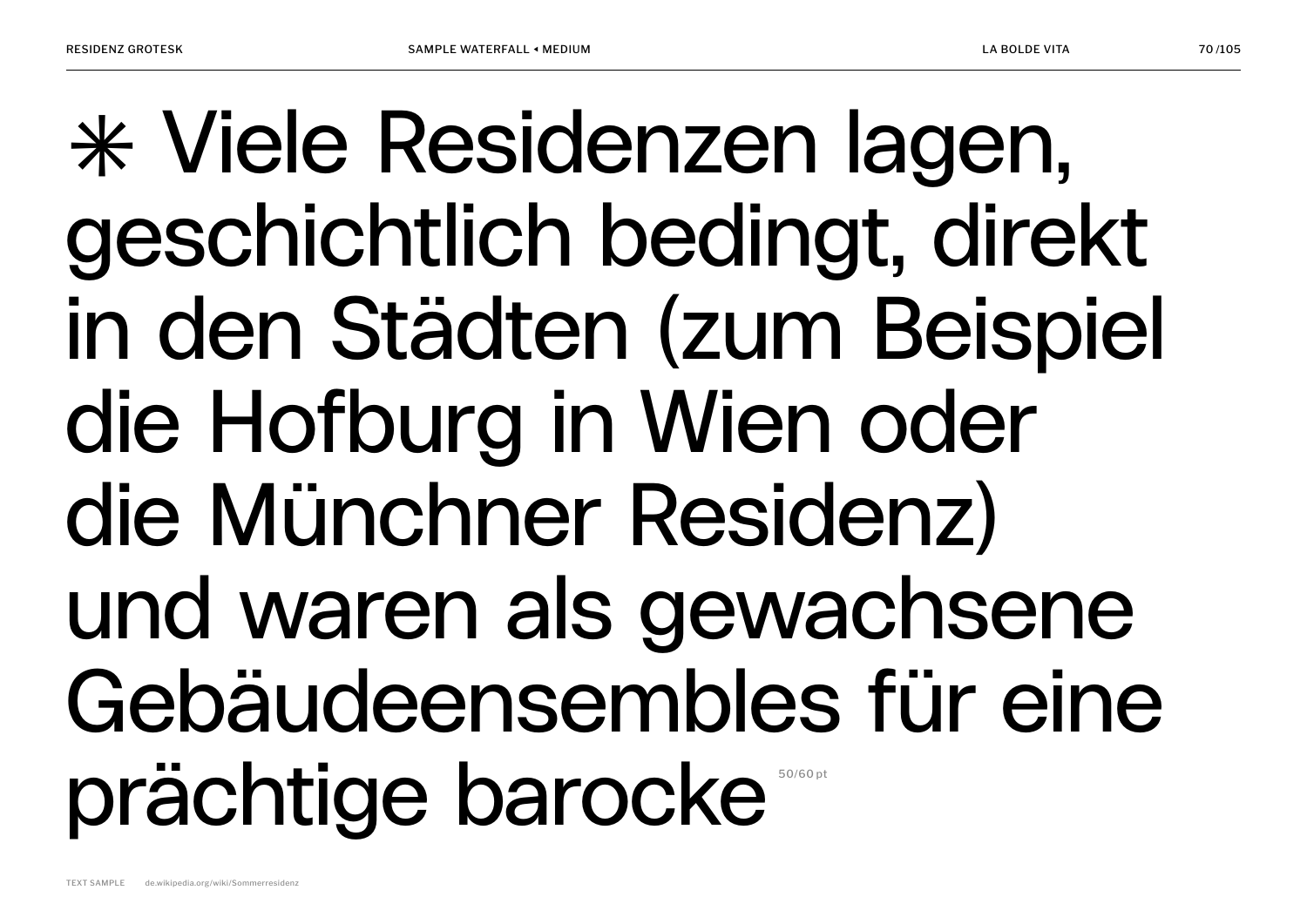### ✳ Viele Residenzen lagen, geschichtlich bedingt, direkt in den Städten (zum Beispiel die Hofburg in Wien oder die Münchner Residenz) und waren als gewachsene

✳ Viele Residenzen lagen, geschichtlich bedingt, direkt in den Städten (zum Beispiel die Hofburg in Wien oder die Münchner Residenz) und waren als gewachsene Gebäudeensembles für eine prächtige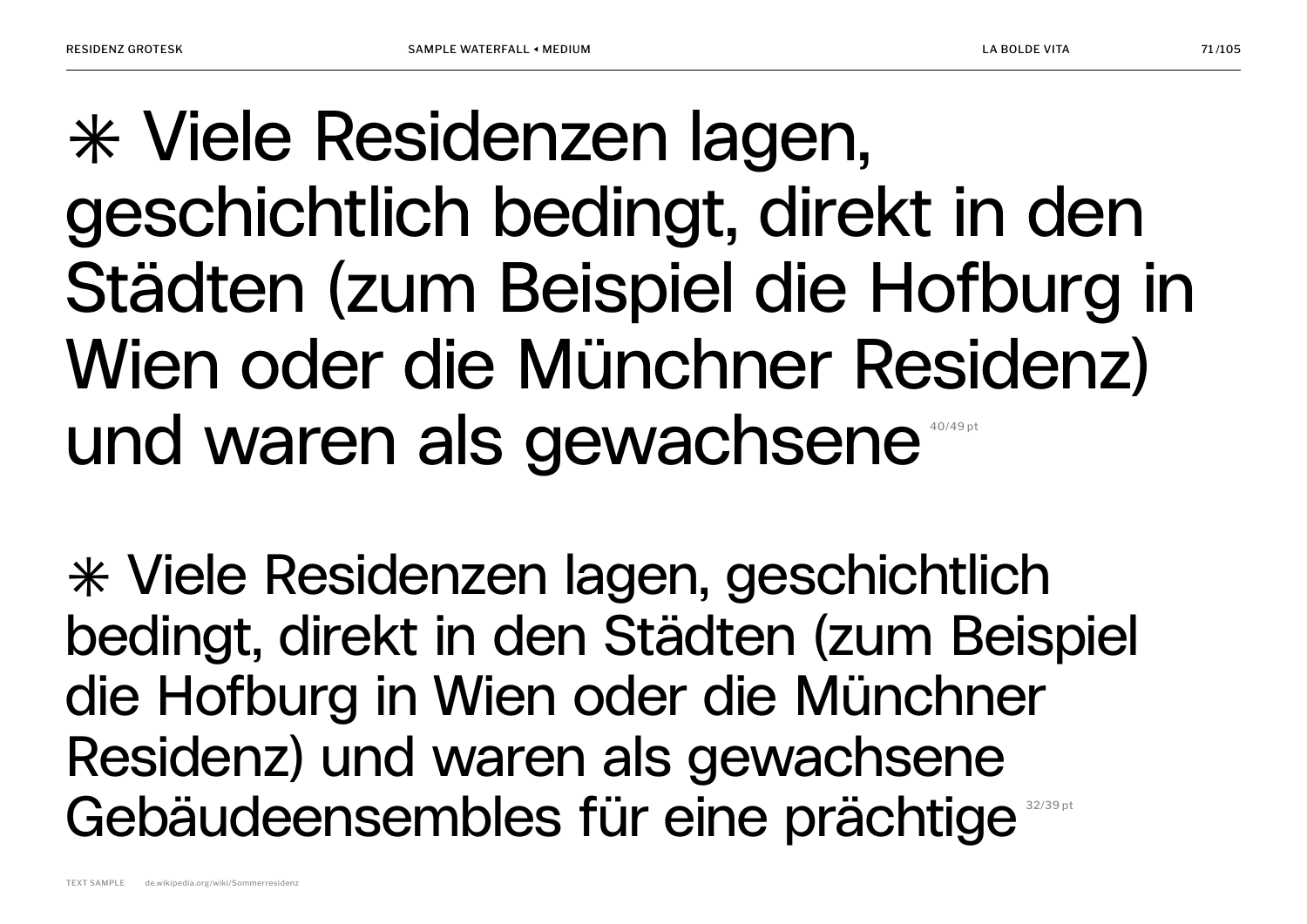✳ Viele Residenzen lagen, geschichtlich bedingt, direkt in den Städten (zum Beispiel die Hofburg in Wien oder die Münchner Residenz) und waren als gewachsene Gebäudeensembles für eine prächtige barocke<sup>24/30 pt</sup>

✳ Viele Residenzen lagen, geschichtlich bedingt, direkt in den Städten (zum Beispiel die Hofburg in Wien oder die Münchner Residenz) und waren als gewachsene Gebäudeensembles für eine prächtige barocke Hofhaltung nur bedingt geeignet. Um eine bessere Heizbarkeit der 18/23 pt

✳ Viele Residenzen lagen, geschichtlich bedingt, direkt in den Städten (zum Beispiel die Hofburg in Wien oder die Münchner Residenz) und waren als gewachsene Gebäudeensembles für eine prächtige barocke Hofhaltung nur bedingt geeignet. Um eine bessere Heizbarkeit der Räumlichkeiten zu erreichen, waren die Appartements häufig 14/19 pt

✳ Viele Residenzen lagen, geschichtlich bedingt, direkt in den Städten (zum Beispiel die Hofburg in Wien oder die Münchner Residenz) und waren als gewachsene Gebäudeensembles für eine prächtige barocke Hofhaltung nur bedingt geeignet. Um eine bessere Heizbarkeit der Räumlichkeiten zu erreichen, waren die Appartements häufig bescheidener dimensioniert. Zudem lagen althergebrachte Residenzen oft in eng bebauten Gassen und Straßen 11/15 pt

✳ Viele Residenzen lagen, geschichtlich bedingt, direkt in den Städten (zum Beispiel die Hofburg in Wien oder die Münchner Residenz) und waren als gewachsene Gebäudeensembles für eine prächtige barocke Hofhaltung nur bedingt geeignet. Um eine bessere Heizbarkeit der Räumlichkeiten zu erreichen, waren die Appartements häufig bescheidener dimensioniert. Zudem lagen althergebrachte Residenzen oft in eng bebauten Gassen und Straßen, wodurch viele Räume wenig Tageslicht hatten. Außerdem mussten nach einem langen Winter nicht oder 9/13 pt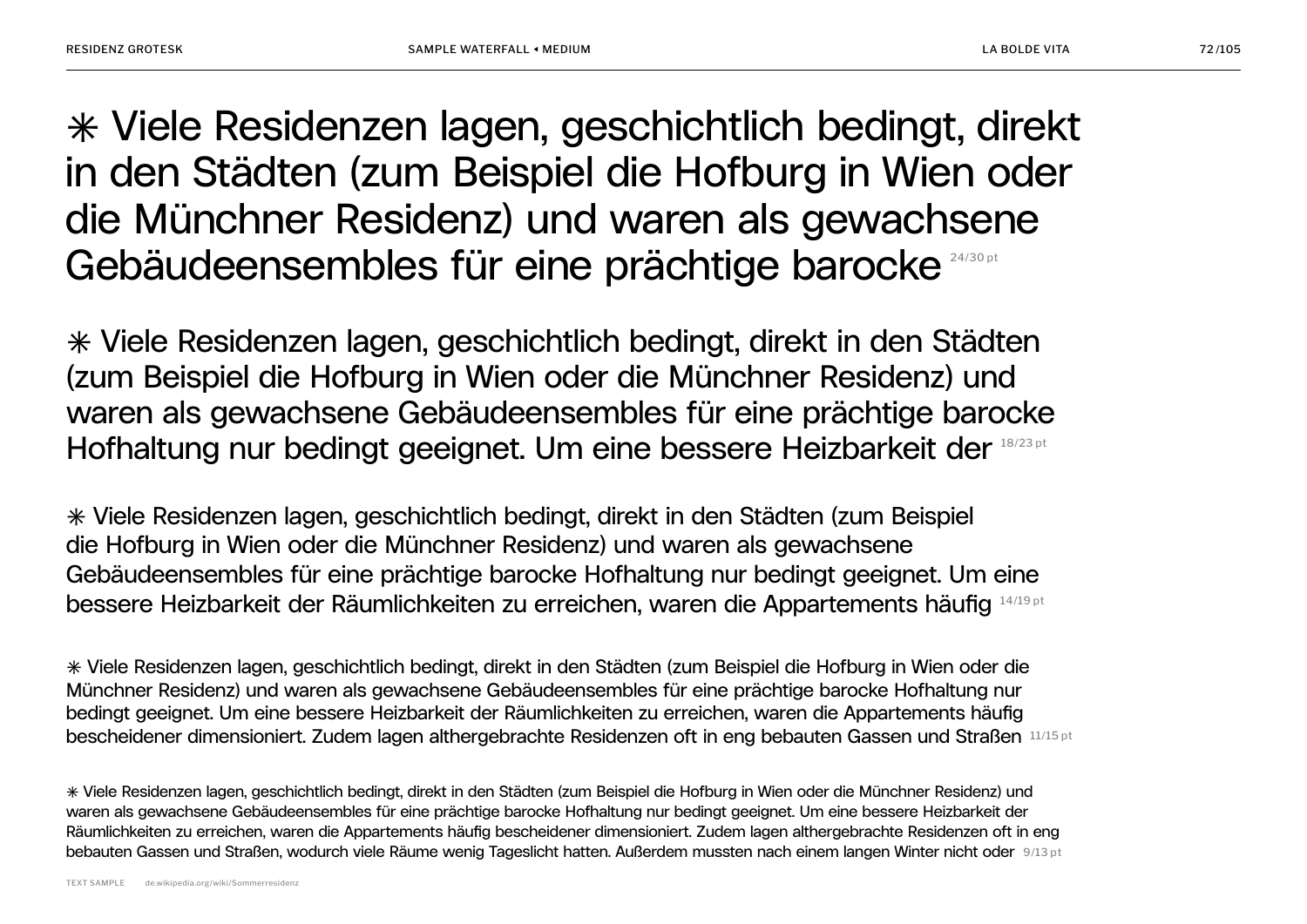**RESIDENZ G. SemiBold {750} Strong & full**  of Impact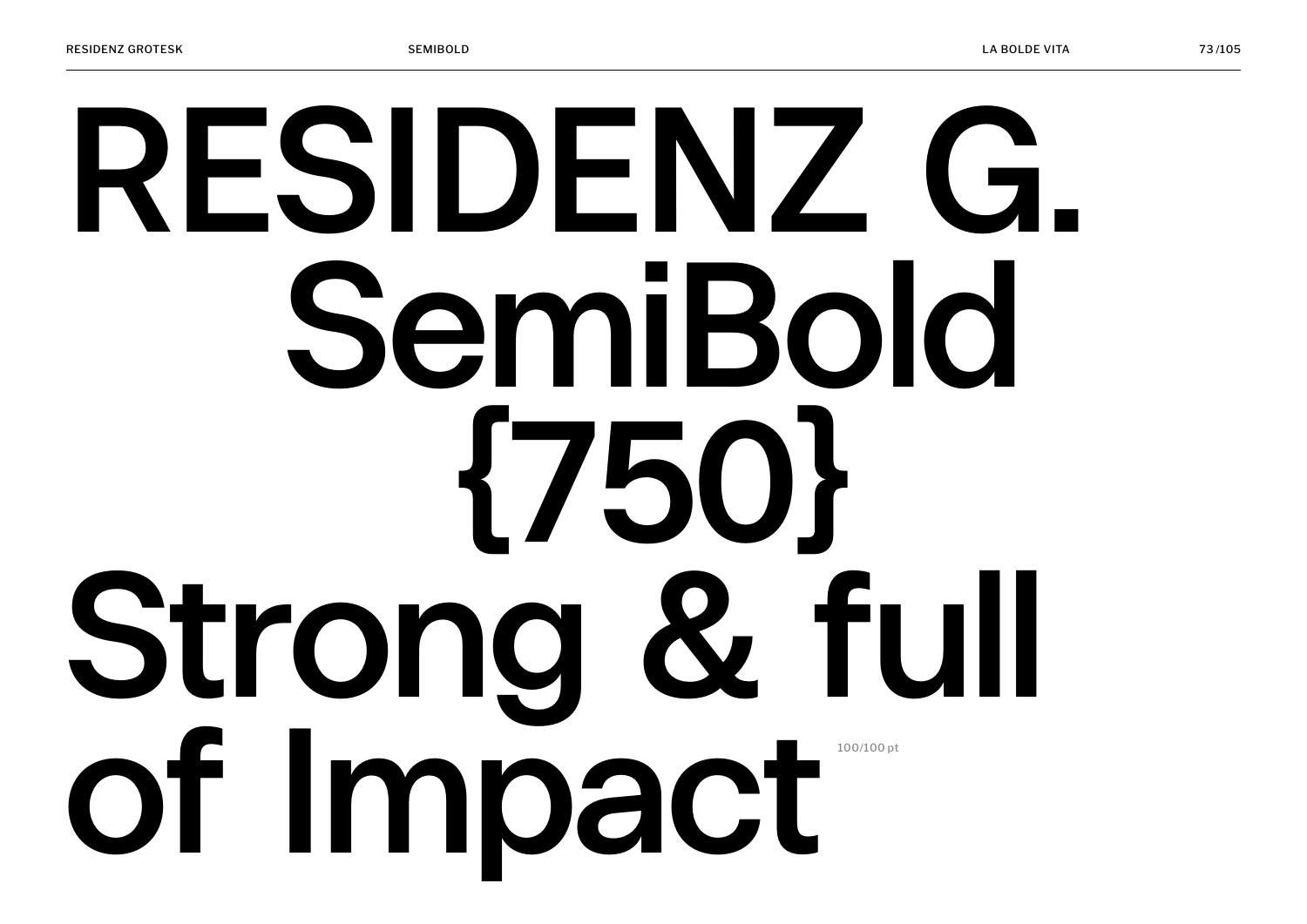### aabcdefgghijklmn opgrsßtuvwxyz ABCDEFGHILJJKLMN OPQRSBTUVWXYZ 1234567890  $1.12204645482\%$  $\int_{0}^{1}$  ()  $\int_{0}^{1}$  = -+<>  $\int_{0}^{1}$  ( )  $\int_{0}^{1}$  ( )  $\int_{0}^{1}$

74/105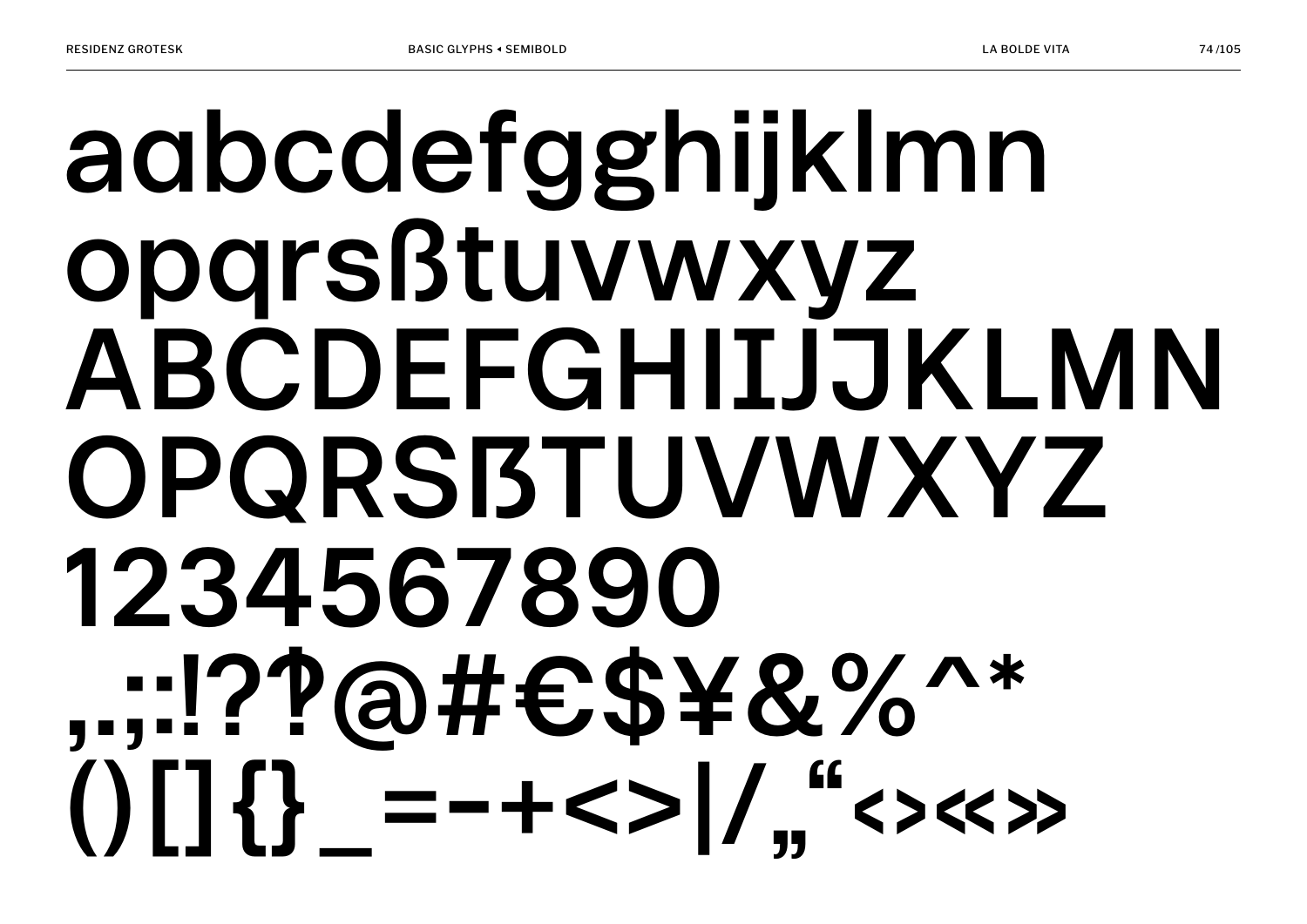### abcdefghijklmn OPGISStUVWXYZ ABCDEFGHIJKLMN **OPQRSBTLIVIUXYZ** 1234567890  $1.127674674676**$  $() [] {}\_ = -+<>|/ \cdot \cdot \cdot \cdot \cdot \rangle$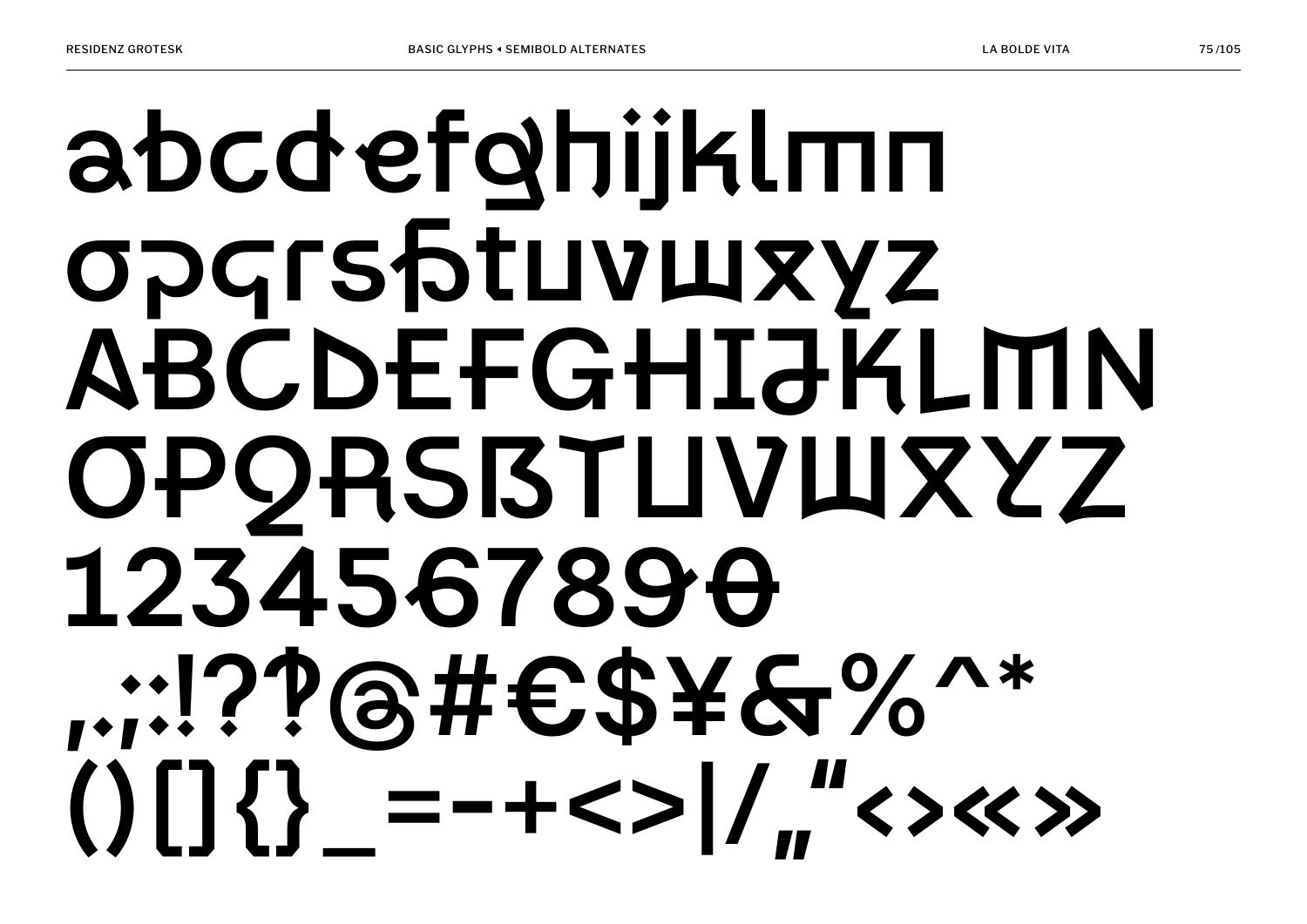NORMAL

### **Psycho\_ anabolika** WIDE **Masquerade‽** EXTRAWIDE Veterinär®

 EXTENDED Ladrões.pc

EXPANDED

# FakeNews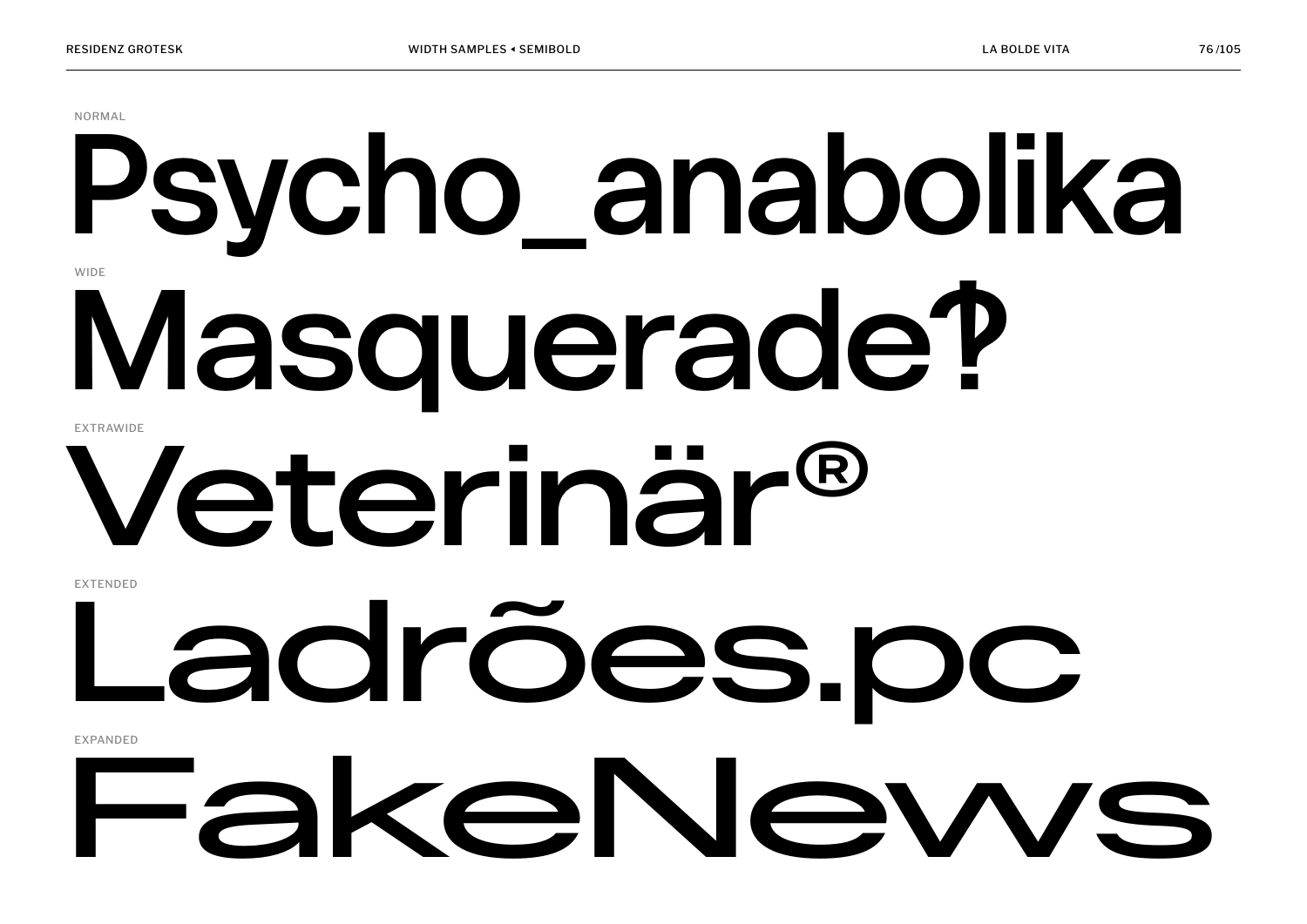NORMAL

#### **A residence is a place (normally a building) used as a home or dwelling.**

WIDE

**A residence is a place (normally a building) used as a home or dwelling.**

EXTRAWIDE

#### A residence is a place (normally a building) used as a home or dwelling.

EXTENDED

#### A residence is a place (normally a building) used as a home or

EXPANDED

#### A residence is a place (normally a building) used as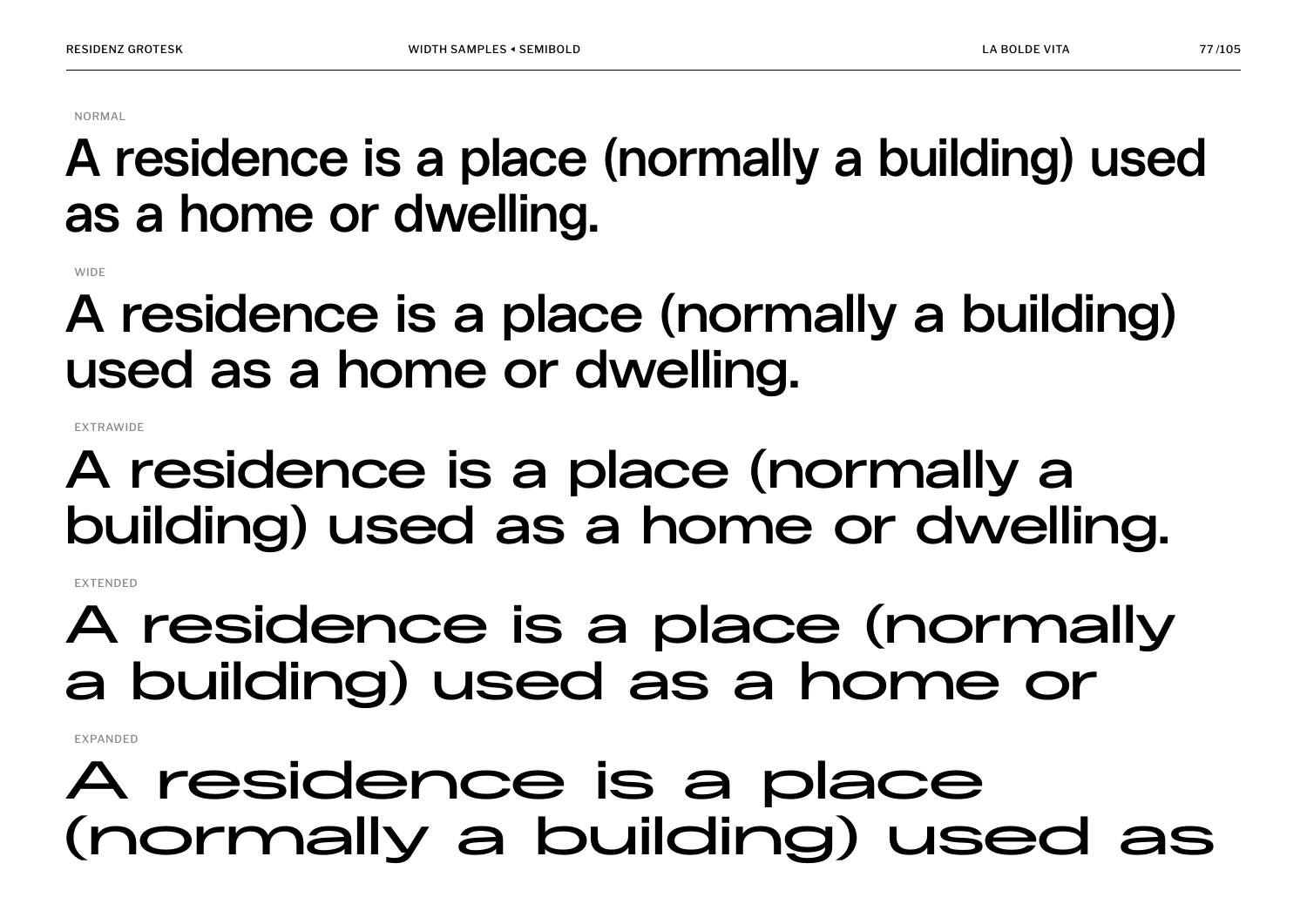**Thought Police Dystopian Yellow Deep 51 Memory Watergate Betrayal Xanith Rebellion Truth God 97 Novel Soma Application 4⁄1 Oceania 6-Nine but Charrington Modern Risk Bubbles Eyed Farewell Quijote Zebra**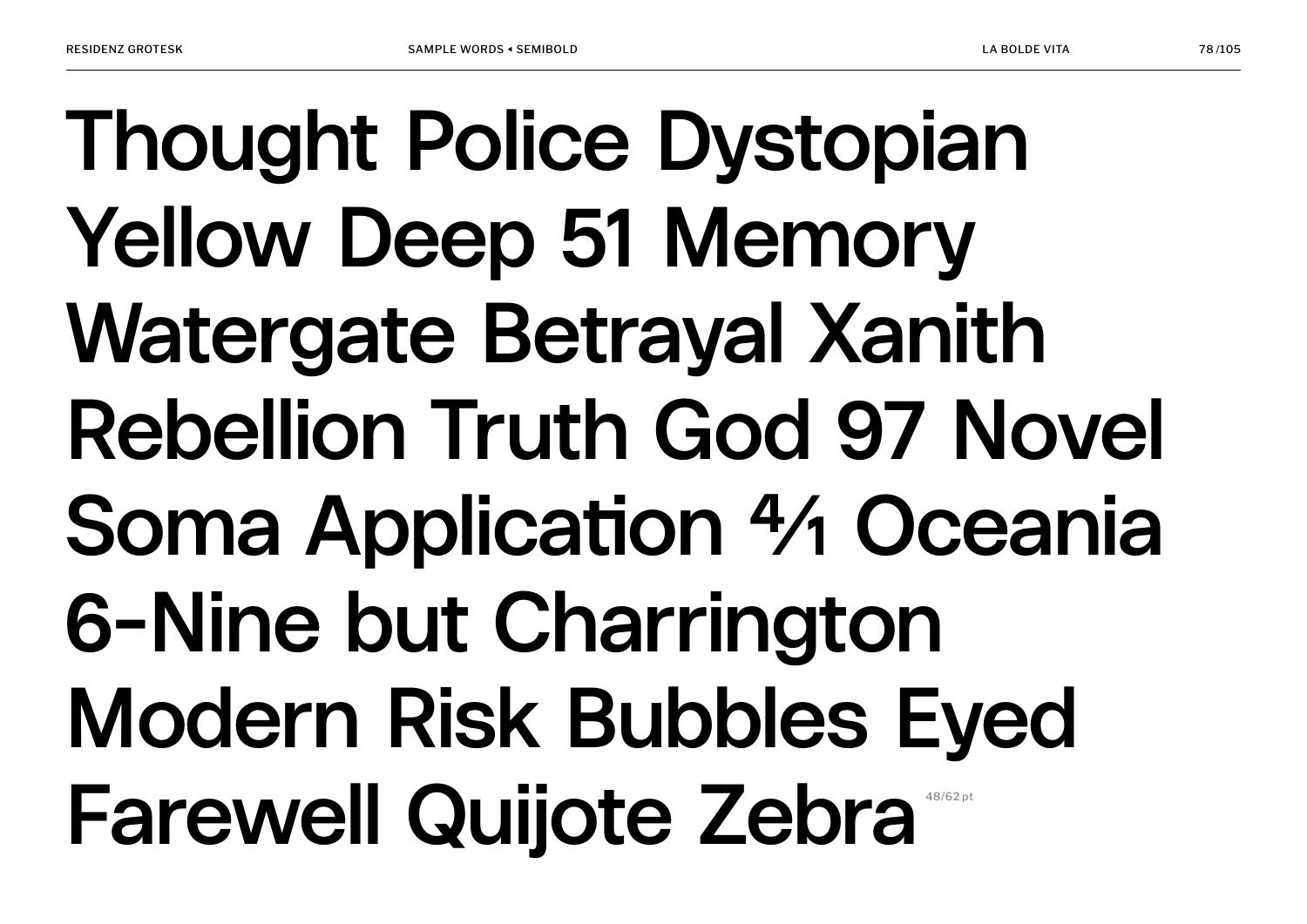**Thought Police Dystopian Yellow Deep 51 Memory Watergate Betrayal Xanith Rebellion Truth God 97 Novel Soma Application 4⁄1 Oceania 6-Nine but Charrington Modern Risk Bubbles Eyed** Farewell Quijote Zebra<sup>\*</sup>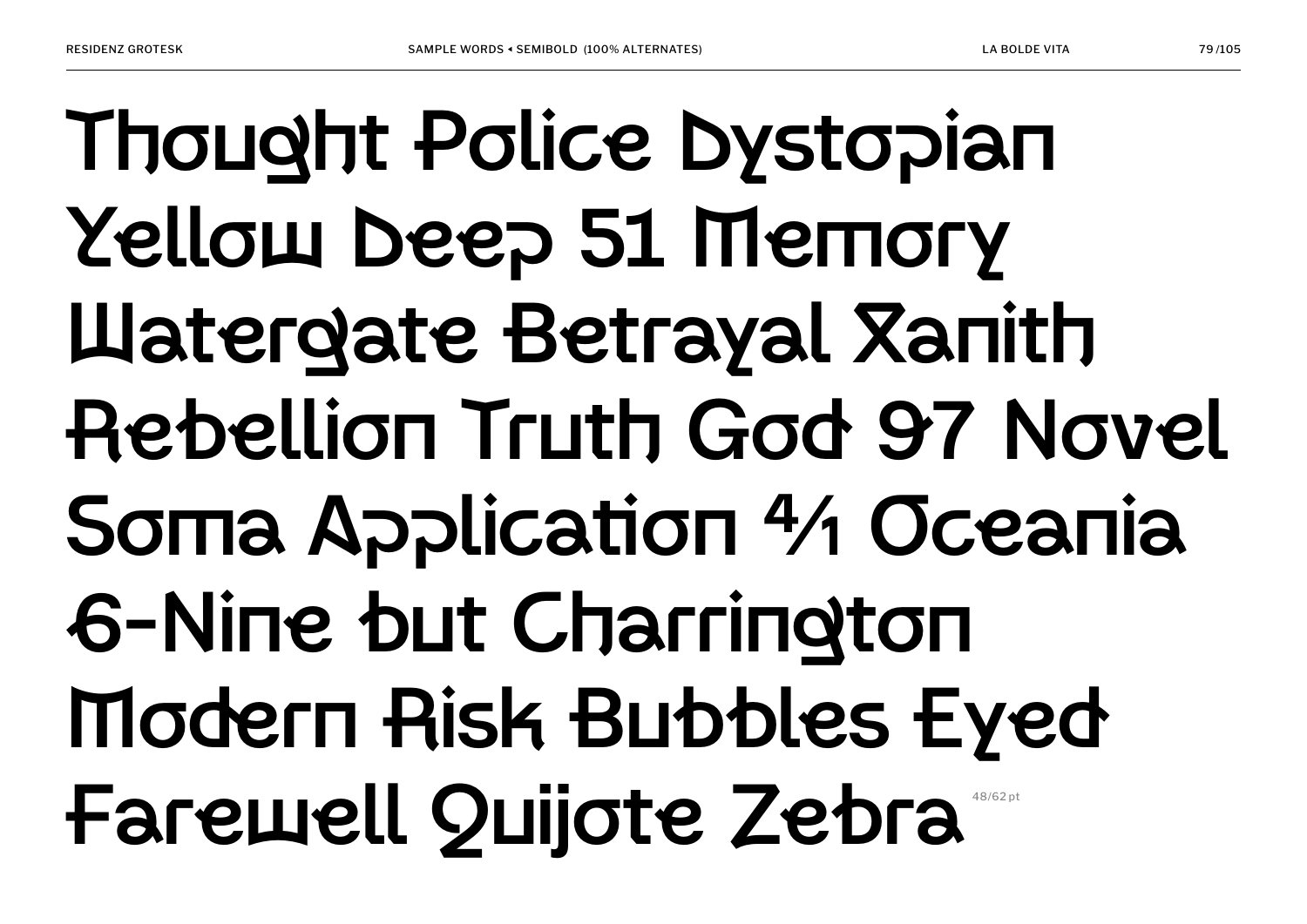### **GROPIUS • 1883—1969 {NEW OBJECTIVITY} ROMANESQUE ‡ CIŽEK MOHOLY×NAGY~BOOKS 1920 (NLD+FRA+GER) »GOTTLIEB HERMANN«** GEWERKSCHAFT.BUND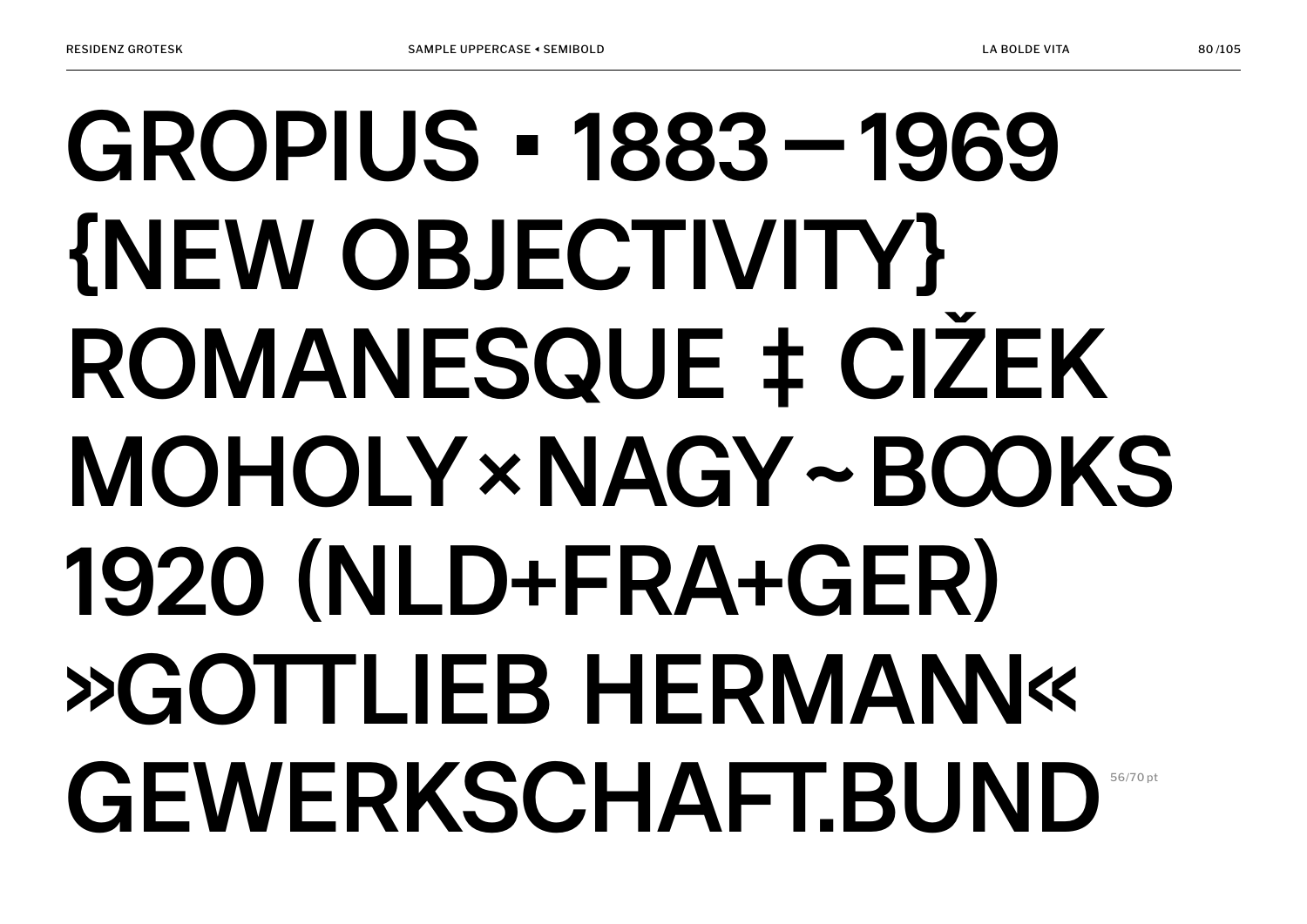### **GROPIUS • 1883—1969 {NEW OBJECTIVITY} ROMANESQUE ‡ CIŽEK MOHOLY×NAGY~BOOKS 1920 (NLD+FRA+GER) »GOTTLIEB HERMANN« GEWERKSCHAFT.BUND**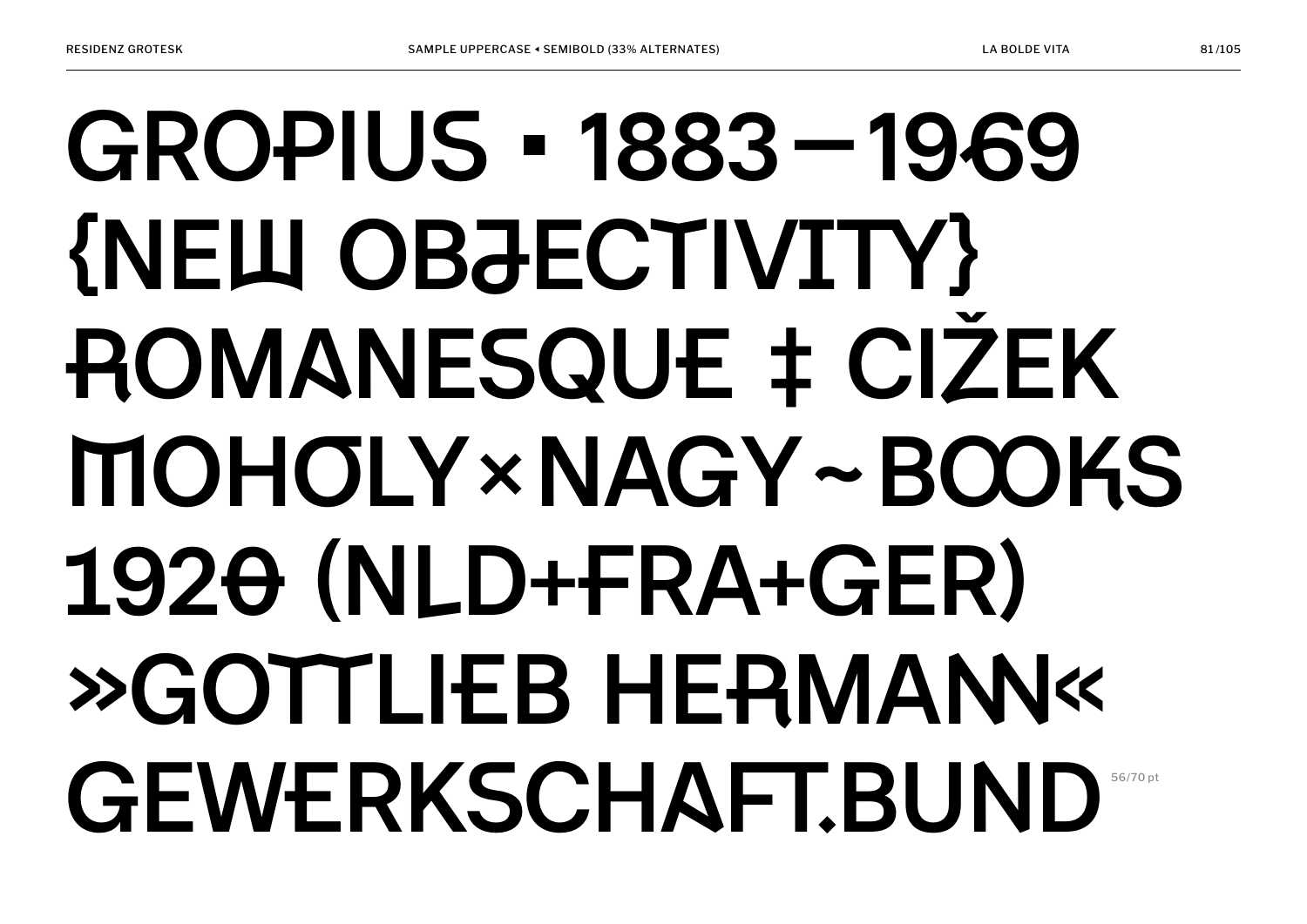### **Zângão vår Lartë Shtypjes Réttlætis #l'homme Dignité Ældrebesøg »Virðingar« régime@app.nz Žmogaus że Człowieka [Gyffredin] "Kadınların" Fakt Ävensom\* Içinde Straßenfest Þjóðdir Rettferdighet (Arrêté) …** 50/60 pt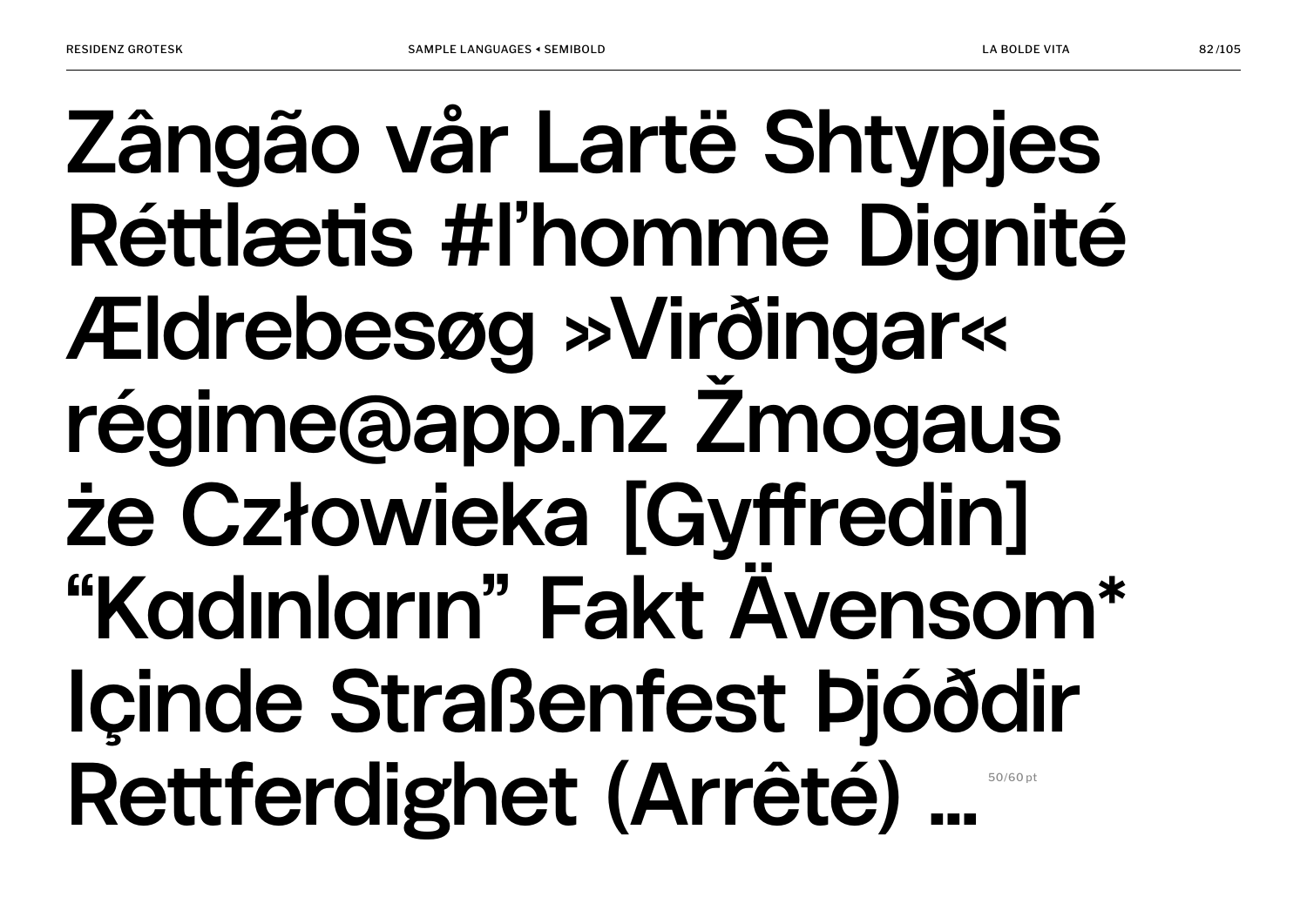**LA BOLDE VITA** 

Zângão vår Lartë Shtypies Réttlætis #l'homme Dignité **Ældrebesøg »Virðingar«** régime@app.nz Žmogaus że Człowieka [Gyffredin] "Kadınların" Fakt Ävensom\* Içinde Straßenfest Þjóðdir Rettferdighet (Arrêté) ... 50/60 pt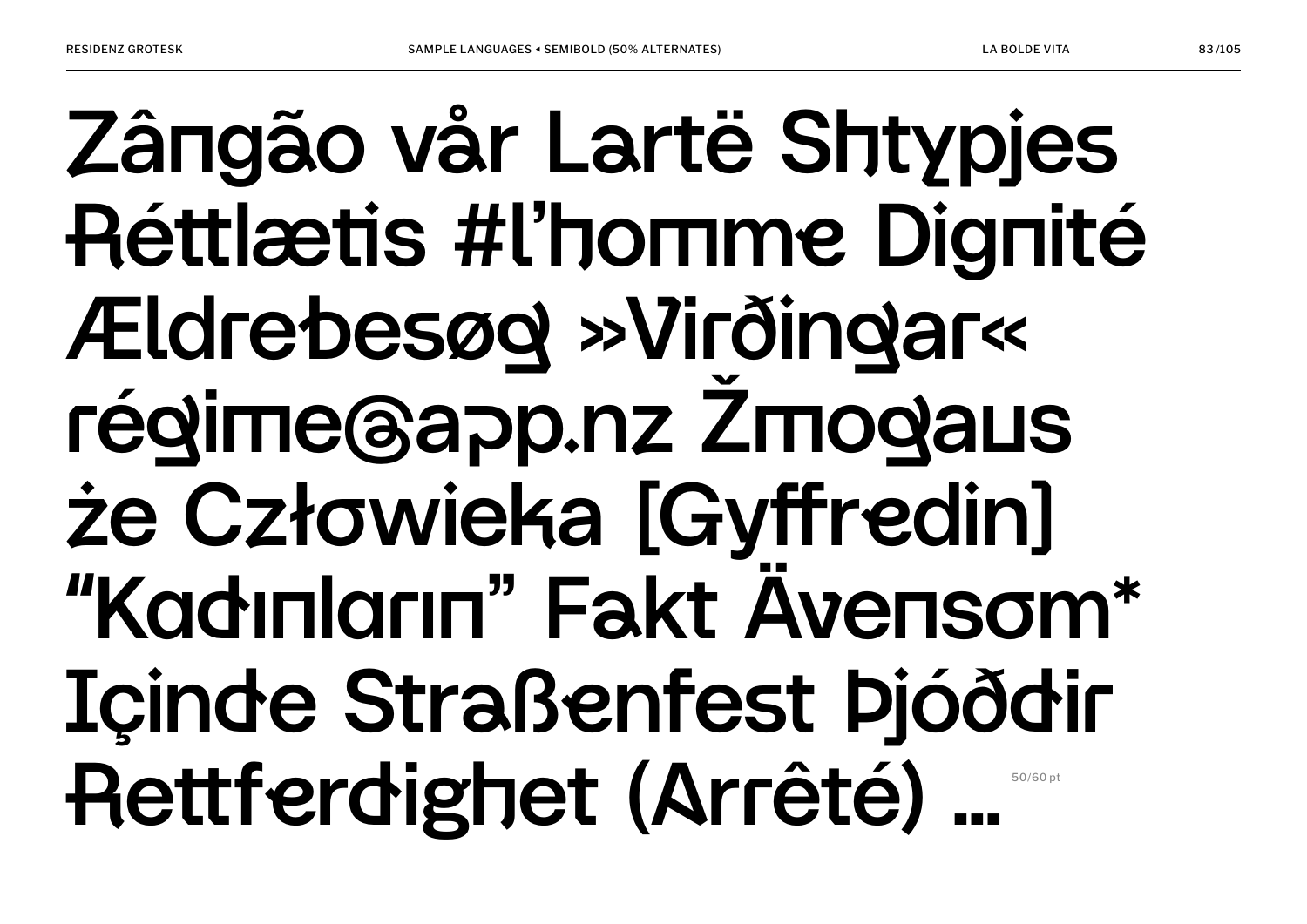84/105

# Sanity ≠ 69% (~84¢) »Diarrhée N?1« OhGilvy? {Suffix} 835.1\$ Heroism® Quintessenz.com 910 um Tapes<sup>TM</sup>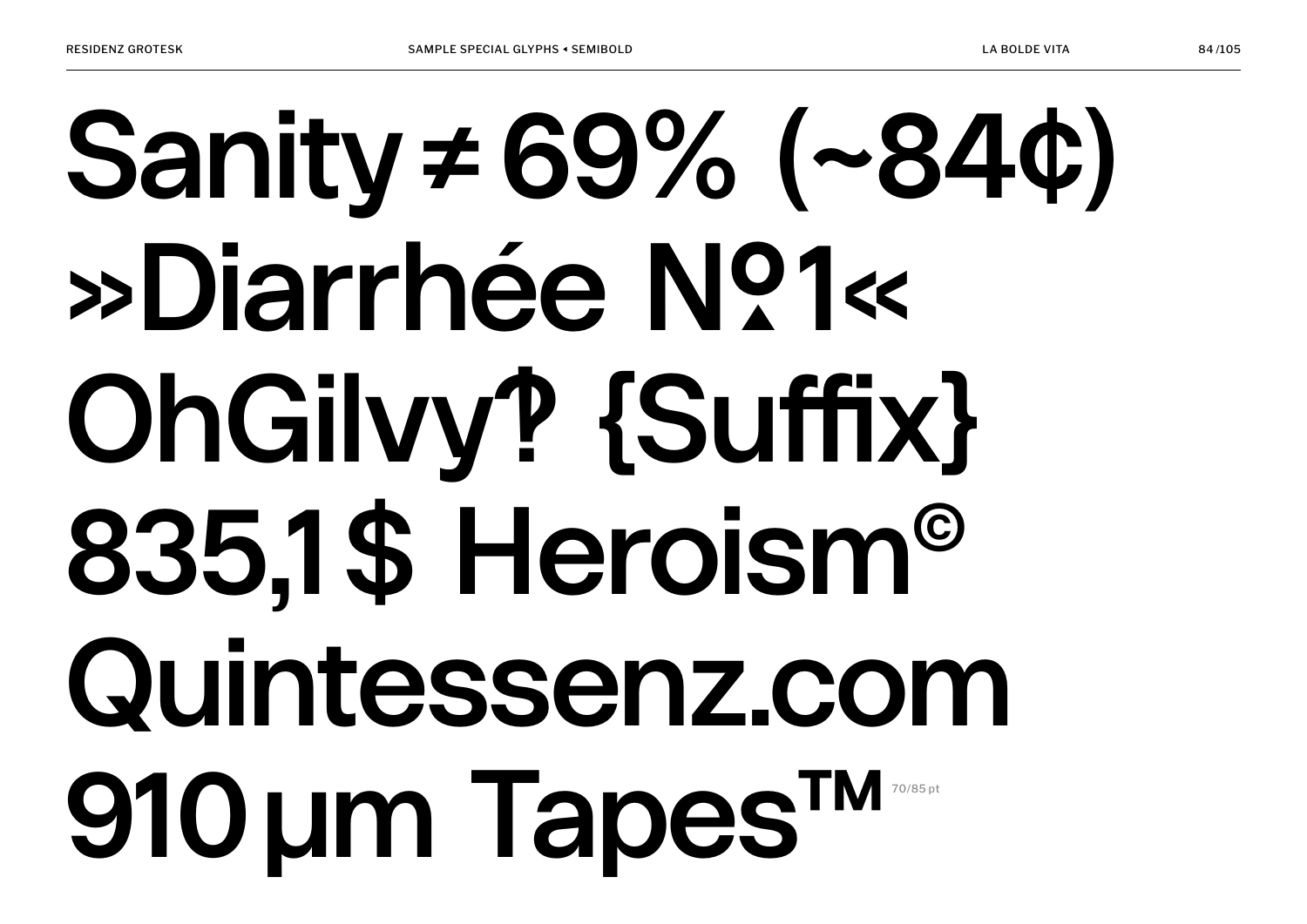#### **LA BOLDE VITA**

## Sanity ≠ 69% (~84¢) » Diarrhée N?1« **OhGilvy? {Suffix}** 835.1\$ Heroism® **Ouintessenz.com** 910 um TapesTM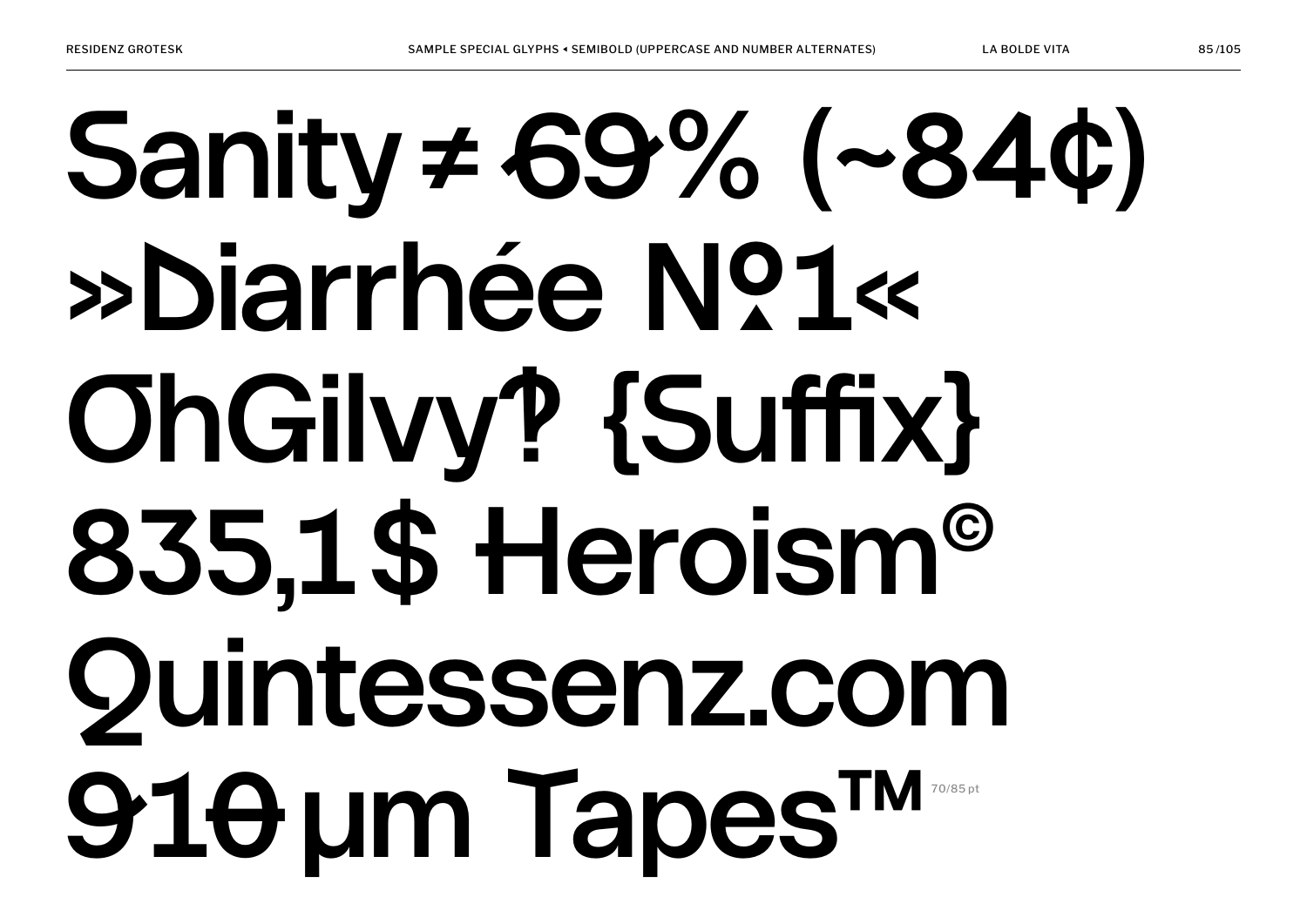### **✳ Viele Residenzen lagen, geschichtlich bedingt, direkt in den Städten (zum Beispiel die Hofburg in Wien oder die Münchner Residenz) und waren als gewachsene Gebäudeensembles für eine prächtige barocke**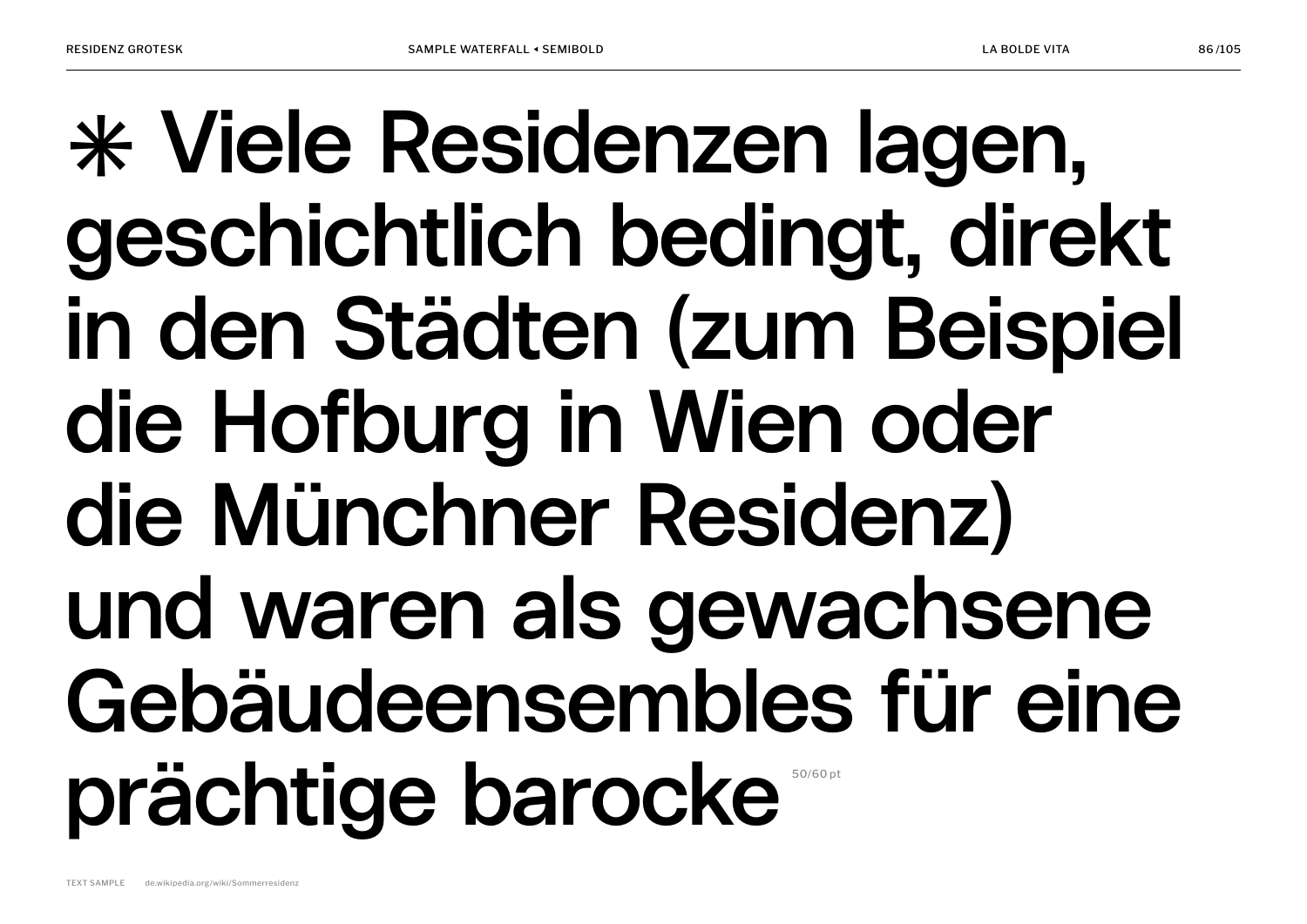#### **✳ Viele Residenzen lagen, geschichtlich bedingt, direkt in den Städten (zum Beispiel die Hofburg in Wien oder die Münchner Residenz)** und waren als gewachsene

**✳ Viele Residenzen lagen, geschichtlich bedingt, direkt in den Städten (zum Beispiel die Hofburg in Wien oder die Münchner Residenz) und waren als gewachsene**  Gebäudeensembles für eine prächtige **32,39pt**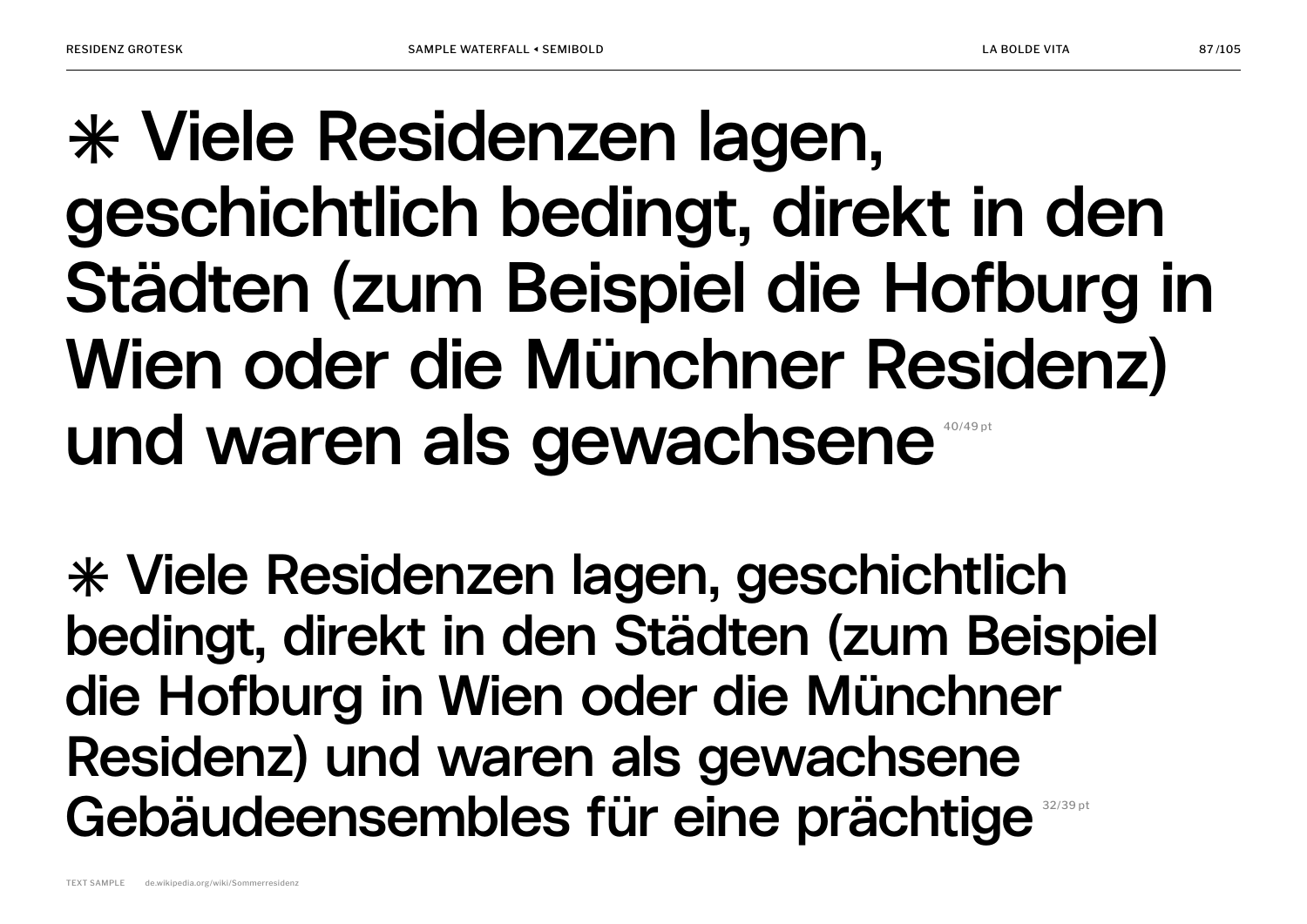#### **✳ Viele Residenzen lagen, geschichtlich bedingt, direkt in den Städten (zum Beispiel die Hofburg in Wien oder die Münchner Residenz) und waren als gewachsene Gebäudeensembles für eine** 24/30 pt

**✳ Viele Residenzen lagen, geschichtlich bedingt, direkt in den Städten (zum Beispiel die Hofburg in Wien oder die Münchner Residenz) und waren als gewachsene Gebäudeensembles für eine prächtige barocke Hofhaltung nur bedingt geeignet. Um eine bessere Heizbarkeit der** 18/23 pt

**✳ Viele Residenzen lagen, geschichtlich bedingt, direkt in den Städten (zum Beispiel die Hofburg in Wien oder die Münchner Residenz) und waren als gewachsene Gebäudeensembles für eine prächtige barocke Hofhaltung nur bedingt geeignet. Um eine bessere Heizbarkeit der Räumlichkeiten zu erreichen, waren die Appartements häufig** 14/19 pt

**✳ Viele Residenzen lagen, geschichtlich bedingt, direkt in den Städten (zum Beispiel die Hofburg in Wien oder die Münchner Residenz) und waren als gewachsene Gebäudeensembles für eine prächtige barocke Hofhaltung nur bedingt geeignet. Um eine bessere Heizbarkeit der Räumlichkeiten zu erreichen, waren die Appartements häufig bescheidener dimensioniert. Zudem lagen althergebrachte Residenzen oft in eng bebauten Gassen und** 11/15 pt

**✳ Viele Residenzen lagen, geschichtlich bedingt, direkt in den Städten (zum Beispiel die Hofburg in Wien oder die Münchner Residenz) und waren als gewachsene Gebäudeensembles für eine prächtige barocke Hofhaltung nur bedingt geeignet. Um eine bessere Heizbarkeit der Räumlichkeiten zu erreichen, waren die Appartements häufig bescheidener dimensioniert. Zudem lagen althergebrachte Residenzen oft in eng bebauten Gassen und Straßen, wodurch viele Räume wenig Tageslicht hatten. Außerdem mussten nach einem langen Winter nicht oder** 9/13 pt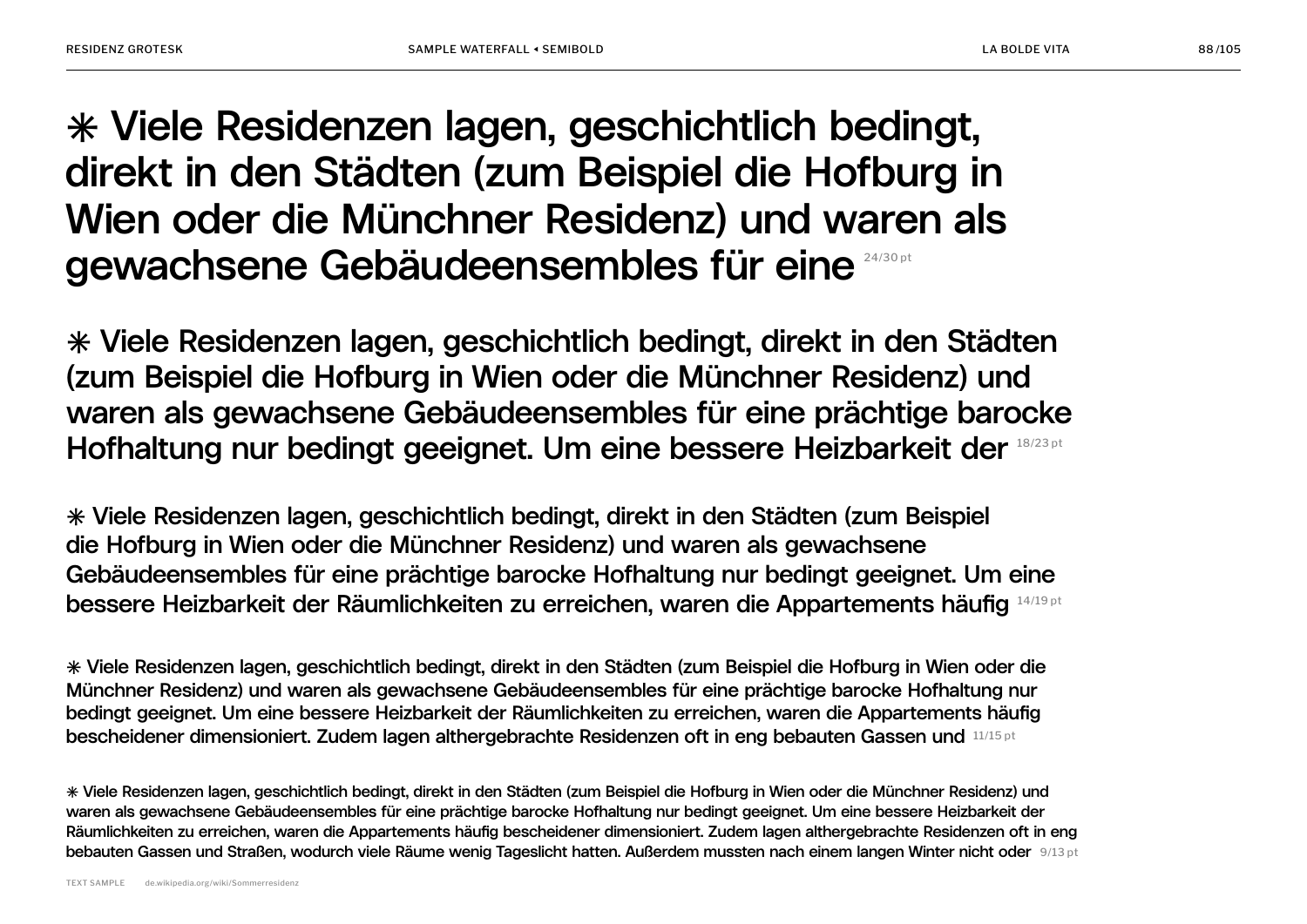**RESIDENZ G. Bold {900} Tight, Straight**  & Heavy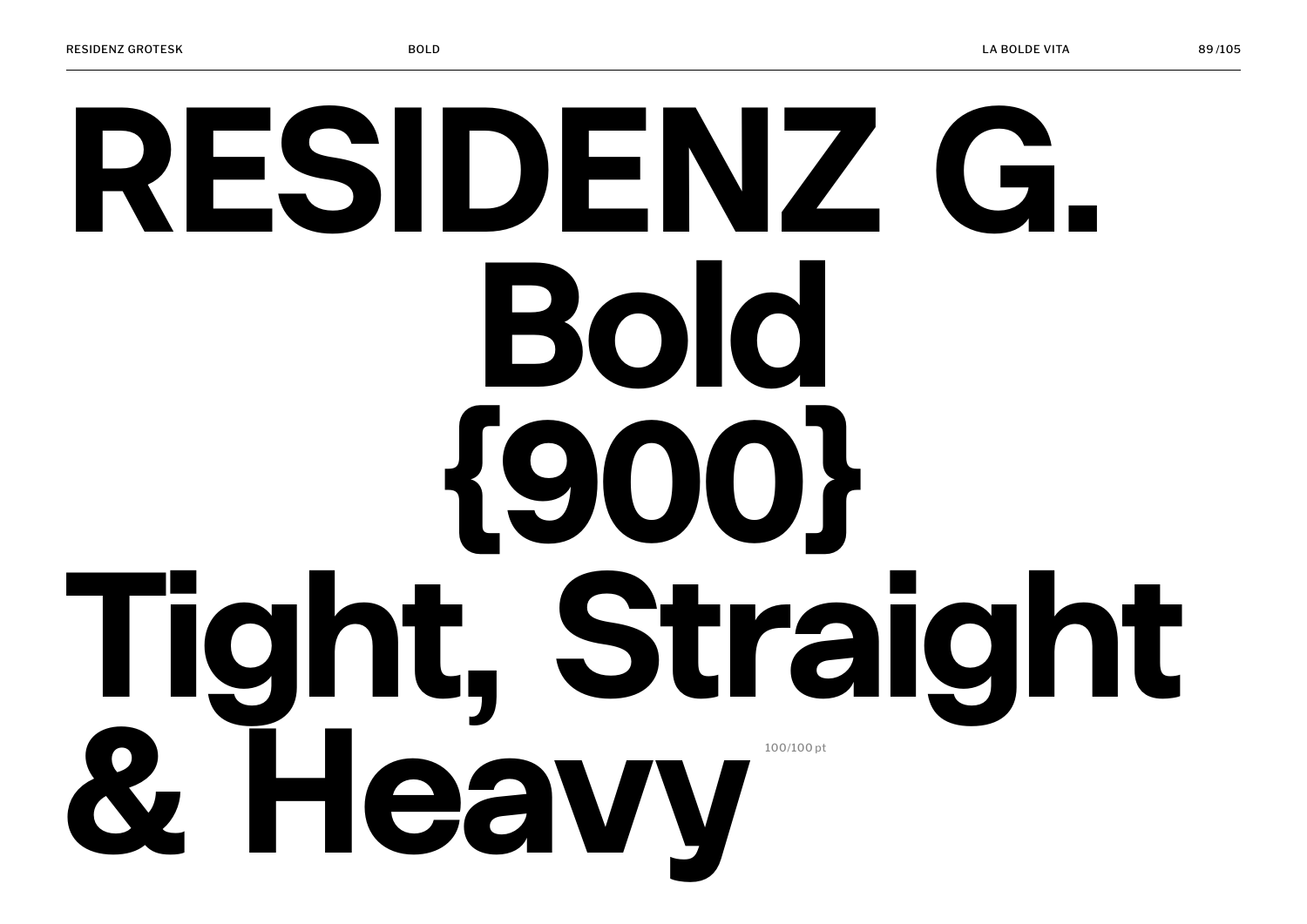### aabcdefgghijklmn opgrsßtuvwxyz ABCDEFGHILJJKLMN OPQRSBTUVWXYZ 1234567890  $1122@#C$*&%^*$  $013 = -+551$

90/105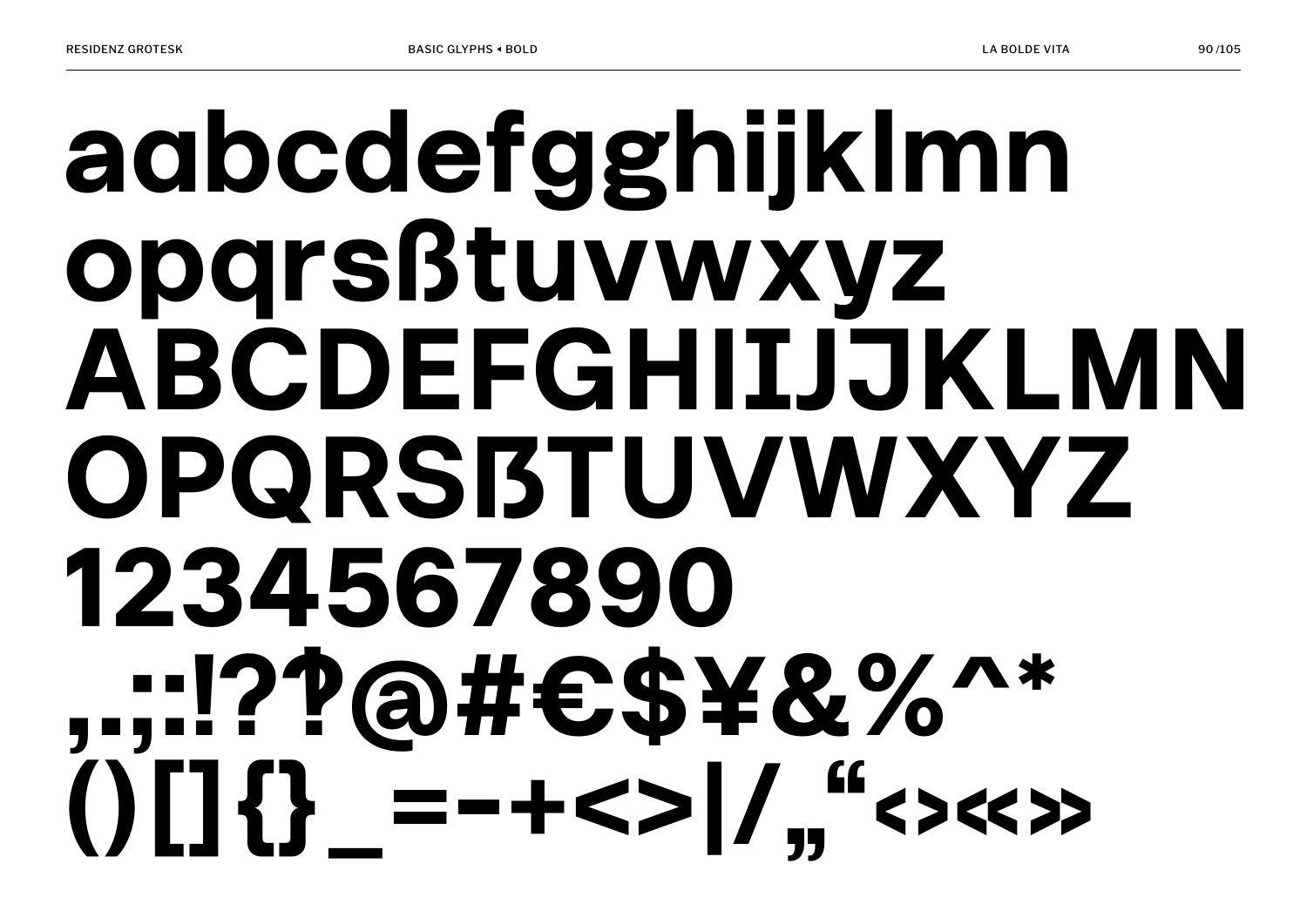### abcdefghijklmn OPGISPTUVUXYZ ABCDEFGHIJKLMN **OPQRSISTLIVIUXYZ** 1234567890  $1.1276 #6$ \$¥&%^\*  $( ) [ ] { }_{ }$  =-+<>|/,"<><>

91/105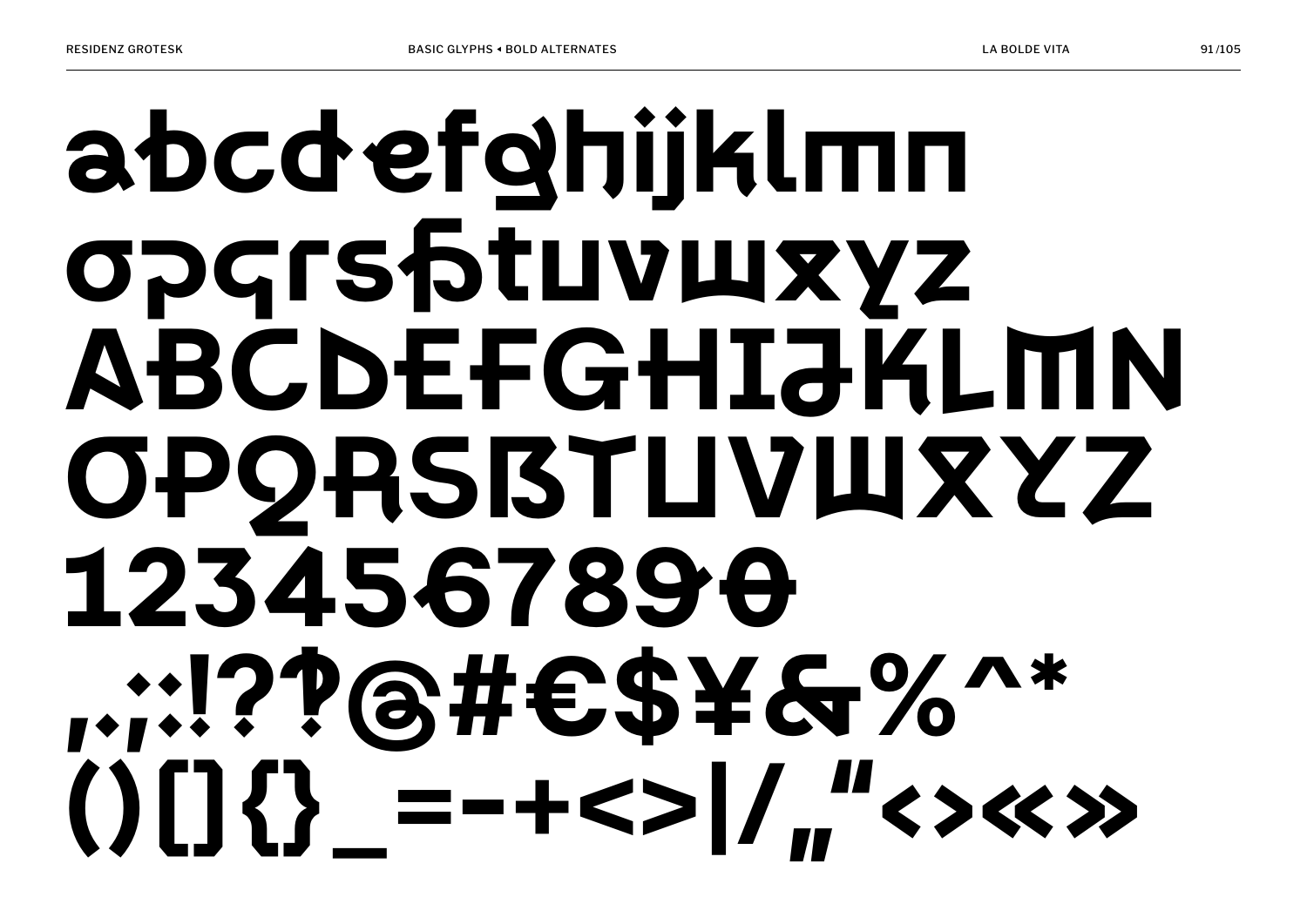NORMAL

**Psycho\_anabolika** WIDE **Masquerade‽** EXTRAWIDE **Veterinär®** EXTENDED **Ladrões.pc** EXPANDED

**FakeNews**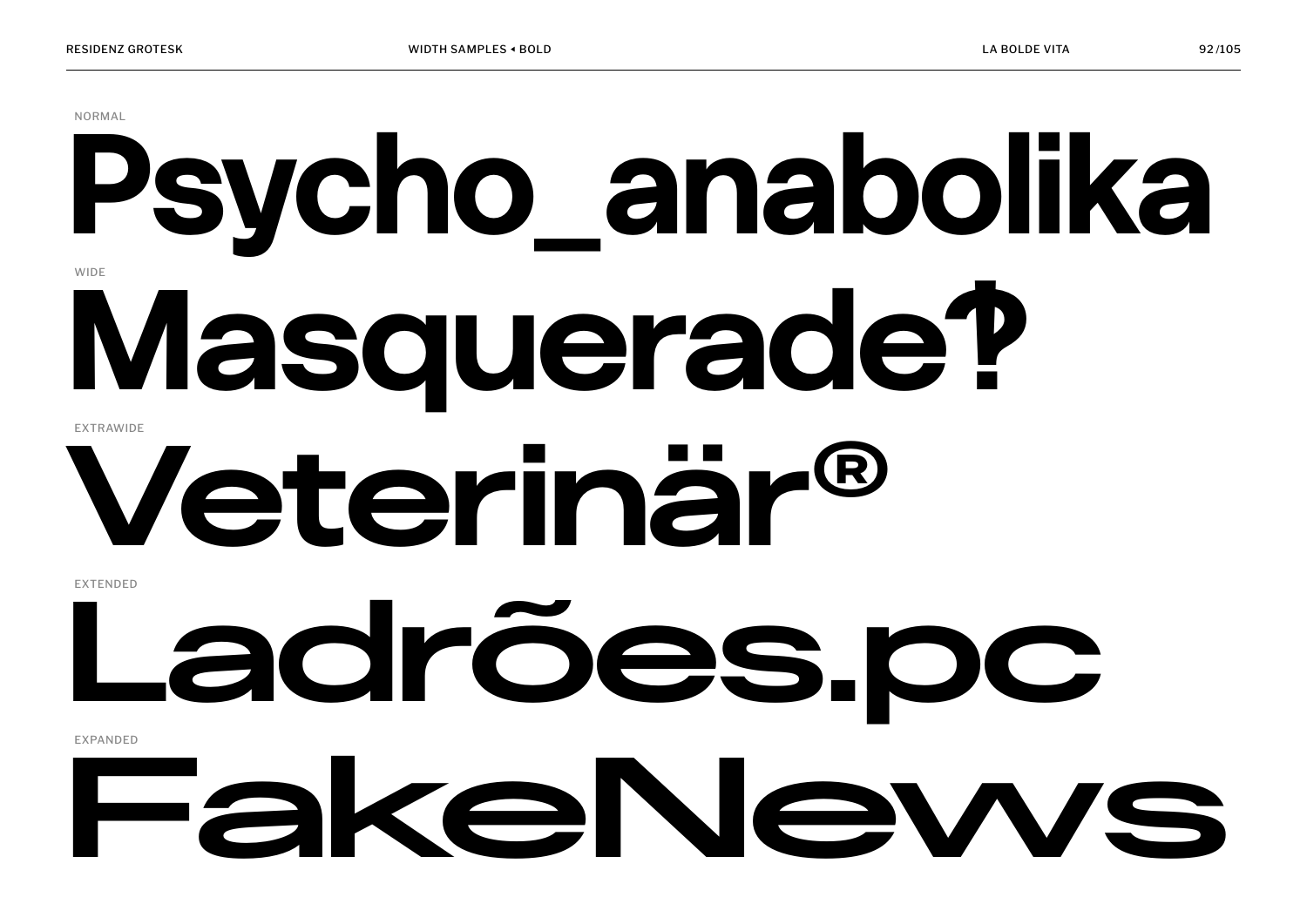NORMAL

#### **A residence is a place (normally a building) used as a home or dwelling.**

WIDE

#### **A residence is a place (normally a building) used as a home or dwelling.**

EXTRAWIDE

#### **A residence is a place (normally a building) used as a home or dwelling.**

EXTENDED

#### **A residence is a place (normally a building) used as a home or**

EXPANDED

#### **A residence is a place (normally a building) used as**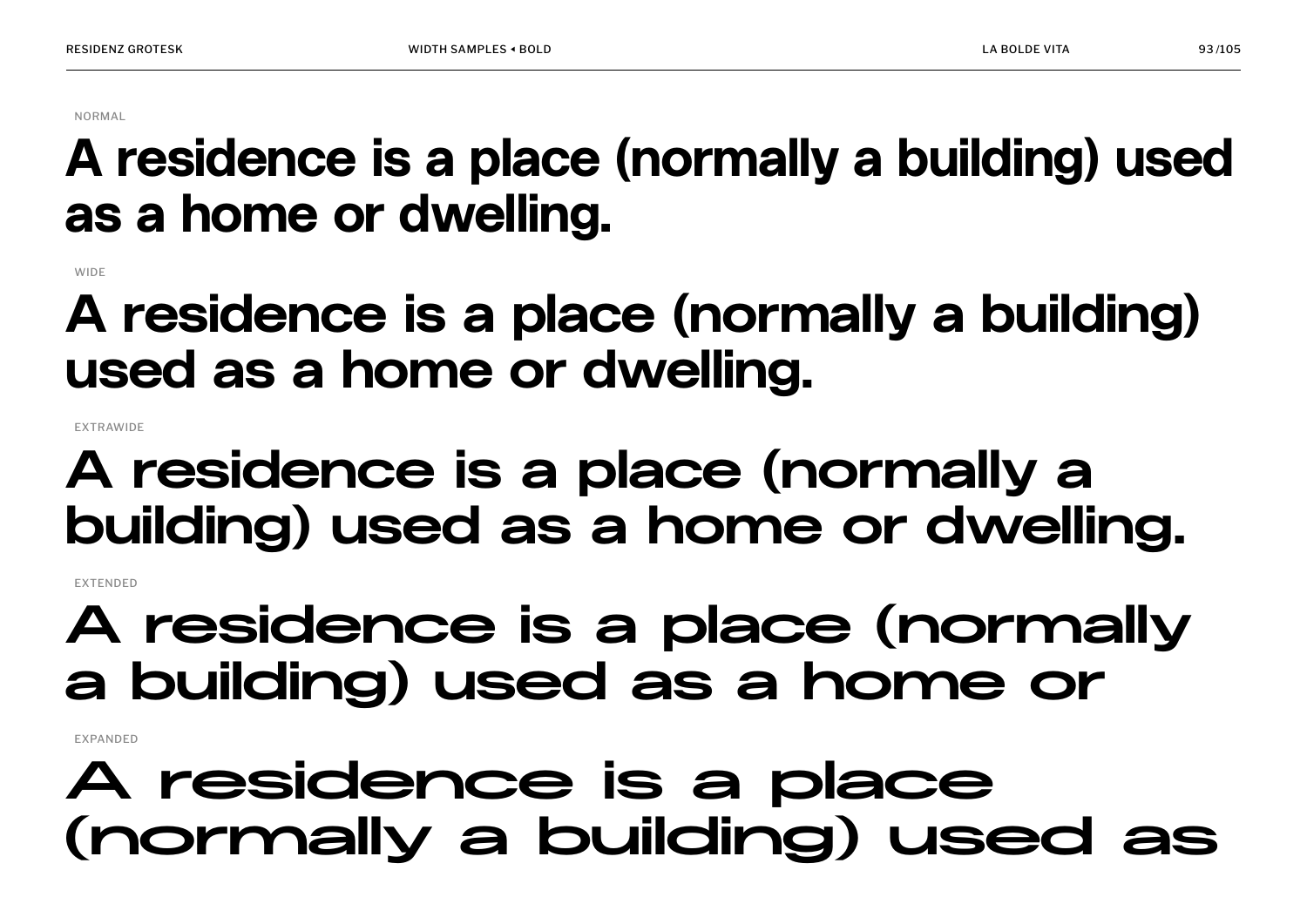### **Thought Police Dystopian Yellow Deep 51 Memory Watergate Betrayal Xanith Rebellion Truth God 97 Novel Soma Application 4⁄1 Oceania 6-Nine but Charrington Modern Risk Bubbles Eyed Farewell Quijote Zebra**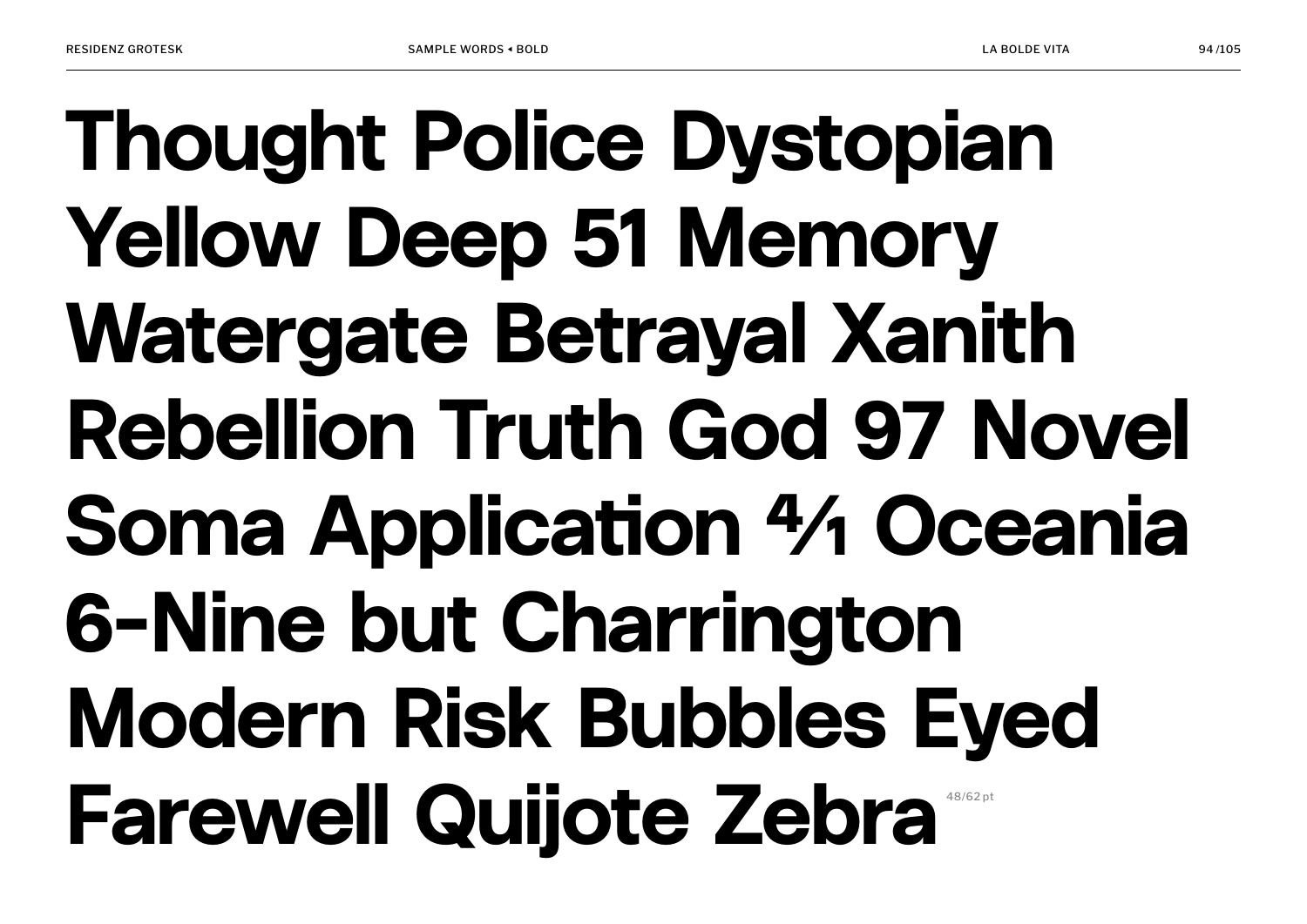### **Thought Police Dystopian Yellow Deep 51 Memory Watergate Betrayal Xanith Rebellion Truth God 97 Novel Soma Application 4⁄1 Oceania 6-Nine but Charrington Modern Risk Bubbles Eyed** Farewell Quijote Zebra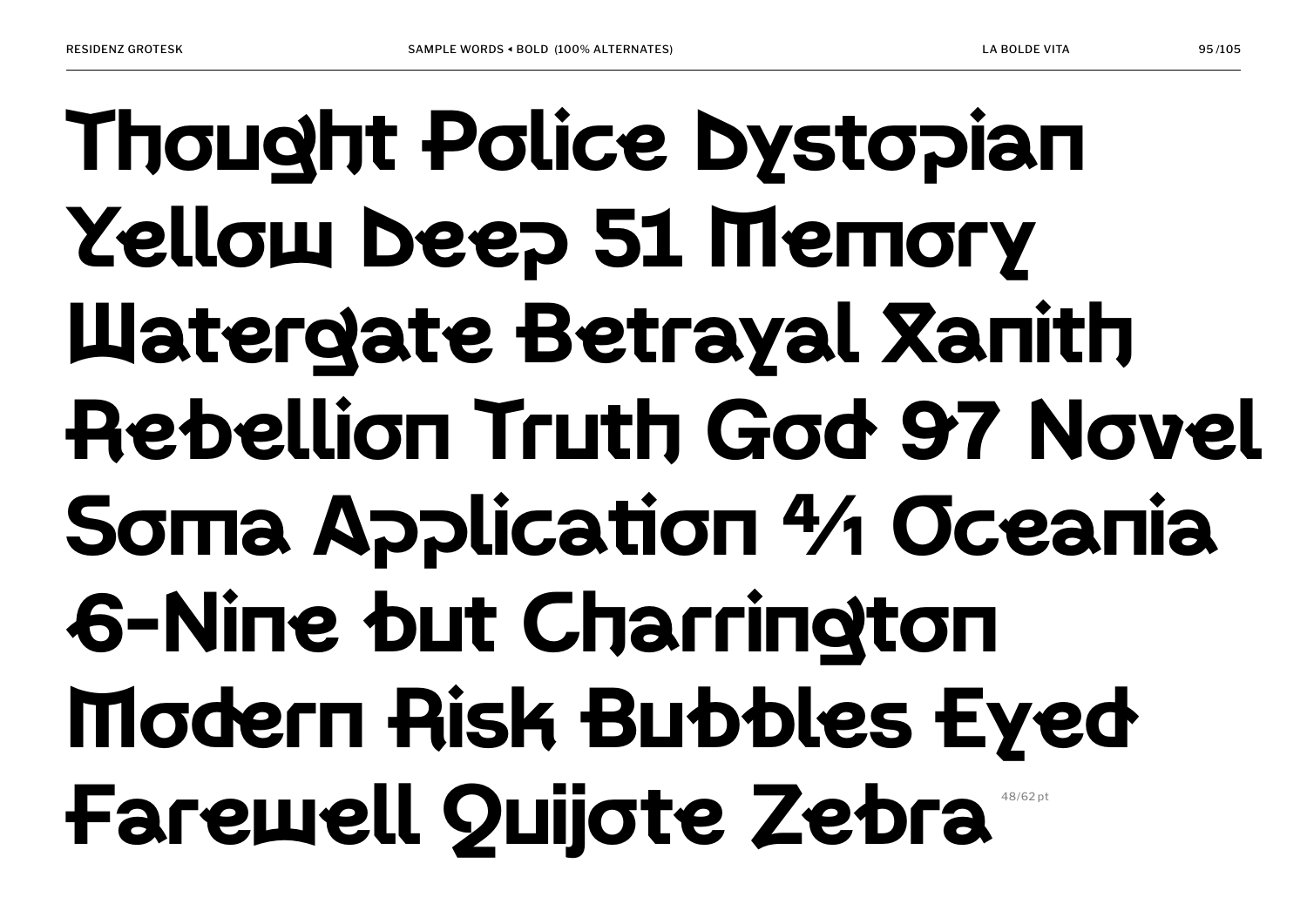# **GROPIUS • 1883—1969 {NEW OBJECTIVITY} ROMANESQUE ‡ CIŽEK**

# **MOHOLY×NAGY~BOOKS 1920 (NLD+FRA+GER) »GOTTLIEB HERMANN« GEWERKSCHAFT.BUND**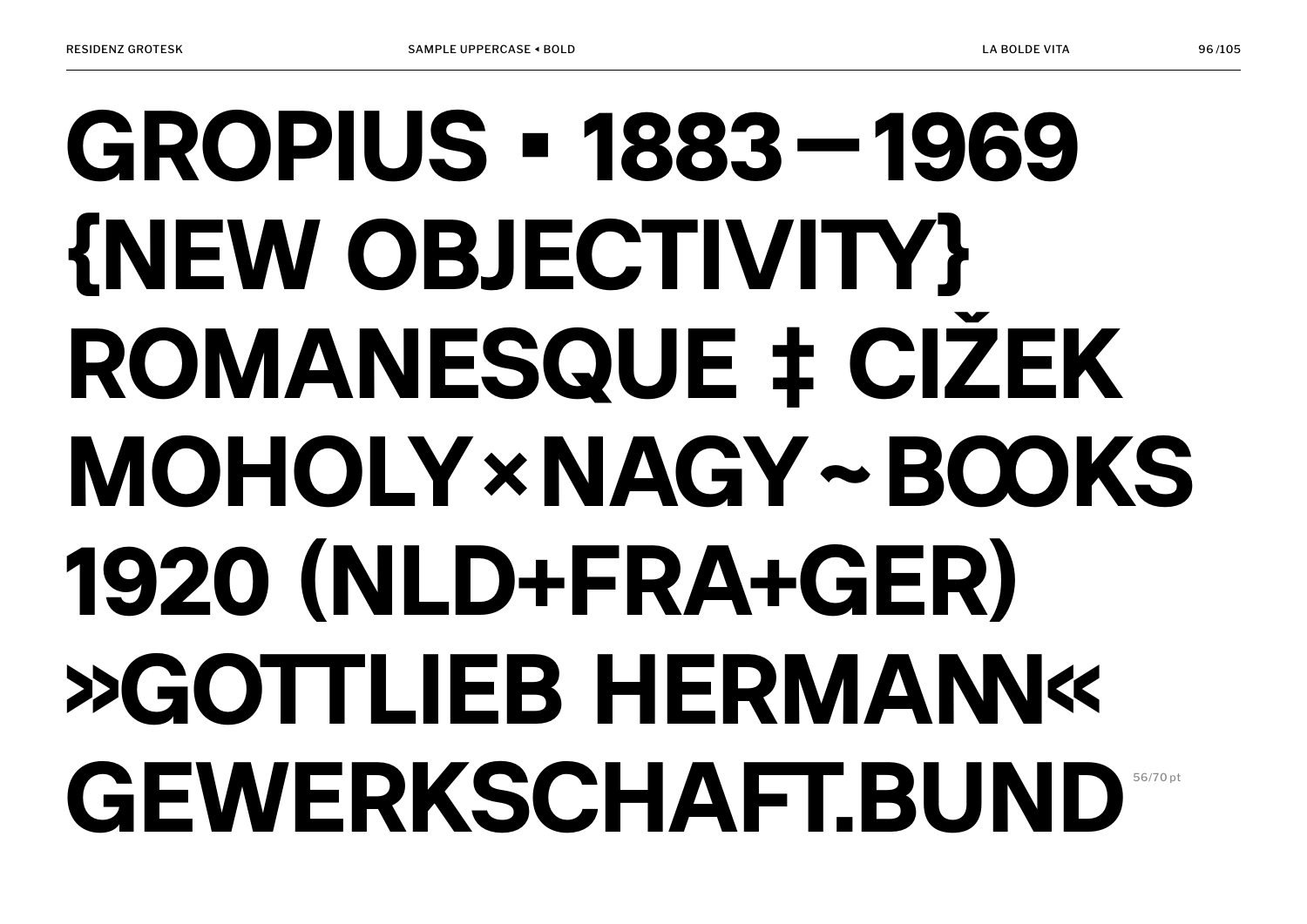### **GROPIUS • 1883—1969 {NEW OBJECTIVITY} ROMANESQUE ‡ CIŽEK MOHOLY×NAGY~BOOKS 1920 (NLD+FRA+GER) »GOTTLIEB HERMANN« GEWERKSCHAFT.BUND**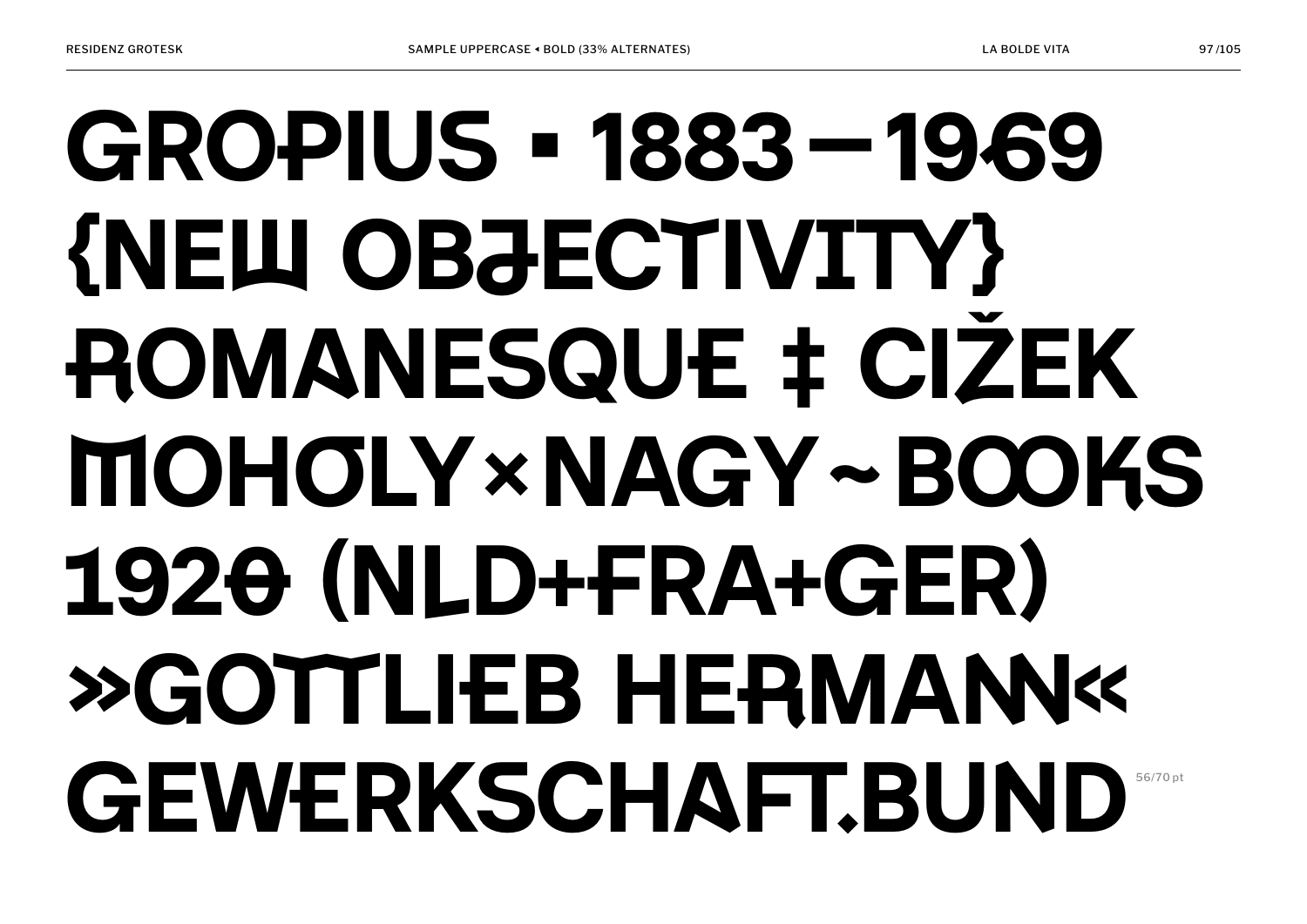### **Zângão vår Lartë Shtypjes Réttlætis #l'homme Dignité Ældrebesøg »Virðingar« régime@app.nz Žmogaus że Człowieka [Gyffredin] "Kadınların" Fakt Ävensom\* Içinde Straßenfest Þjóðdir**  Rettferdighet (Arrêté) ...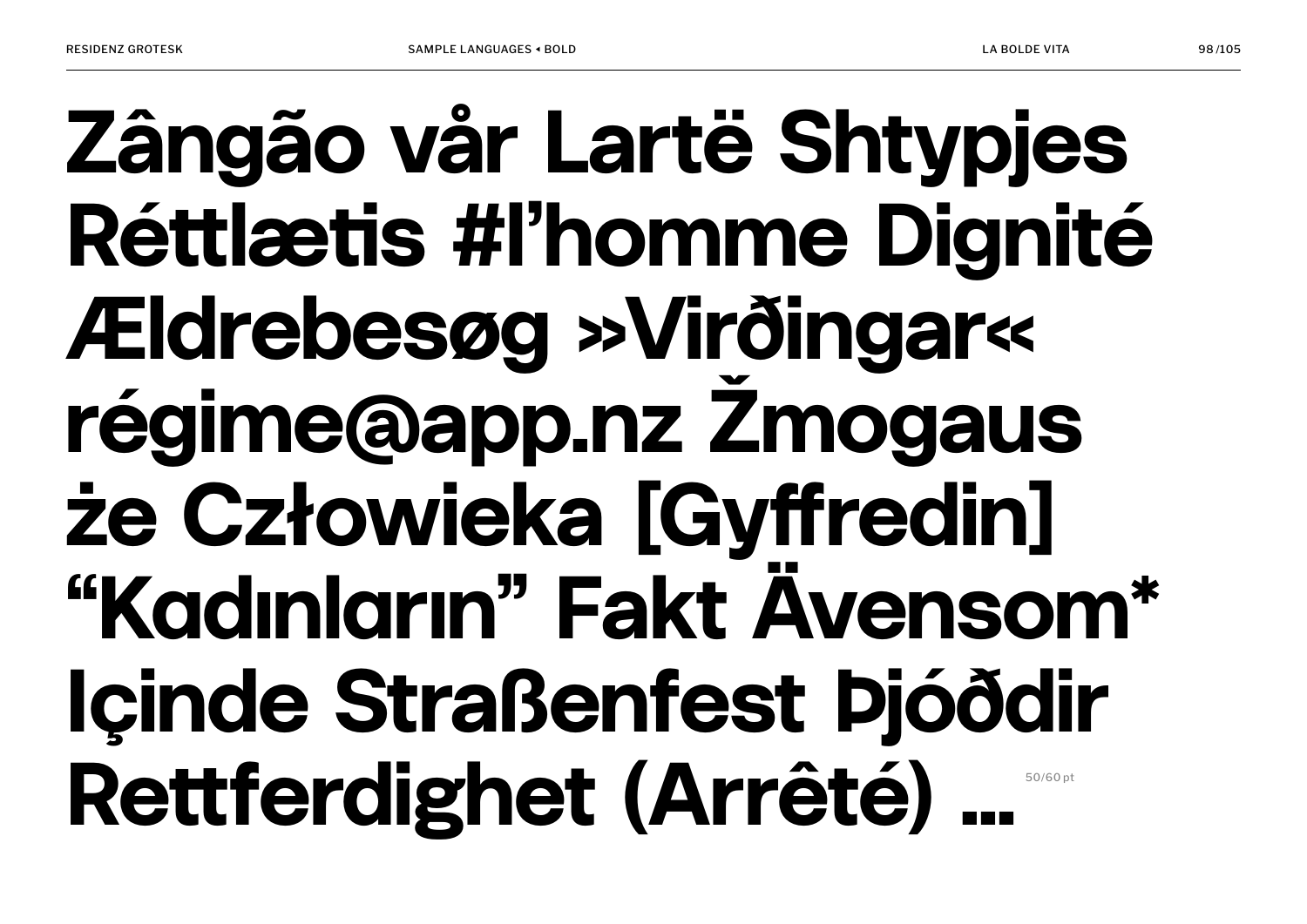### **Zângão vår Lartë Shtypjes Réttlætis #l'homme Dignité Ældrebesøg »Virðingar« régime@app.nz Žmogaus że Człowieka [Gyffredin] "Kadınların" Fakt Ävensom\* Içinde Straßenfest Þjóðdir Rettferdighet (Arrêté) …**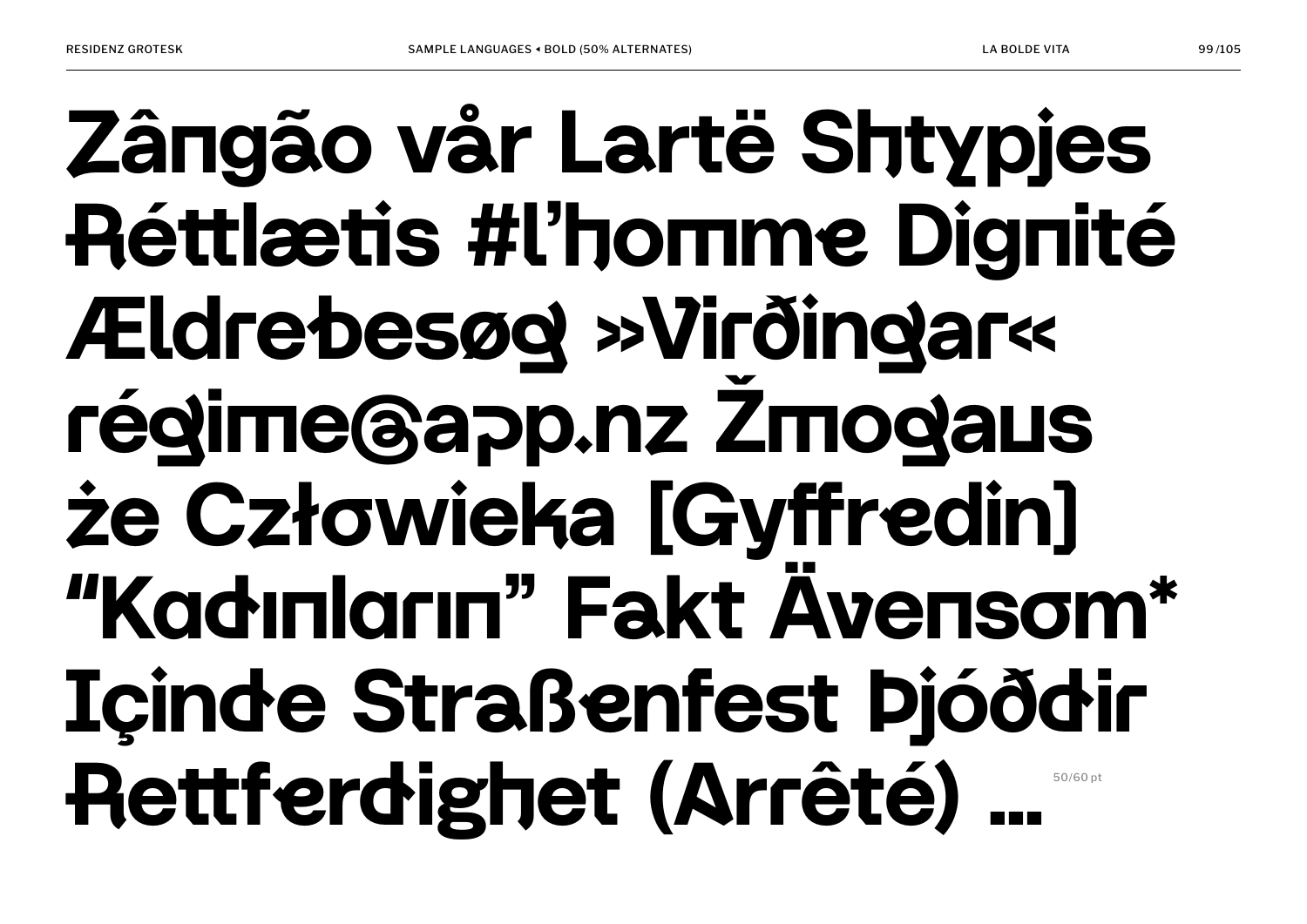# Sanity ≠ 69% (~84¢) »Diarrhée N?1« OhGilvy? {Suffix} 835,1\$ Heroism® Quintessenz.com 910 um Tapes™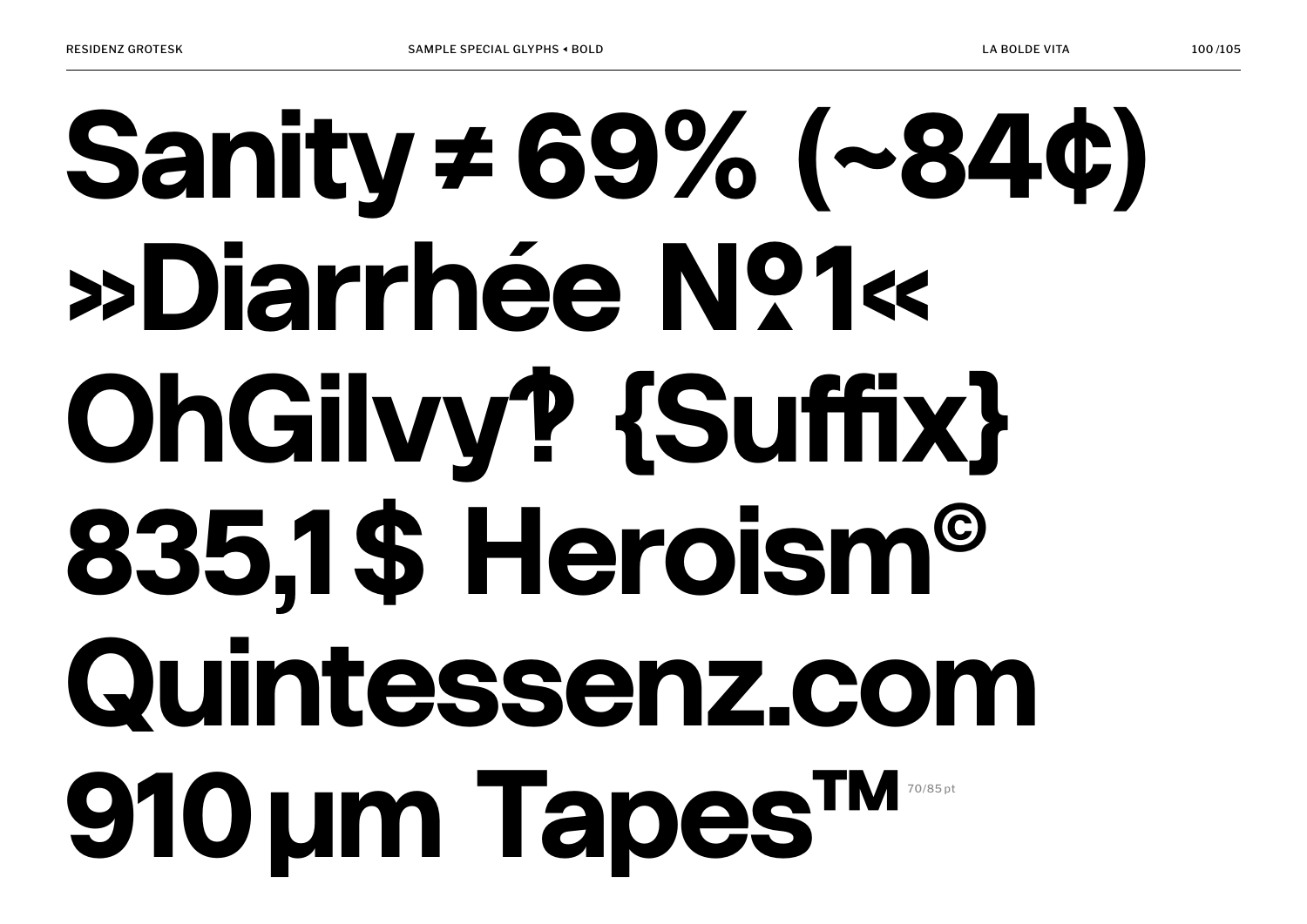# **Sanity≠69% (~84¢) »Diarrhée №1« OhGilvy‽ {Suffix} 835,1\$ Heroism© Quintessenz.com 910 μm Tapes™**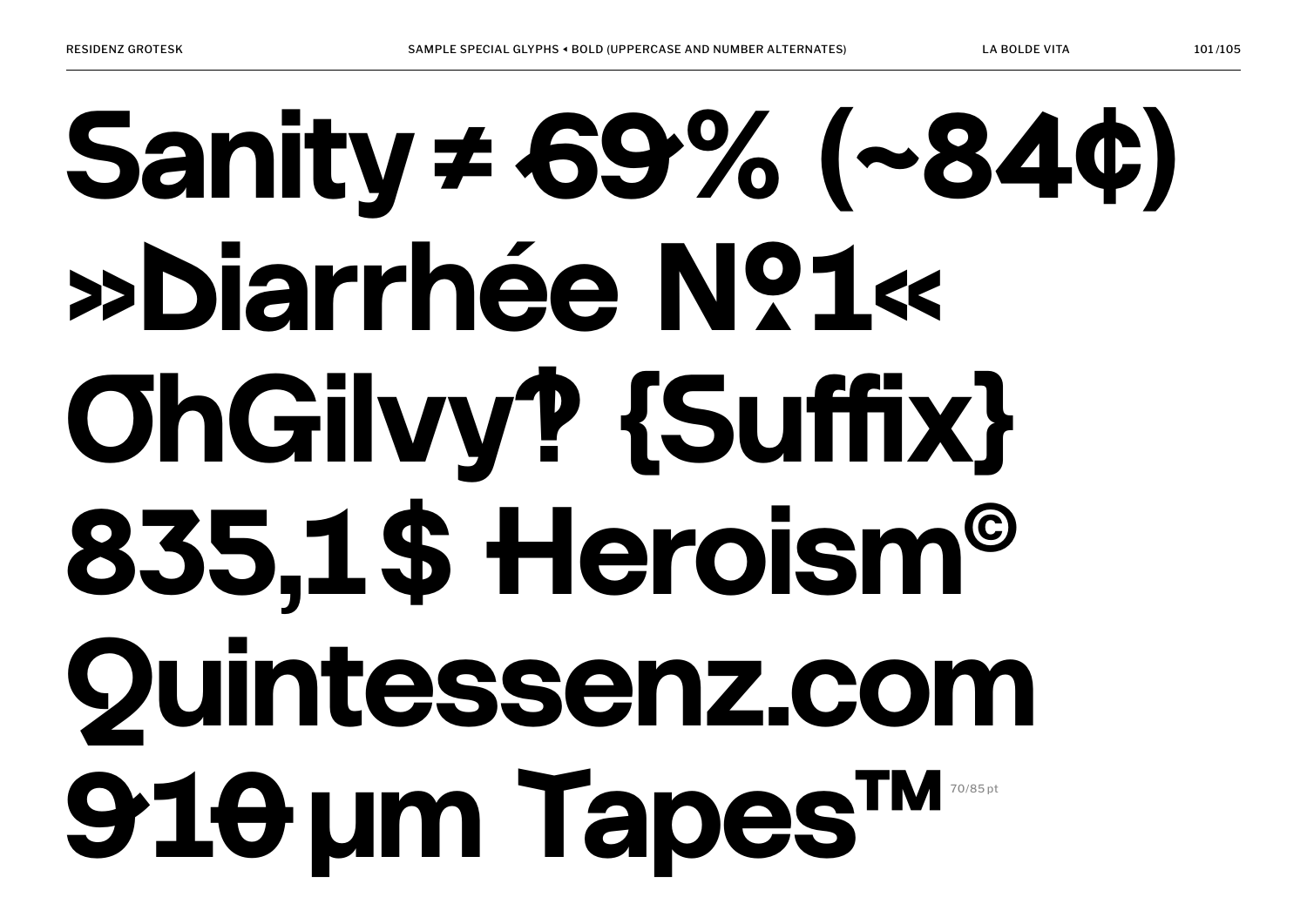### **✳ Viele Residenzen lagen, geschichtlich bedingt, direkt in den Städten (zum Beispiel die Hofburg in Wien oder die Münchner Residenz)**

### **und waren als gewachsene Gebäudeensembles für eine**

prächtige barocke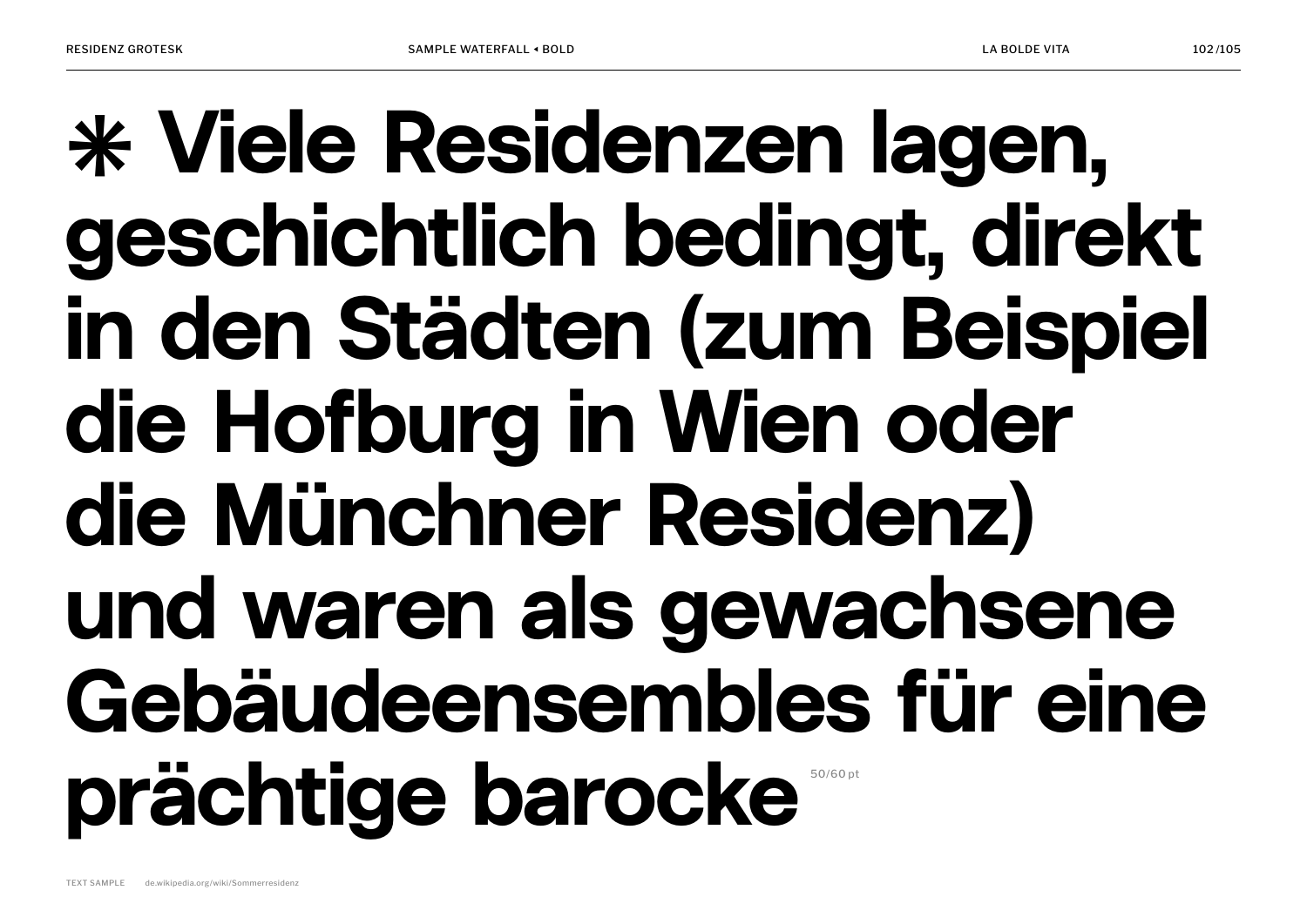#### **✳ Viele Residenzen lagen, geschichtlich bedingt, direkt in den Städten (zum Beispiel die Hofburg in Wien oder die Münchner Residenz)**  und waren als gewachsene

**✳ Viele Residenzen lagen, geschichtlich bedingt, direkt in den Städten (zum Beispiel die Hofburg in Wien oder die Münchner Residenz) und waren als gewachsene**  Gebäudeensembles für eine prächtige **32,39** pt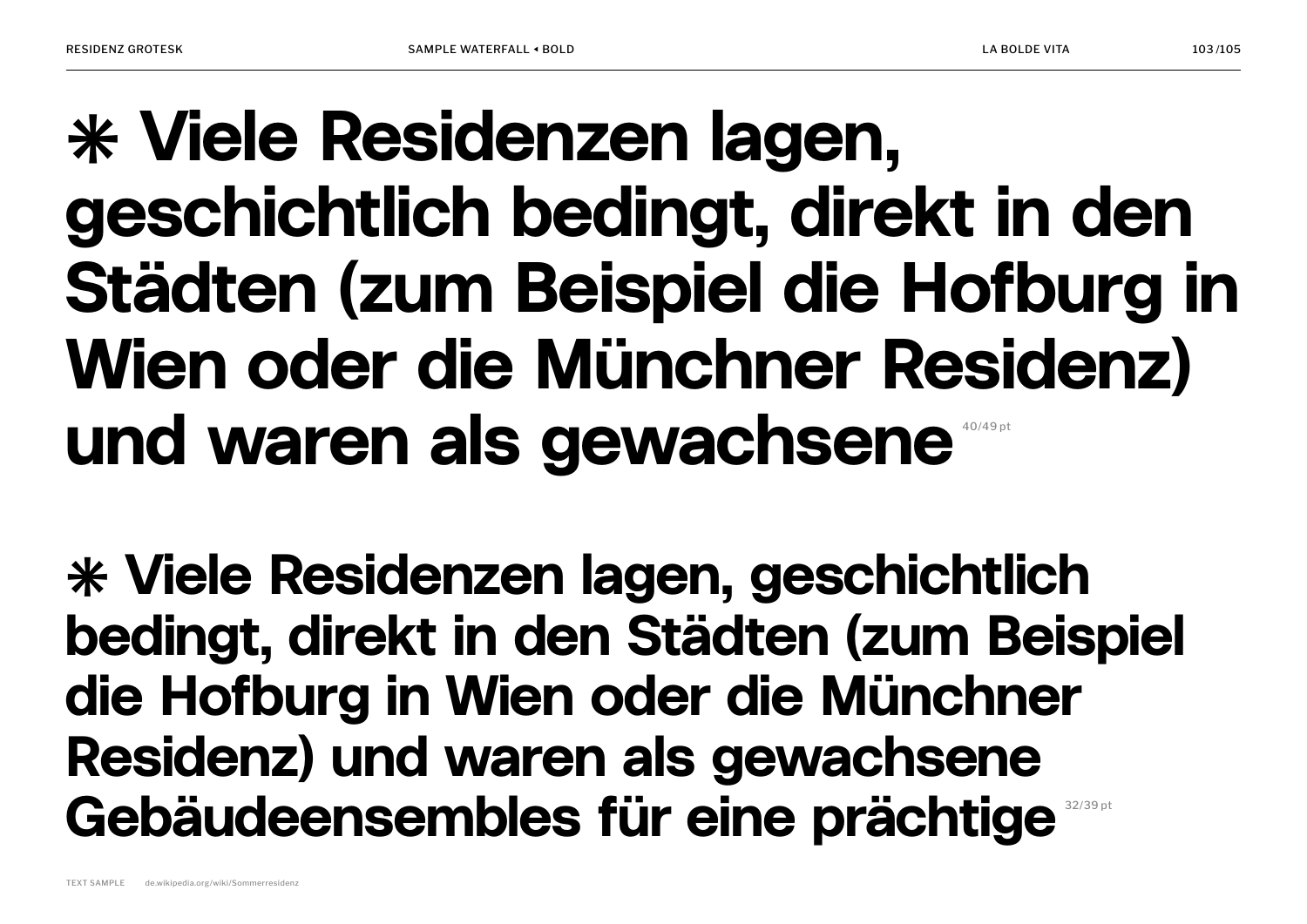#### **✳ Viele Residenzen lagen, geschichtlich bedingt, direkt in den Städten (zum Beispiel die Hofburg in Wien oder die Münchner Residenz) und waren als gewachsene Gebäudeensembles für eine** 24/30 pt

**✳ Viele Residenzen lagen, geschichtlich bedingt, direkt in den Städten (zum Beispiel die Hofburg in Wien oder die Münchner Residenz) und waren als gewachsene Gebäudeensembles für eine prächtige barocke Hofhaltung nur bedingt geeignet. Um eine bessere** 18/23 pt

**✳ Viele Residenzen lagen, geschichtlich bedingt, direkt in den Städten (zum Beispiel die Hofburg in Wien oder die Münchner Residenz) und waren als gewachsene Gebäudeensembles für eine prächtige barocke Hofhaltung nur bedingt geeignet. Um eine bessere Heizbarkeit der Räumlichkeiten zu erreichen, waren die Appartements** 14/19 pt

**✳ Viele Residenzen lagen, geschichtlich bedingt, direkt in den Städten (zum Beispiel die Hofburg in Wien oder die Münchner Residenz) und waren als gewachsene Gebäudeensembles für eine prächtige barocke Hofhaltung nur bedingt geeignet. Um eine bessere Heizbarkeit der Räumlichkeiten zu erreichen, waren die Appartements häufig bescheidener dimensioniert. Zudem lagen althergebrachte Residenzen oft in eng bebauten Gassen und** 11/15 pt

**✳ Viele Residenzen lagen, geschichtlich bedingt, direkt in den Städten (zum Beispiel die Hofburg in Wien oder die Münchner Residenz) und waren als gewachsene Gebäudeensembles für eine prächtige barocke Hofhaltung nur bedingt geeignet. Um eine bessere Heizbarkeit der Räumlichkeiten zu erreichen, waren die Appartements häufig bescheidener dimensioniert. Zudem lagen althergebrachte Residenzen oft in eng bebauten Gassen und Straßen, wodurch viele Räume wenig Tageslicht hatten. Außerdem mussten nach einem langen Winter** 9/13 pt